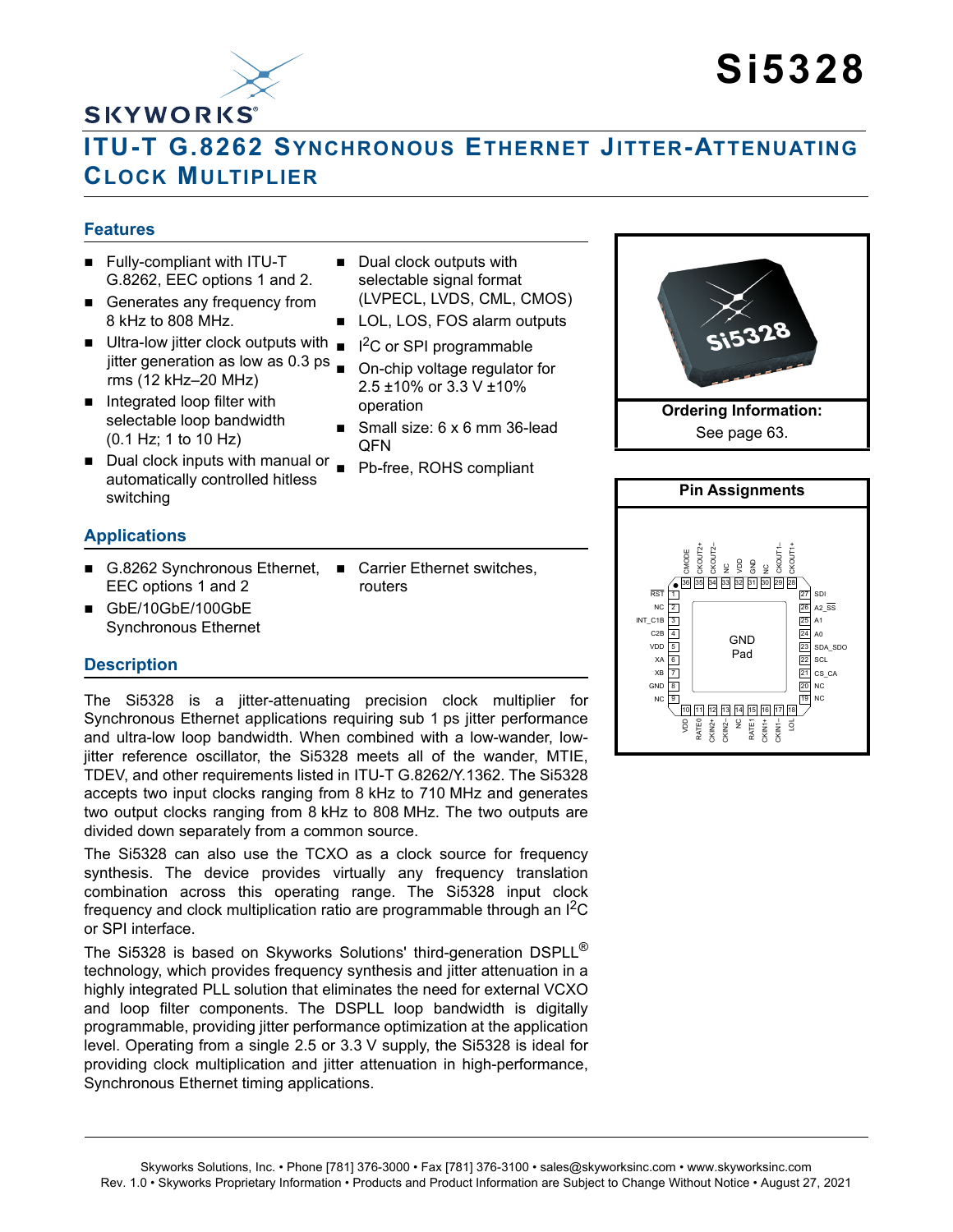# **Functional Block Diagram**



<sup>2</sup> Skyworks Solutions, Inc. • Phone [781] 376-3000 • Fax [781] 376-3100 • sales@skyworksinc.com • www.skyworksinc.com Rev. 1.0 • Skyworks Proprietary Information • Products and Product Information are Subject to Change Without Notice • August 27, 2021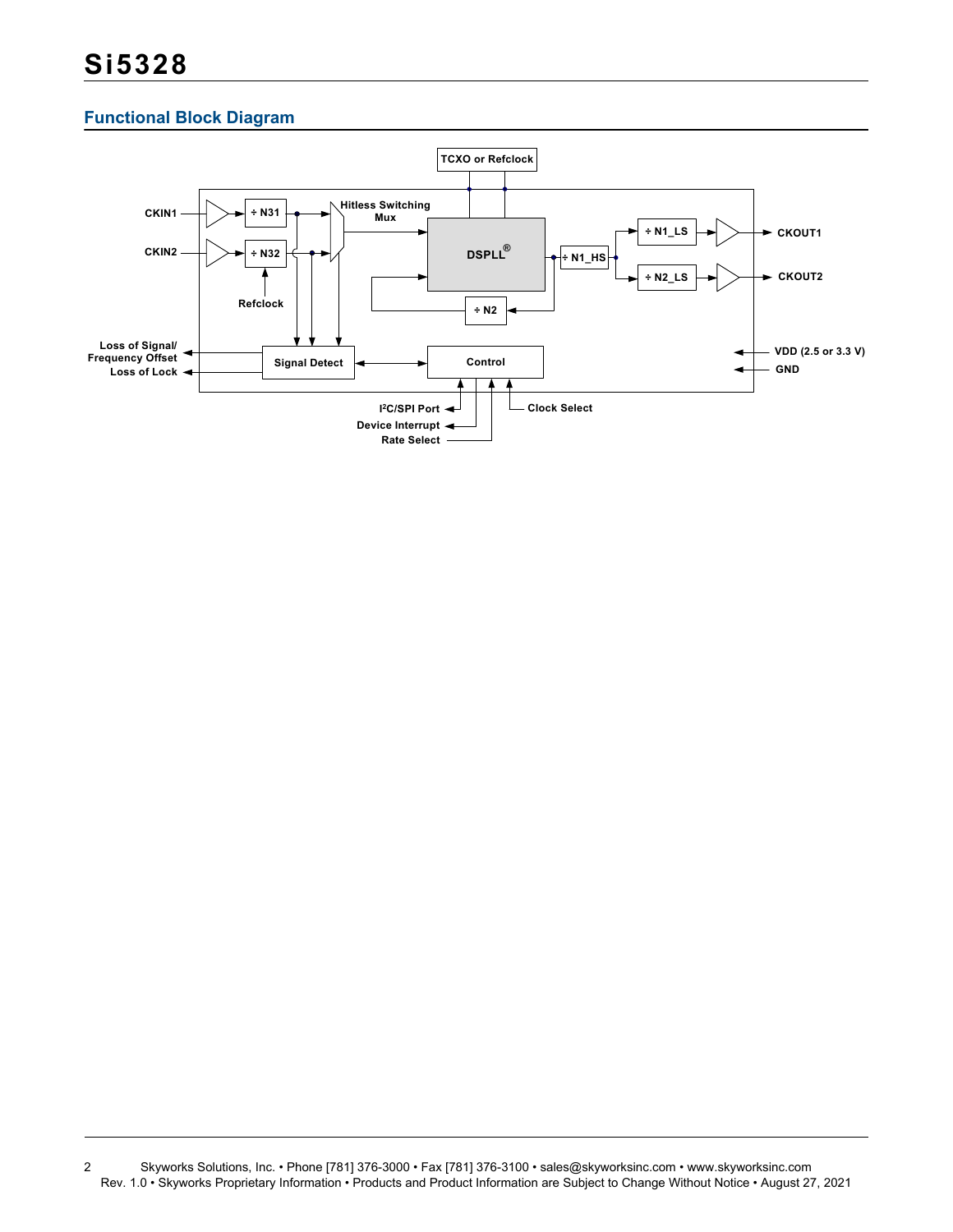# **TABLE OF CONTENTS**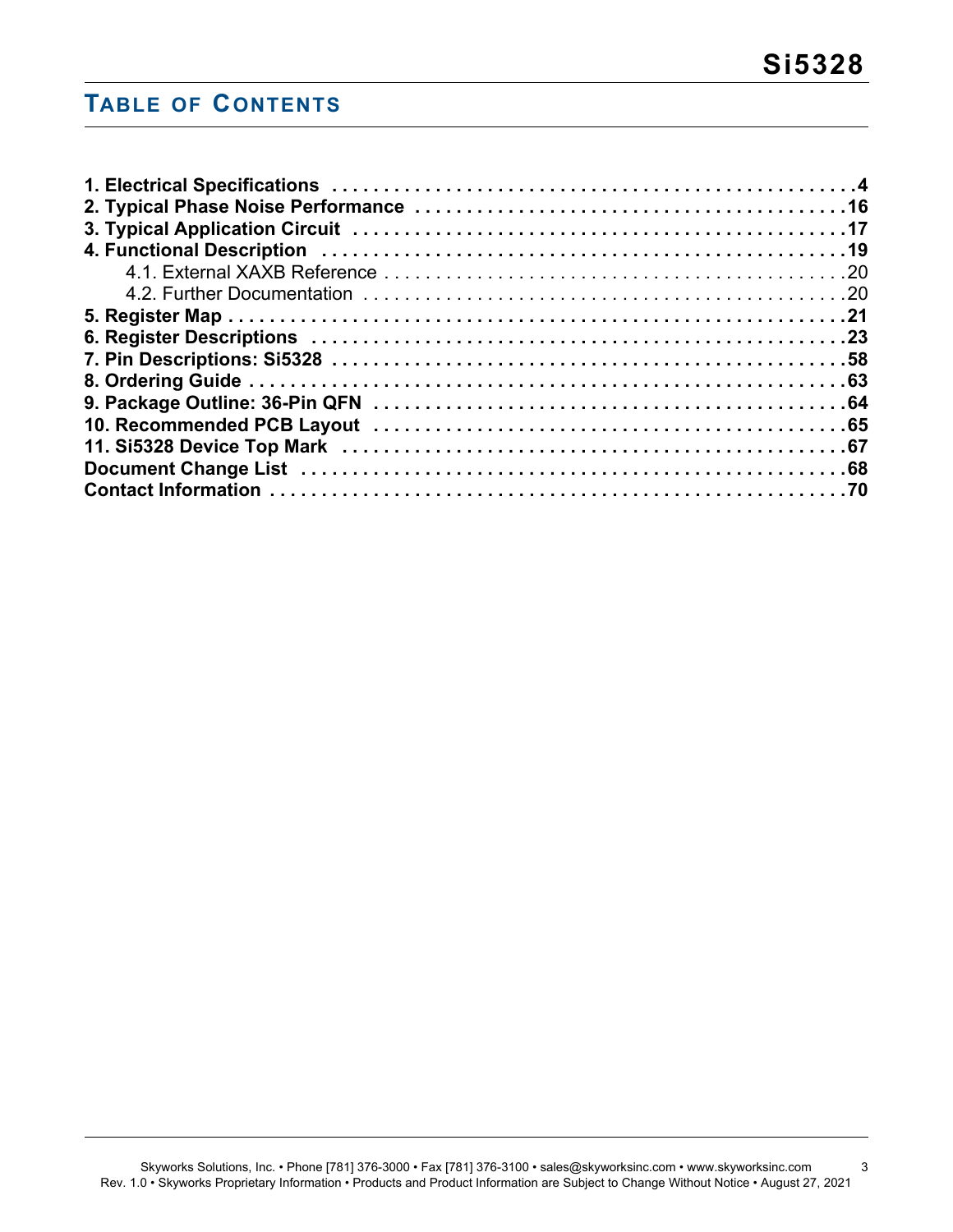# <span id="page-3-0"></span>**1. Electrical Specifications**

# **Table 1. Recommended Operating Conditions**

| <b>Parameter</b>                                                                                                                                                                                                                     | Symbol          | <b>Test Condition</b> |       | Typ | Max  | Unit |  |  |
|--------------------------------------------------------------------------------------------------------------------------------------------------------------------------------------------------------------------------------------|-----------------|-----------------------|-------|-----|------|------|--|--|
| <b>Ambient Temperature</b>                                                                                                                                                                                                           | Т <sub>А</sub>  |                       | $-40$ | 25  | 85   |      |  |  |
| Supply Voltage during                                                                                                                                                                                                                | V <sub>DD</sub> | 3.3 V Nominal         | 2.97  | 3.3 | 3.63 |      |  |  |
| Normal Operation                                                                                                                                                                                                                     |                 | 2.5 V Nominal         | 2.25  | 2.5 | 2.75 |      |  |  |
| Note: All minimum and maximum specifications are guaranteed and apply across the recommended operating conditions.<br>Typical values apply at nominal supply voltages and an operating temperature of 25 °C unless otherwise stated. |                 |                       |       |     |      |      |  |  |





<span id="page-3-2"></span><span id="page-3-1"></span>

**Figure 2. Rise/Fall Time Characteristics**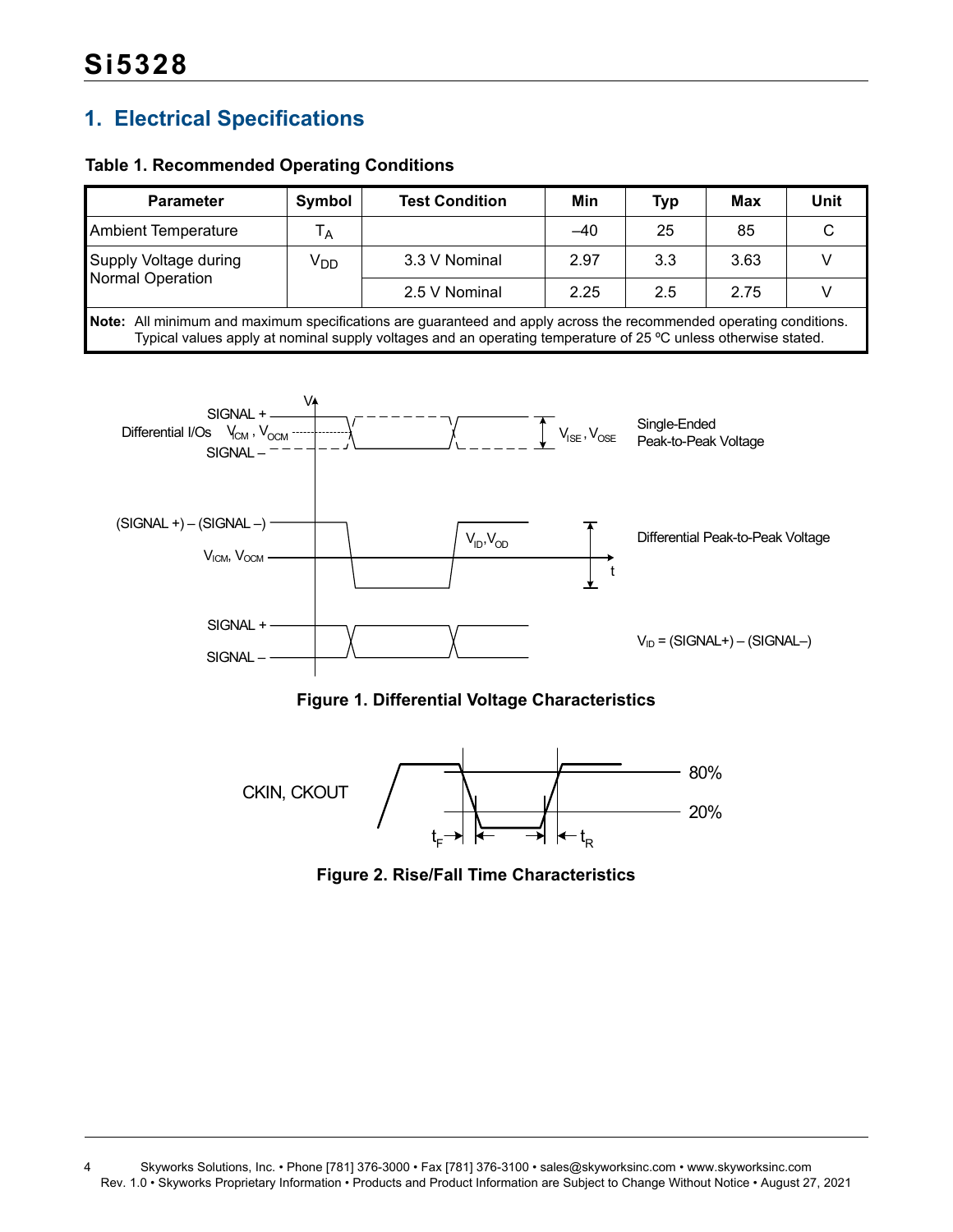# **Table 2. DC Characteristics**

( $V_{DD}$  = 2.5 V ±10% or 3.3 V ±10%, T<sub>A</sub> = –40 to 85 °C)

| <b>Parameter</b>                            | <b>Symbol</b><br><b>Test Condition</b> |                                                                   | Min  | <b>Typ</b> | <b>Max</b> | <b>Unit</b> |
|---------------------------------------------|----------------------------------------|-------------------------------------------------------------------|------|------------|------------|-------------|
| Supply Current <sup>1</sup>                 | <b>I</b> <sub>DD</sub>                 | <b>LVPECL Format</b><br>808 MHz Out<br><b>Both CKOUTs Enabled</b> |      | 251        | 279        | mA          |
|                                             |                                        | <b>LVPECL Format</b><br>808 MHz Out<br>1 CKOUT Enabled            |      | 217        | 243        | mA          |
|                                             |                                        | <b>CMOS Format</b><br>25 MHz Out<br><b>Both CKOUTs Enabled</b>    |      | 204        | 234        | mA          |
|                                             |                                        | <b>CMOS Format</b><br>25 MHz Out<br>1 CKOUT Enabled               |      | 194        | 220        | mA          |
|                                             |                                        | Disable Mode                                                      |      | 165        |            | mA          |
| CKINn Input Pins <sup>2</sup>               |                                        |                                                                   |      |            |            |             |
| Input Common Mode<br>Voltage (Input Thresh- | V <sub>ICM</sub>                       | $2.5 V \pm 10\%$                                                  | 1    |            | 1.7        | V           |
| old Voltage)                                |                                        | $3.3 V \pm 10\%$                                                  | 1.1  |            | 1.95       | V           |
| Input Resistance                            | <b>CKN<sub>RIN</sub></b>               | Single-ended                                                      | 20   | 40         | 60         | $k\Omega$   |
| Single-Ended Input<br><b>Voltage Swing</b>  | $V_{\text{ISE}}$                       | $f_{CKIN}$ < 212.5 MHz<br>See Figure 1.                           | 0.2  |            |            | $V_{PP}$    |
| (See Absolute Specs)                        |                                        | $f_{CKIN}$ > 212.5 MHz<br>See Figure 1.                           | 0.25 |            |            | $V_{PP}$    |
| Differential Input<br><b>Voltage Swing</b>  | $V_{ID}$                               | $f_{CKIN}$ < 212.5 MHz<br>See Figure 1.                           | 0.2  |            |            | $V_{PP}$    |
| (See Absolute Specs)                        |                                        | fCKIN > 212.5 MHz<br>See Figure 1.                                | 0.25 |            |            | $V_{PP}$    |

<span id="page-4-1"></span>**Notes:**

**1.** Current draw is independent of supply voltage

<span id="page-4-0"></span>**2.** No under- or overshoot is allowed.

<span id="page-4-3"></span><span id="page-4-2"></span>**3.** LVPECL, CML, LVDS and low-swing LVDS measured with Fo = 312.5 MHz.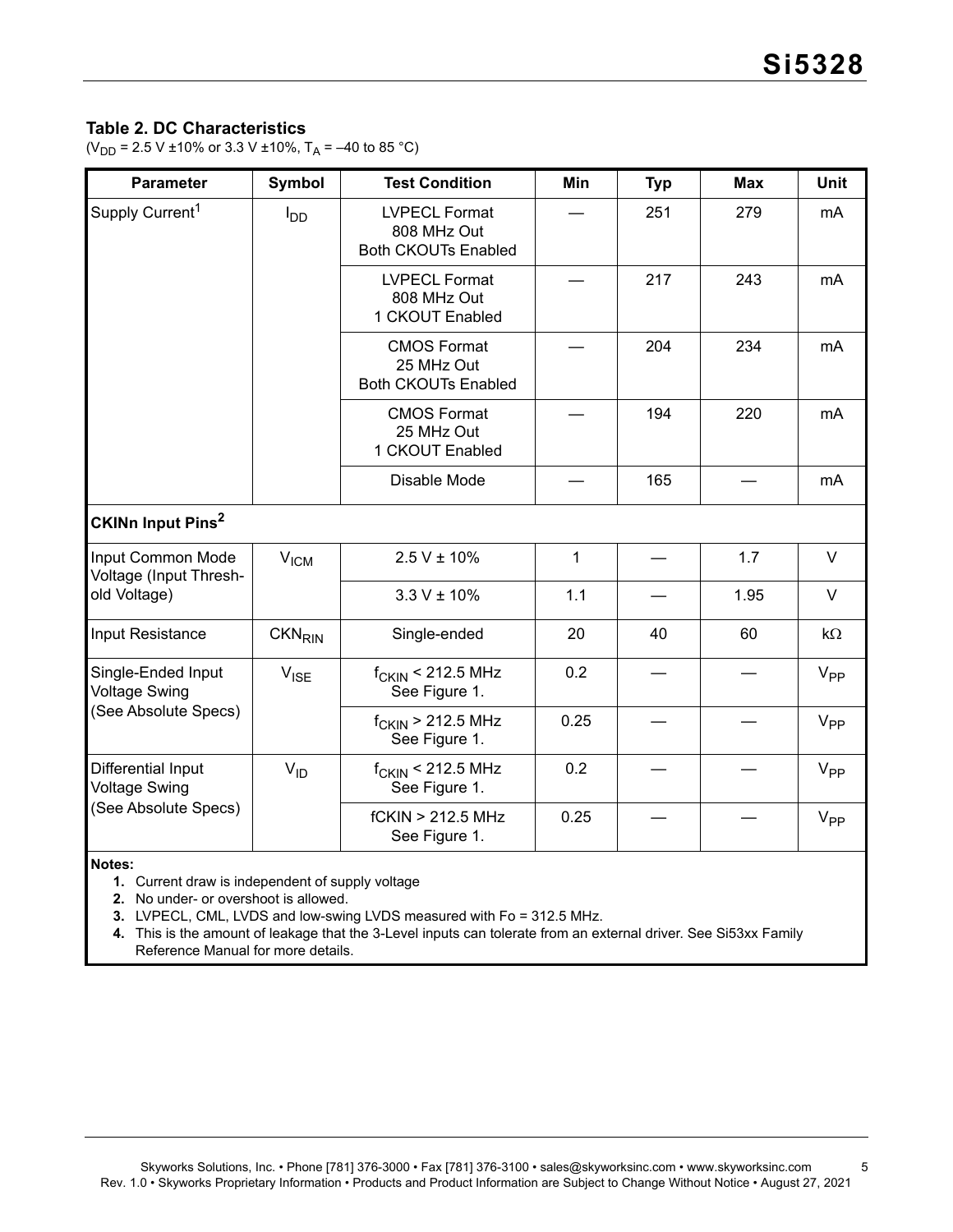# **Table 2. DC Characteristics (Continued)**

( $V_{DD}$  = 2.5 V ±10% or 3.3 V ±10%, T<sub>A</sub> = –40 to 85 °C)

| <b>Parameter</b>                                 | <b>Symbol</b>        | <b>Test Condition</b>                                | Min             | <b>Typ</b>   | <b>Max</b> | <b>Unit</b>     |
|--------------------------------------------------|----------------------|------------------------------------------------------|-----------------|--------------|------------|-----------------|
| <b>Output Clocks (CKOUTn)</b>                    |                      |                                                      |                 |              |            |                 |
| Common Mode                                      | CKO <sub>VCM</sub>   | LVPECL 100 $\Omega$ load line-<br>to-line            | $V_{DD} - 1.42$ |              |            | $\vee$          |
| Differential Output<br>Swing $^3$                | CKO <sub>VD</sub>    | LVPECL 100 $\Omega$ load line-<br>to-line            | 1.1             |              | 1.9        | $V_{PP}$        |
| <b>Single Ended Output</b><br>Swing <sup>3</sup> | CKO <sub>VSF</sub>   | LVPECL 100 $\Omega$ load line-<br>to-line            | 0.5             |              | 0.93       | V <sub>PP</sub> |
| Differential Output<br>Voltage <sup>3</sup>      | CKO <sub>VD</sub>    | CML 100 $\Omega$ load line-to-<br>line               | 350<br>425      |              | 500        | $mV_{PP}$       |
| Common Mode Output<br>Voltage <sup>3</sup>       | CKO <sub>VCM</sub>   | CML 100 $\Omega$ load line-to-<br>line               |                 | $VDD - 0.36$ |            | $\vee$          |
| Differential Output<br>Voltage <sup>3</sup>      | CKO <sub>VD</sub>    | <b>LVDS</b><br>100 $\Omega$ load line-to-line        | 500             | 700          | 900        | $mV_{PP}$       |
|                                                  |                      | Low Swing LVDS<br>100 $\Omega$ load line-to-line     | 350             | 425          | 500        | $mV_{PP}$       |
| Common Mode Output<br>Voltage <sup>3</sup>       | CKO <sub>VCM</sub>   | LVDS 100 $\Omega$ load line-to-<br>line              | 1.125           | 1.2          | 1.275      | $\vee$          |
| Differential Output<br>Resistance                | CKO <sub>RD</sub>    | CML, LVPECL, LVDS                                    |                 | 200          |            | $\Omega$        |
| Output Voltage Low                               | CKO <sub>VOLLH</sub> | <b>CMOS</b>                                          |                 |              | 0.4        | $\vee$          |
| Output Voltage High                              | CKO <sub>VOHLH</sub> | $V_{DD}$ = 2.25 V<br>$0.8 \times VDD$<br><b>CMOS</b> |                 |              | $\vee$     |                 |

**Notes:**

**1.** Current draw is independent of supply voltage

**2.** No under- or overshoot is allowed.

**3.** LVPECL, CML, LVDS and low-swing LVDS measured with Fo = 312.5 MHz.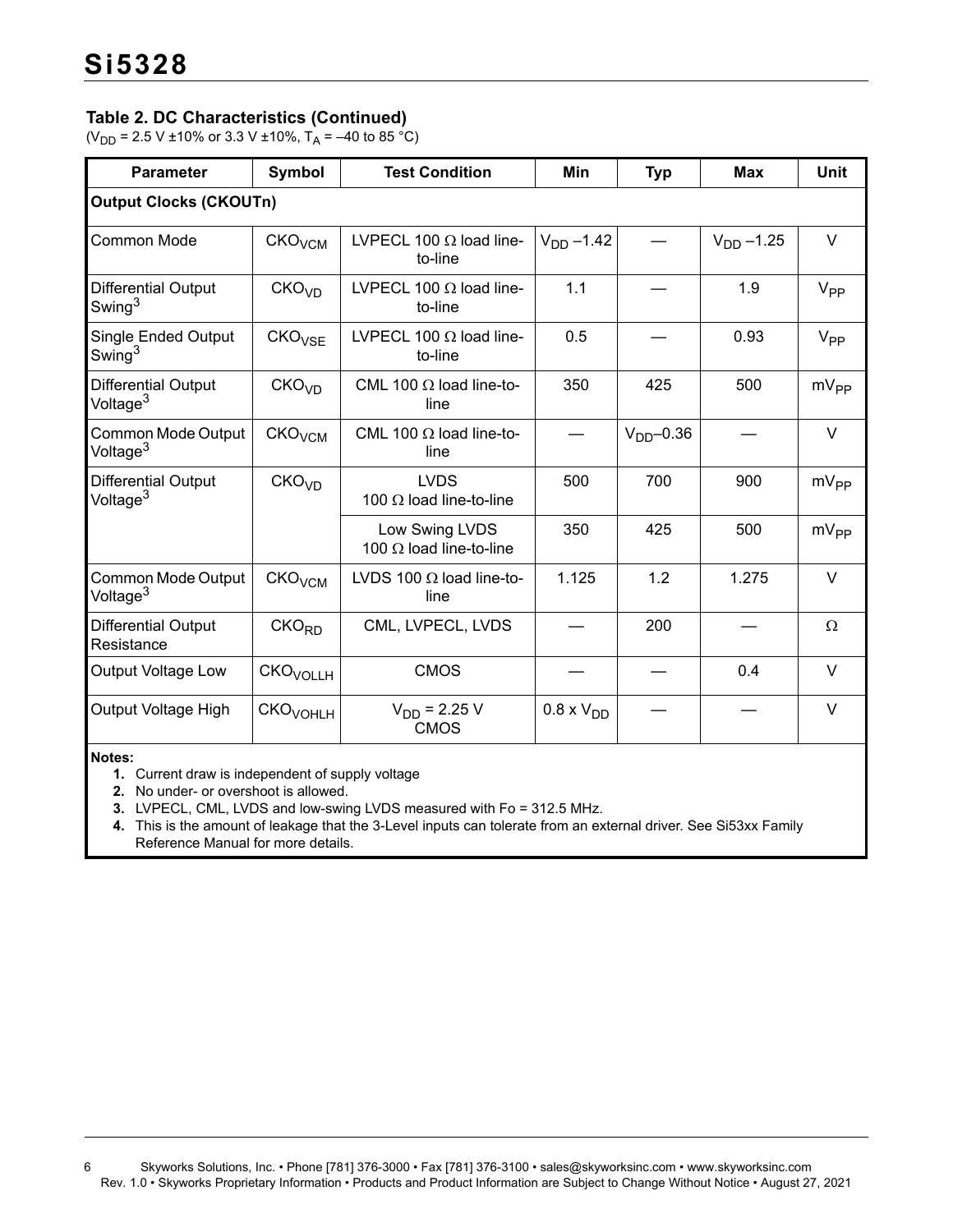# **Table 2. DC Characteristics (Continued)**

(V<sub>DD</sub> = 2.5 V ±10% or 3.3 V ±10%, T<sub>A</sub> = –40 to 85 °C)

| <b>Parameter</b>                                                                                                | <b>Symbol</b>     | <b>Test Condition</b>                 | Min | <b>Typ</b> | <b>Max</b> | Unit   |
|-----------------------------------------------------------------------------------------------------------------|-------------------|---------------------------------------|-----|------------|------------|--------|
| <b>Output Drive Current</b><br>(CMOS driving into                                                               | CKO <sub>10</sub> | $ICMOS[1:0] = 11$<br>$V_{DD}$ = 2.5 V |     | 20         |            | mA     |
| $CKOVOL$ for output low<br>or CKO <sub>VOH</sub> for output<br>high. CKOUT+ and<br>CKOUT-shorted<br>externally) |                   | $ICMOS[1:0] = 10$<br>$V_{DD}$ = 2.5 V |     | 15         |            | mA     |
|                                                                                                                 |                   | ICMOS[1:0] = 01<br>$V_{DD}$ = 2.5 V   |     | 10         |            | mA     |
|                                                                                                                 |                   | $ICMOS[1:0] = 00$<br>$V_{DD}$ = 2.5 V |     | 5          |            | mA     |
|                                                                                                                 |                   | $ICMOS[1:0] = 11$<br>$V_{DD} = 3.3 V$ |     | 32         |            | mA     |
|                                                                                                                 |                   | $ICMOS[1:0] = 10$<br>$V_{DD}$ = 3.3 V |     | 24         |            | mA     |
|                                                                                                                 |                   | $ICMOS[1:0] = 01$<br>$V_{DD}$ = 3.3 V |     | 16         |            | mA     |
|                                                                                                                 |                   | $ICMOS[1:0] = 00$<br>$V_{DD}$ = 3.3 V |     | 8          |            | mA     |
| 2-Level LVCMOS Input Pins                                                                                       |                   |                                       |     |            |            |        |
| Input Voltage Low                                                                                               | $V_{IL}$          | $V_{DD}$ = 2.25 V                     |     |            | 0.7        | $\vee$ |
|                                                                                                                 |                   | $V_{DD} = 2.97 V$                     |     |            | 0.8        | $\vee$ |
| Input Voltage High                                                                                              | V <sub>IH</sub>   | $V_{DD}$ = 2.25 V                     | 1.8 |            |            | V      |
|                                                                                                                 |                   | $V_{DD}$ = 3.63 V                     | 2.5 |            |            | $\vee$ |
| Notes:<br>1. Current draw is independent of supply voltage                                                      |                   |                                       |     |            |            |        |

**2.** No under- or overshoot is allowed.

**3.** LVPECL, CML, LVDS and low-swing LVDS measured with Fo = 312.5 MHz.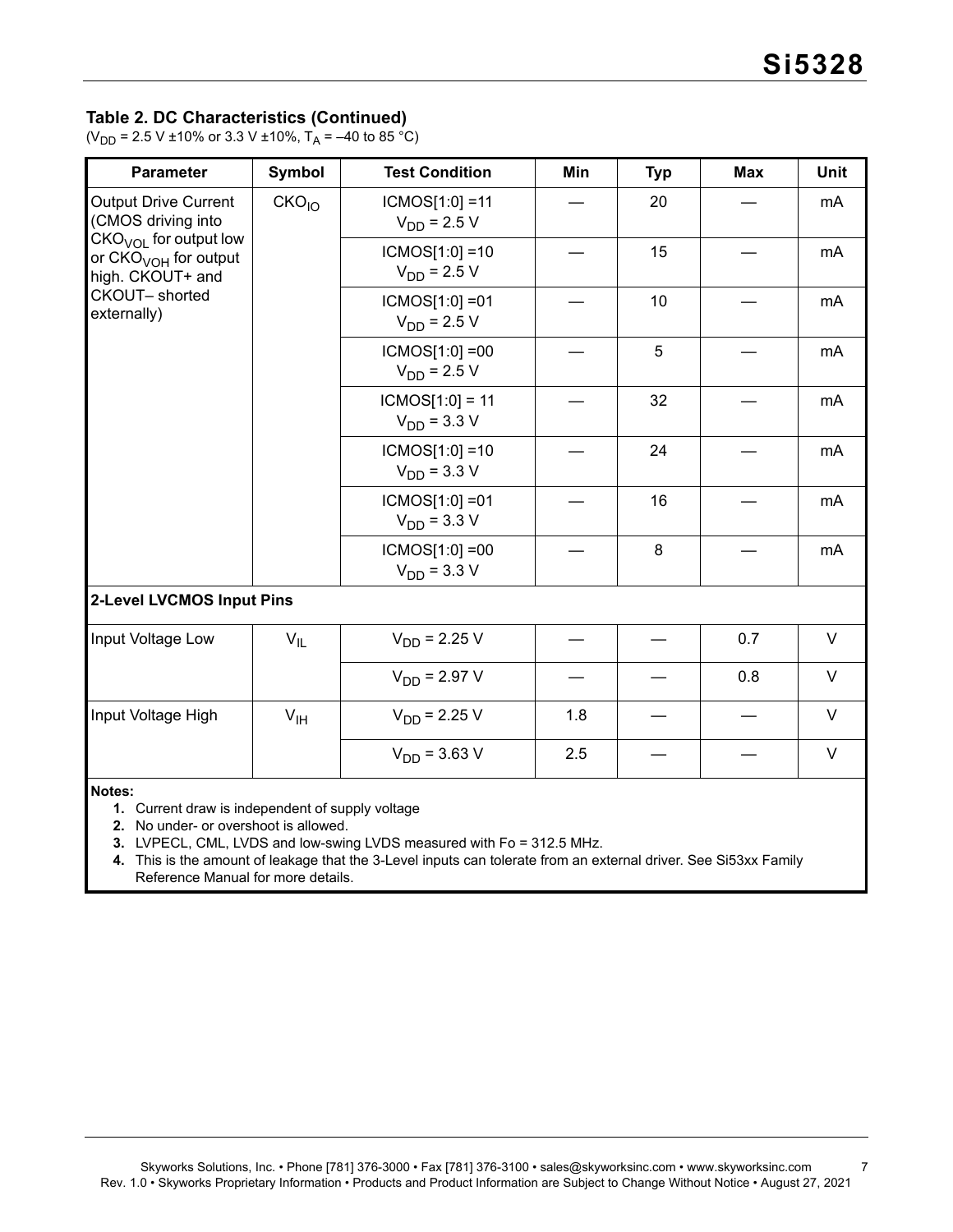# **Table 2. DC Characteristics (Continued)**

( $V_{DD}$  = 2.5 V ±10% or 3.3 V ±10%, T<sub>A</sub> = –40 to 85 °C)

| <b>Parameter</b>                   | <b>Symbol</b>          | <b>Test Condition</b>             | Min                      | <b>Typ</b> | <b>Max</b>           | <b>Unit</b> |
|------------------------------------|------------------------|-----------------------------------|--------------------------|------------|----------------------|-------------|
| 3-Level Input Pins <sup>4</sup>    |                        |                                   |                          |            |                      |             |
| Input Voltage Low                  | $V_{ILL}$              |                                   |                          |            | $0.15 \times V_{DD}$ | $\vee$      |
| Input Voltage Mid                  | $V_{IMM}$              |                                   | 0.45x<br>V <sub>DD</sub> |            | $0.55 \times V_{DD}$ | $\vee$      |
| Input Voltage High                 | V <sub>HH</sub>        |                                   | 0.85x<br>$V_{DD}$        |            |                      | V           |
| Input Low Current                  | <b>I</b> ILL           | See Note 4                        | $-20$                    |            |                      | μA          |
| Input Mid Current                  | <b>I<sub>IMM</sub></b> | See Note 4                        | $-2$                     |            | $+2$                 | μA          |
| Input High Current                 | I <sub>ІНН</sub>       | See Note 4                        |                          |            | 20                   | μA          |
| <b>LVCMOS Output Pins</b>          |                        |                                   |                          |            |                      |             |
| <b>Output Voltage Low</b>          | $V_{OL}$               | $IO = 2 mA$<br>$V_{DD}$ = 2.25 V  |                          |            | 0.4                  | $\vee$      |
| Output Voltage Low                 |                        | $IO = 2 mA$<br>$V_{DD}$ = 2.97 V  |                          |            | 0.4                  | $\vee$      |
| Output Voltage High                | V <sub>OH</sub>        | $IO = -2 mA$<br>$V_{DD}$ = 2.25 V | $VDD -0.4$               |            |                      | $\vee$      |
| Output Voltage High                |                        | $IO = -2 mA$<br>$V_{DD}$ = 2.97 V | $V_{DD} -0.4$            |            |                      | $\vee$      |
| <b>Disabled Leakage</b><br>Current | $I_{OZ}$               | $RSTb = 0$                        | $-100$                   |            | 100                  | μA          |

**Notes:**

**1.** Current draw is independent of supply voltage

**2.** No under- or overshoot is allowed.

**3.** LVPECL, CML, LVDS and low-swing LVDS measured with Fo = 312.5 MHz.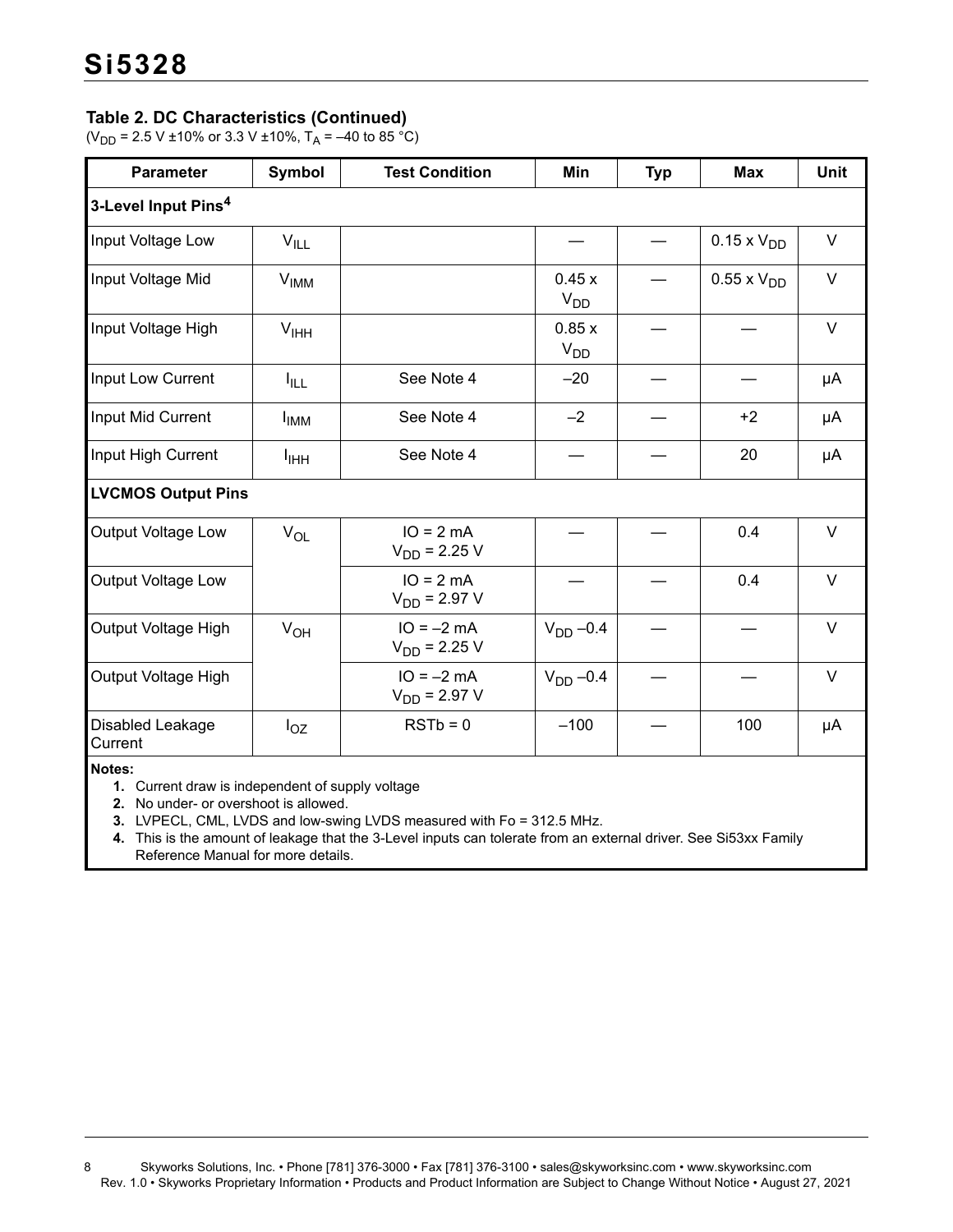# **Table 3. AC Characteristics**

( $V_{DD}$  = 2.5 ±10% or 3.3 V ±10%, T<sub>A</sub> = –40 to 85 °C)

| <b>Parameter</b>                                           | Symbol                   | <b>Test Condition</b>                                                                                             | Min            | <b>Typ</b> | Max            | <b>Unit</b>       |
|------------------------------------------------------------|--------------------------|-------------------------------------------------------------------------------------------------------------------|----------------|------------|----------------|-------------------|
|                                                            |                          | Single-Ended Reference Clock Input Pin XA (XB with cap to GND)                                                    |                |            |                |                   |
| Input Resistance                                           | <b>XA<sub>RIN</sub></b>  | $RATE[1:0] = LM$ , ML, MH,<br>ac coupled                                                                          | 12             |            |                | $k\Omega$         |
| Input Voltage Swing                                        | <b>XA<sub>VPP</sub></b>  | $RATE[1:0] = LM, ML, MH,$<br>ac coupled                                                                           | 0.5            |            | 1.2            | V <sub>PP</sub>   |
| Differential Reference Clock Input Pins (XA/XB)            |                          |                                                                                                                   |                |            |                |                   |
| Input Voltage Swing                                        | XA/XB <sub>VPP</sub>     | $RATE[1:0] = LM, ML, MH$                                                                                          | 0.5            |            | 1.2            | $V_{PP}$<br>each. |
| <b>CKINn Input Pins</b>                                    |                          |                                                                                                                   |                |            |                |                   |
| Input Frequency                                            | CKN <sub>F</sub>         |                                                                                                                   | 0.008          |            | 710            | <b>MHz</b>        |
| Input Duty Cycle<br>(Minimum Pulse<br>Width)               | $CKN_{DC}$               | Input frequency > 225 MHz                                                                                         | 40             |            | 60             | $\%$              |
|                                                            |                          | Input frequency < 225 MHz<br>refers to both high and low<br>widths                                                | $\overline{2}$ |            |                | ns                |
| Input Capacitance                                          | <b>CKN<sub>CIN</sub></b> |                                                                                                                   |                |            | 3              | pF                |
| Input Rise/Fall Time                                       | CKN <sub>TRF</sub>       | 20-80%<br>See Figure 2                                                                                            |                |            | 11             | ns                |
| <b>CKOUTn Output Pins</b>                                  |                          |                                                                                                                   |                |            |                |                   |
| (See ordering section for speed grade vs frequency limits) |                          |                                                                                                                   |                |            |                |                   |
| Output Frequency<br>(Output not config-<br>ured for CMOS)  | CKO <sub>F</sub>         | $N1 \geq 6$                                                                                                       | 0.008          |            | 808            | <b>MHz</b>        |
| Maximum Output<br>Frequency in CMOS<br>Format              | CKO <sub>F</sub>         |                                                                                                                   |                |            | 212.5          | <b>MHz</b>        |
| Output Rise/Fall<br>$(20 - 80\%)$ @<br>212.5 MHz output    | CKO <sub>TRF</sub>       | <b>CMOS Output</b><br>$V_{DD} = 2.25$<br>$C_{\text{LOAD}}$ = 5 pF                                                 |                |            | 8              | ns                |
| Output Rise/Fall<br>$(20 - 80\%)$ @<br>212.5 MHz output    | CKO <sub>TRF</sub>       | <b>CMOS Output</b><br>$V_{DD} = 2.97$<br>$C_{\text{LOAD}} = 5$ pF                                                 |                |            | $\overline{2}$ | ns                |
| Notes:                                                     |                          | 1 Lock and settle times may change with different f3 Loop RW and VCO frequency values. Contact Skyworks Solutions |                |            |                |                   |

<span id="page-8-1"></span>and settle times may change with different f3, loop BW, and VCO frequency values. Contact Skyworks for further details.

<span id="page-8-0"></span>**2.** See Section 9 of "AN775: Si5328 Synchronous Ethernet Compliance Test Report" for more details.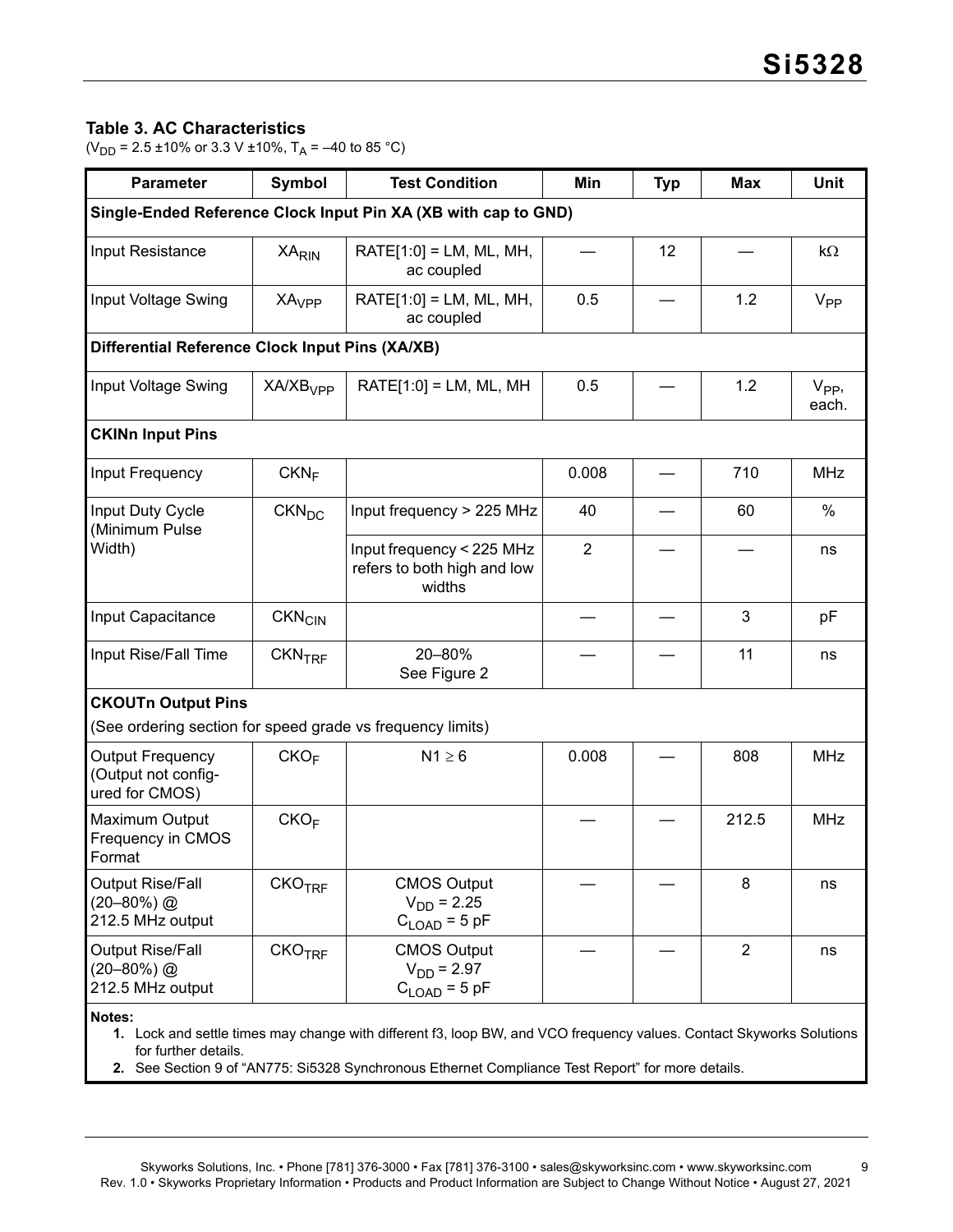# **Table 3. AC Characteristics (Continued)**

(V<sub>DD</sub> = 2.5 ±10% or 3.3 V ±10%, T<sub>A</sub> = –40 to 85 °C)

| <b>Parameter</b>                                               | <b>Symbol</b><br><b>Test Condition</b><br>Min<br><b>Typ</b> |                                                                                                                                                                                                                           | <b>Max</b> | Unit            |     |                         |  |
|----------------------------------------------------------------|-------------------------------------------------------------|---------------------------------------------------------------------------------------------------------------------------------------------------------------------------------------------------------------------------|------------|-----------------|-----|-------------------------|--|
| <b>Output Rise/Fall</b><br>$(20 - 80\%)$ @<br>312.5 MHz output | CKO <sub>TRF</sub>                                          | LVPECL, LVDS or CML<br>Output                                                                                                                                                                                             | 230<br>350 |                 |     | ps                      |  |
| <b>Output Duty Cycle</b><br>Uncertainty @<br>808 MHz           | CKO <sub>DC</sub>                                           | 100 $\Omega$ Load<br>Line-to-Line<br>Measured at 50% Point<br>(Not for CMOS)                                                                                                                                              | 45         |                 | 55  | $\%$                    |  |
| <b>LVCMOS Input Pins</b>                                       |                                                             |                                                                                                                                                                                                                           |            |                 |     |                         |  |
| Minimum Reset Pulse<br>Width                                   | <sup>t</sup> RSTMN                                          |                                                                                                                                                                                                                           | 1          |                 |     | μs                      |  |
| Reset to Microproces-<br>sor Access Ready                      | <sup>t</sup> READY                                          |                                                                                                                                                                                                                           |            |                 | 10  | ms                      |  |
| Input Capacitance                                              | $\mathrm{C}_{\mathrm{in}}$                                  |                                                                                                                                                                                                                           | 3          |                 |     |                         |  |
| <b>LVCMOS Output Pins</b>                                      |                                                             |                                                                                                                                                                                                                           |            |                 |     |                         |  |
| <b>Rise/Fall Times</b>                                         | $t_{\sf RF}$                                                | $C_{LOAD}$ = 20pf<br>See Figure 2                                                                                                                                                                                         | 25         |                 |     | ns                      |  |
| <b>LOSn Trigger Window</b>                                     | LOSTRIG                                                     | From last CKINn $\uparrow$ to $\downarrow$<br>Internal detection of LOSn<br>$N3 \neq 1$                                                                                                                                   |            | $4.5 \times N3$ |     | <b>T<sub>CKIN</sub></b> |  |
| Time to Clear LOL<br>after LOS Cleared                         | t <sub>CLRLOL</sub>                                         | ↓LOS to ↓LOL<br>$Fold =$ Fnew<br>Stable Xa/XB reference                                                                                                                                                                   |            | 10              |     | ms                      |  |
| <b>Device Skew</b>                                             |                                                             |                                                                                                                                                                                                                           |            |                 |     |                         |  |
| Output Clock Skew                                              | t <sub>SKEW</sub>                                           | ↑ of CKOUTn to ↑ of<br>CKOUT_m, CKOUTn<br>and CKOUT_m at same<br>frequency and signal<br>tormat<br>$PHASEOFFSET = 0$<br>CKOUT ALWAYS ON = 1<br>$SQ$ ICAL = 1                                                              |            |                 | 100 | ps                      |  |
| Phase Change due to<br><b>Temperature Variation</b>            | t <sub>TEMP</sub>                                           | Max phase changes from -<br>40 to +85 °C, stable XAXB<br>reference                                                                                                                                                        |            | 300             | 500 | ps                      |  |
| Notes:<br>for further details.                                 |                                                             | 1. Lock and settle times may change with different f3, loop BW, and VCO frequency values. Contact Skyworks Solutions<br>2. See Section 9 of "AN775: Si5328 Synchronous Ethernet Compliance Test Report" for more details. |            |                 |     |                         |  |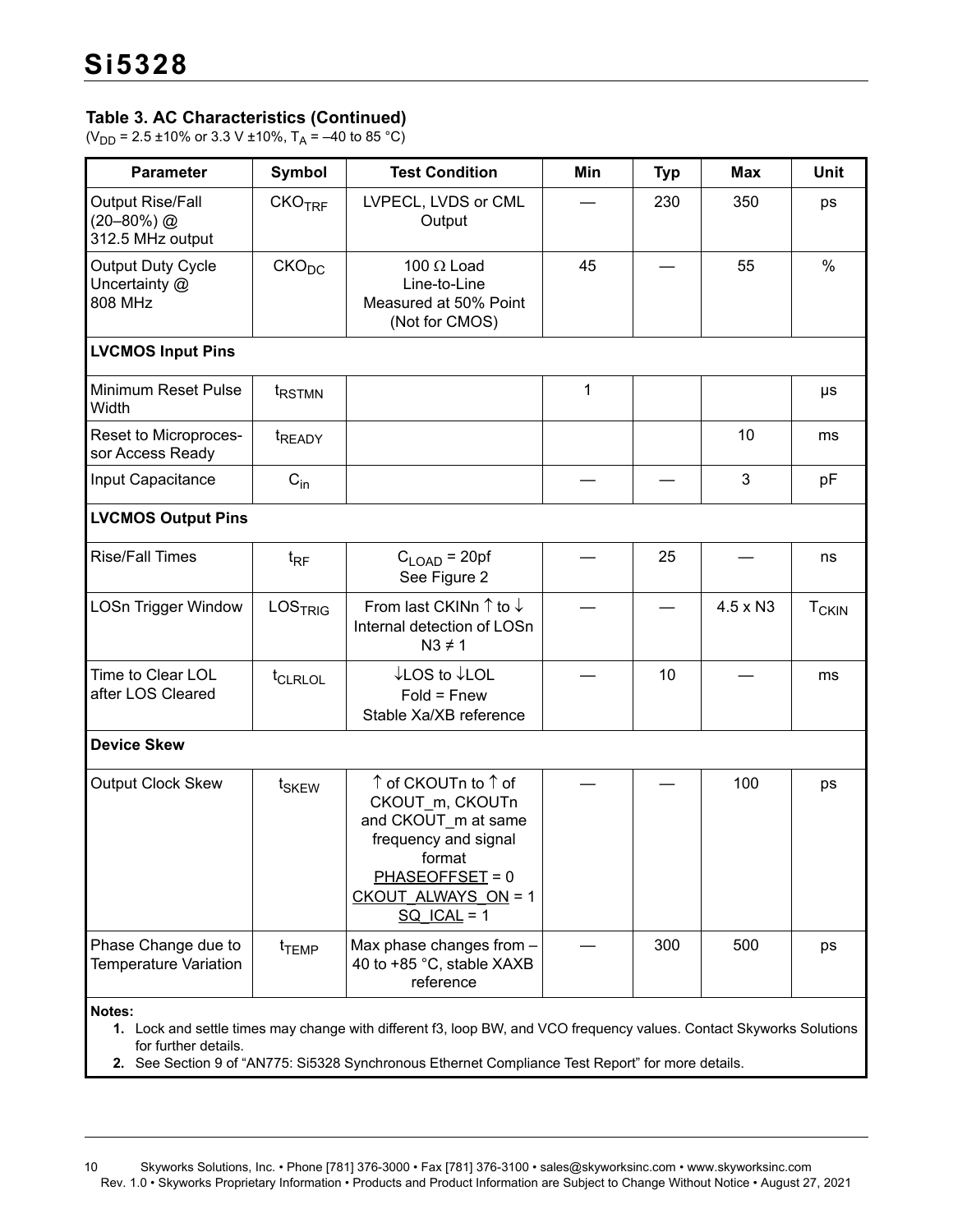# **Table 3. AC Characteristics (Continued)**

(V<sub>DD</sub> = 2.5 ±10% or 3.3 V ±10%, T<sub>A</sub> = –40 to 85 °C)

| <b>Parameter</b>                                | <b>Symbol</b>            | <b>Test Condition</b>                                                                                   | Min     | <b>Typ</b>     | Max                                       | Unit     |
|-------------------------------------------------|--------------------------|---------------------------------------------------------------------------------------------------------|---------|----------------|-------------------------------------------|----------|
| <b>PLL Performance</b>                          |                          |                                                                                                         |         |                |                                           |          |
| $fin = foot = 346 MHz$ ; BW = 0.088 Hz; LVPECL) |                          |                                                                                                         |         |                |                                           |          |
| Lock Time <sup>1</sup>                          | t <sub>LOCKMP</sub>      | Start of ICAL to LOL low,<br>LOCKT = 4, FASTLOCK<br>enabled                                             |         | $\overline{2}$ |                                           | s        |
|                                                 |                          | Start of ICAL to LOL low,<br>LOCKT = 1, FASTLOCK<br>enabled                                             |         | 12.5           |                                           | s        |
| Settle Time <sup>1</sup>                        | t <sub>SETTLE</sub>      | Start of ICAL to output<br>phase within 45 degrees of<br>final value, $LOCKT = 4$ ,<br>FASTLOCK enabled |         | $\mathbf{1}$   |                                           | s        |
|                                                 |                          | Start of ICAL to output<br>phase within 45 degrees of<br>final value, $LOCKT = 1$ ,<br>FASTLOCK enabled |         | $\mathbf{1}$   |                                           | s        |
| Output Clock Phase<br>Change                    | t <sub>p</sub> STEP      | After clock switch<br>$f3 \geq 128$ kHz                                                                 |         | 200            |                                           | ps       |
| Closed Loop Jitter<br>Peaking                   | $J_{\mathsf{PK}}$        |                                                                                                         |         | 0.05           | 0.2                                       | dB       |
| Jitter/Wander<br>Tolerance <sup>2</sup>         | $J_{\text{TOL}}$         | Jitter Frequency $\geq$ Loop<br><b>Bandwidth</b>                                                        | 5000/BW |                |                                           | ns pk-pk |
| <b>Phase Noise</b><br>fout = $156.25$ MHz       |                          | 1 kHz Offset                                                                                            |         | $-120$         |                                           | dBc/Hz   |
|                                                 |                          | 10 kHz Offset                                                                                           |         | $-128$         |                                           | dBc/Hz   |
|                                                 | CKO <sub>PN</sub>        | 100 kHz Offset                                                                                          |         | $-130$         |                                           | dBc/Hz   |
|                                                 |                          | 1 MHz Offset                                                                                            |         | $-144$         | $\qquad \qquad \overline{\qquad \qquad }$ | dBc/Hz   |
| Subharmonic Noise                               | SP <sub>SUBH</sub>       | Phase Noise @ 100 kHz<br>Offset                                                                         |         | $-88$          |                                           | dBc      |
| Spurious Noise                                  | <b>SP<sub>SPUR</sub></b> | Max spur @ n x F3<br>$(n \ge 1, n \times F3 < 100$ MHz)                                                 |         | $-93$          |                                           | dBc      |
| Notes:                                          |                          |                                                                                                         |         |                |                                           |          |

**1.** Lock and settle times may change with different f3, loop BW, and VCO frequency values. Contact Skyworks Solutions for further details.

**2.** See Section 9 of "AN775: Si5328 Synchronous Ethernet Compliance Test Report" for more details.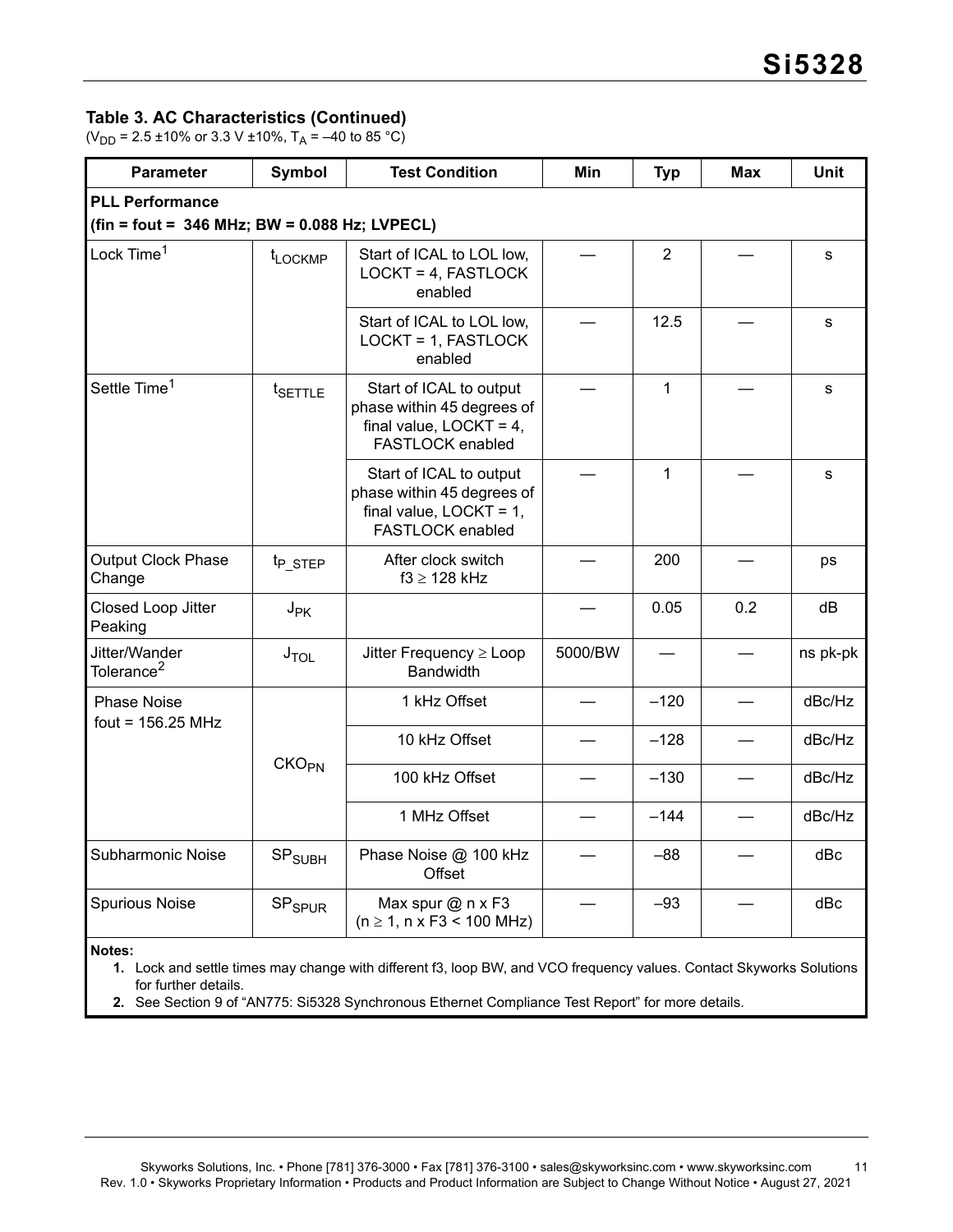# **Table 4. Microprocessor Control**

(V<sub>DD</sub> = 2.5 ±10% or 3.3 V ±10%, T<sub>A</sub> = –40 to 85 °C)

| <b>Parameter</b>                               | Symbol             | <b>Test Condition</b>                       | Min                   | <b>Typ</b> | <b>Max</b>           | Unit |  |  |  |
|------------------------------------------------|--------------------|---------------------------------------------|-----------------------|------------|----------------------|------|--|--|--|
| 1 <sup>2</sup> C Bus Lines (SDA, SCL)          |                    |                                             |                       |            |                      |      |  |  |  |
| Input Voltage Low                              | $VIL_{I2C}$        |                                             |                       |            | $0.25 \times V_{DD}$ | v    |  |  |  |
| Input Voltage High                             | VIH <sub>I2C</sub> |                                             | $0.7 \times V_{DD}$   |            | $V_{DD}$             | V    |  |  |  |
| <b>Input Current</b>                           | II <sub>I2C</sub>  | $VIN = 0.1 \times VDD$<br>to 0.9 x $V_{DD}$ | $-10$                 |            | 10                   | μA   |  |  |  |
| <b>Hysteresis of Schmitt</b><br>trigger inputs | $V$ HYS $_{12C}$   |                                             | $10.05 \times V_{DD}$ |            |                      | V    |  |  |  |
| Output Voltage Low                             | VOL <sub>I2C</sub> | $IO = 3 mA$                                 |                       |            | 0.4                  | V    |  |  |  |

<sup>12</sup> Skyworks Solutions, Inc. • Phone [781] 376-3000 • Fax [781] 376-3100 • sales@skyworksinc.com • www.skyworksinc.com Rev. 1.0 • Skyworks Proprietary Information • Products and Product Information are Subject to Change Without Notice • August 27, 2021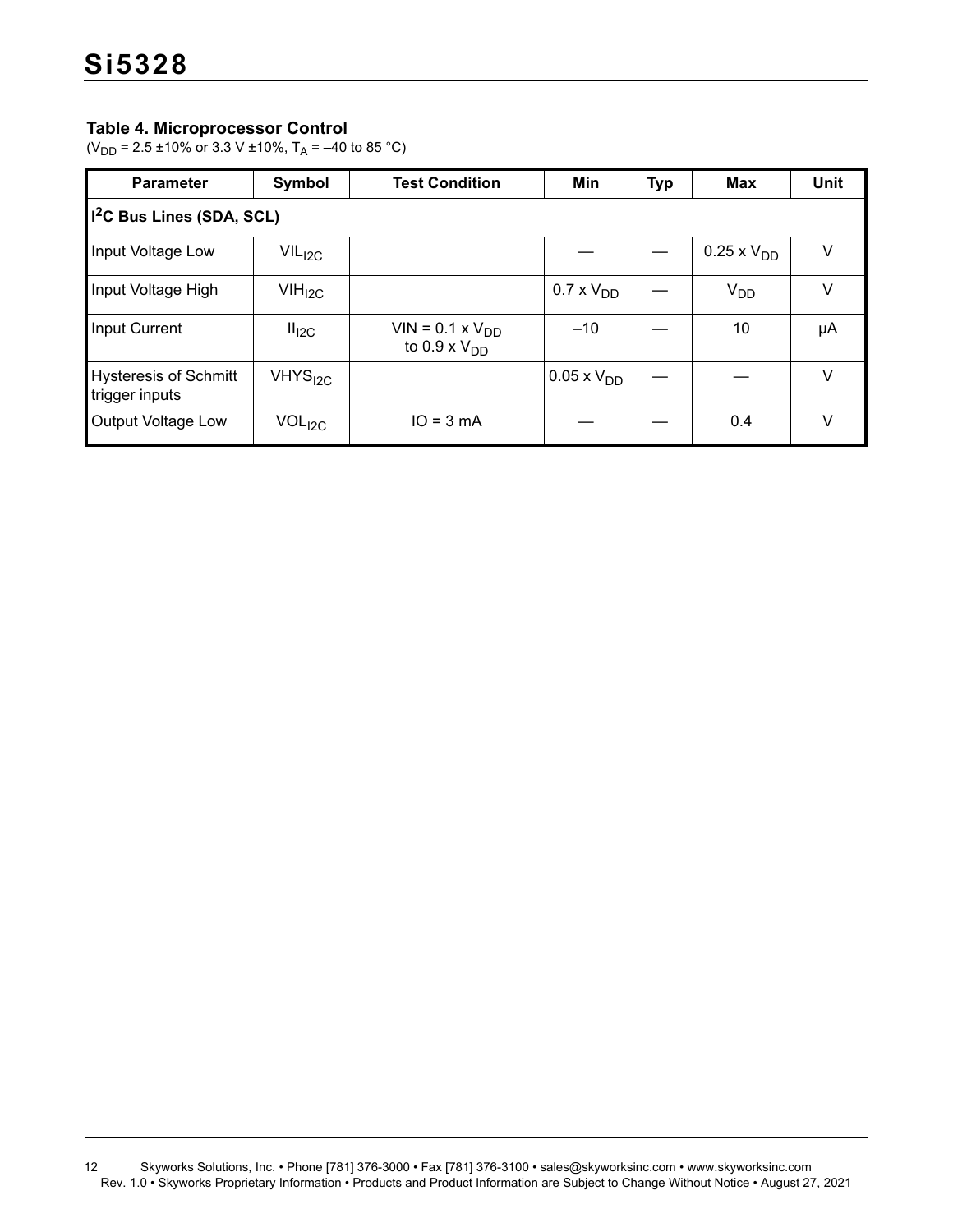### **Table 4. Microprocessor Control (Continued)**

(V<sub>DD</sub> = 2.5 ±10% or 3.3 V ±10%, T<sub>A</sub> = –40 to 85 °C)

| <b>Parameter</b>                           | Symbol        | <b>Test Condition</b> | Min | <b>Typ</b> | <b>Max</b> | Unit |
|--------------------------------------------|---------------|-----------------------|-----|------------|------------|------|
| <b>SPI Specifications</b>                  |               |                       |     |            |            |      |
| Duty Cycle, SCLK                           | $t_{DC}$      | $SCLK = 10 MHz$       | 40  |            | 60         | $\%$ |
| Cycle Time, SCLK                           | $t_c$         |                       | 100 |            |            | ns   |
| Rise Time, SCLK                            | $t_{r}$       | 20-80%                |     |            | 25         | ns   |
| Fall Time, SCLK                            | $t_f$         | 20-80%                |     |            | 25         | ns   |
| Low Time, SCLK                             | $t_{\rm lsc}$ | 20-20%                | 30  |            |            | ns   |
| High Time, SCLK                            | $t_{\sf hsc}$ | 80-80%                | 30  |            |            | ns   |
| Delay Time, SCLK Fall<br>to SDO Active     | $t_{d1}$      |                       |     |            | 25         | ns   |
| Delay Time, SCLK Fall<br>to SDO Transition | $t_{d2}$      |                       |     |            | 25         | ns   |
| Delay Time, SS Rise<br>to SDO Tri-state    | $t_{d3}$      |                       |     |            | 25         | ns   |
| Setup Time, SS to<br><b>SCLK Fall</b>      | $t_{\rm su1}$ |                       | 25  |            |            | ns   |
| Hold Time, SS to<br><b>SCLK Rise</b>       | $t_{h1}$      |                       | 20  |            |            | ns   |
| Setup Time, SDI to<br><b>SCLK Rise</b>     | $t_{\rm su2}$ |                       | 25  |            |            | ns   |
| Hold Time, SDI to<br><b>SCLK Rise</b>      | $t_{h2}$      |                       | 20  |            |            | ns   |
| Delay Time between<br><b>Slave Selects</b> | $t_{\rm cs}$  |                       | 25  |            |            | ns   |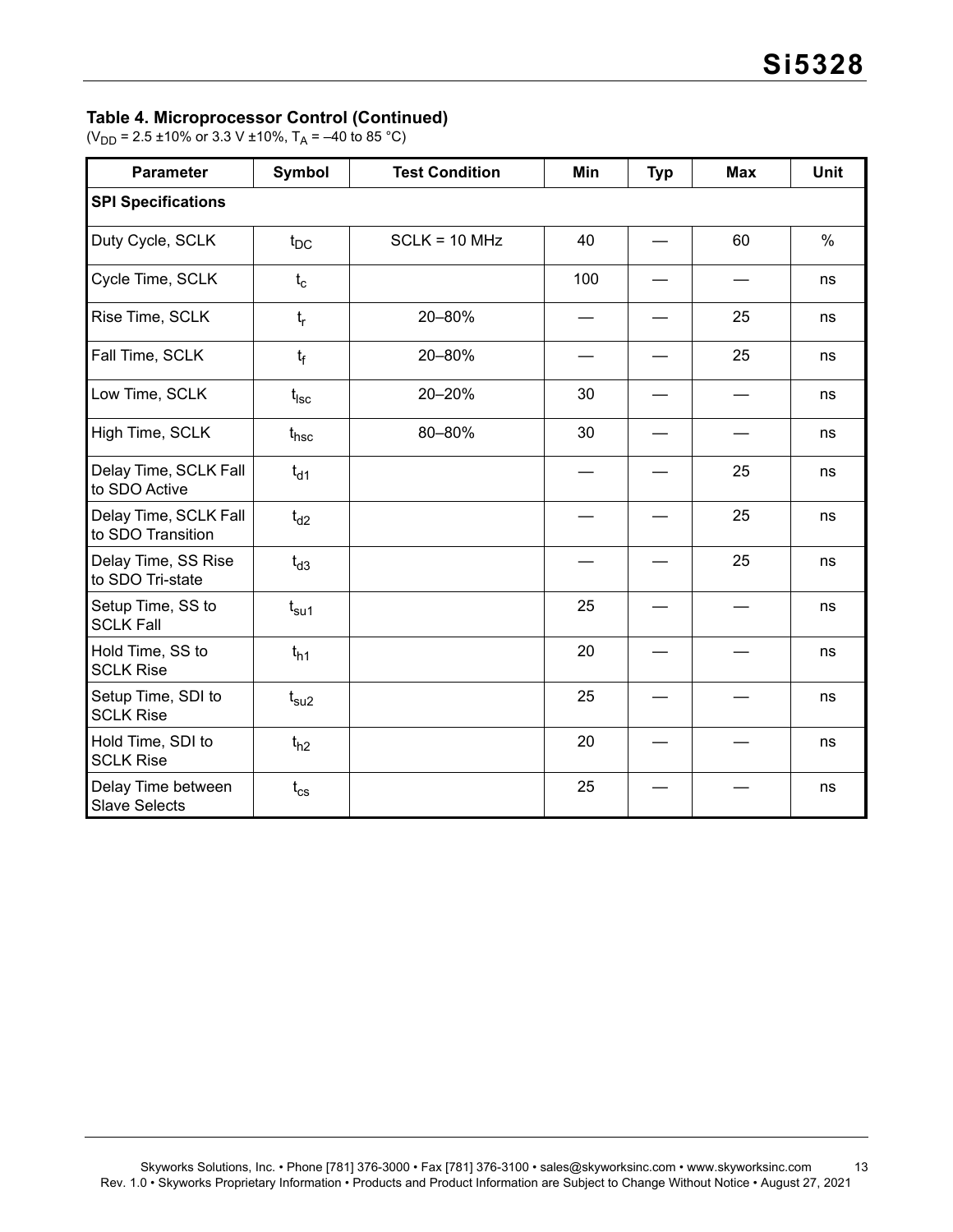# **Table 5. Jitter Generation[1](#page-13-0)[,2](#page-13-1),[3,](#page-13-2)[4](#page-13-3)[,5](#page-13-4),[6](#page-13-5)**

| Symbol      | <b>Filter</b>    | Output<br><b>Frequency</b> | Min | <b>Typ</b> | Max | Unit    |
|-------------|------------------|----------------------------|-----|------------|-----|---------|
| <b>JGEN</b> | 12 kHz to 20 MHz | <b>125 MHz</b>             |     | 331        |     | fs, RMS |
| <b>JGEN</b> | 10 kHz to 1 MHz  | <b>125 MHz</b>             |     | 287        |     | fs, RMS |
| <b>JGEN</b> | 12 kHz to 20 MHz | 156.25 MHz                 |     | 308        |     | fs, RMS |
| <b>JGEN</b> | 10 kHz to 1 MHz  | 156.25 MHz                 |     | 263        |     | fs, RMS |

<span id="page-13-0"></span>**Notes:**

**1.** Input frequency = 25 MHz.

<span id="page-13-1"></span>**2.** XAXB reference = Rakon 40 MHz TCXO model RTX7050A, part number 509768.

<span id="page-13-2"></span>**3.** Vdd = 3.3 V.

<span id="page-13-3"></span>**4.** Clock output = LVPECL.

<span id="page-13-4"></span>**5.** Loop bandwidth =  $0.085$  Hz.

<span id="page-13-5"></span>**6.** Using Agilent E5052B.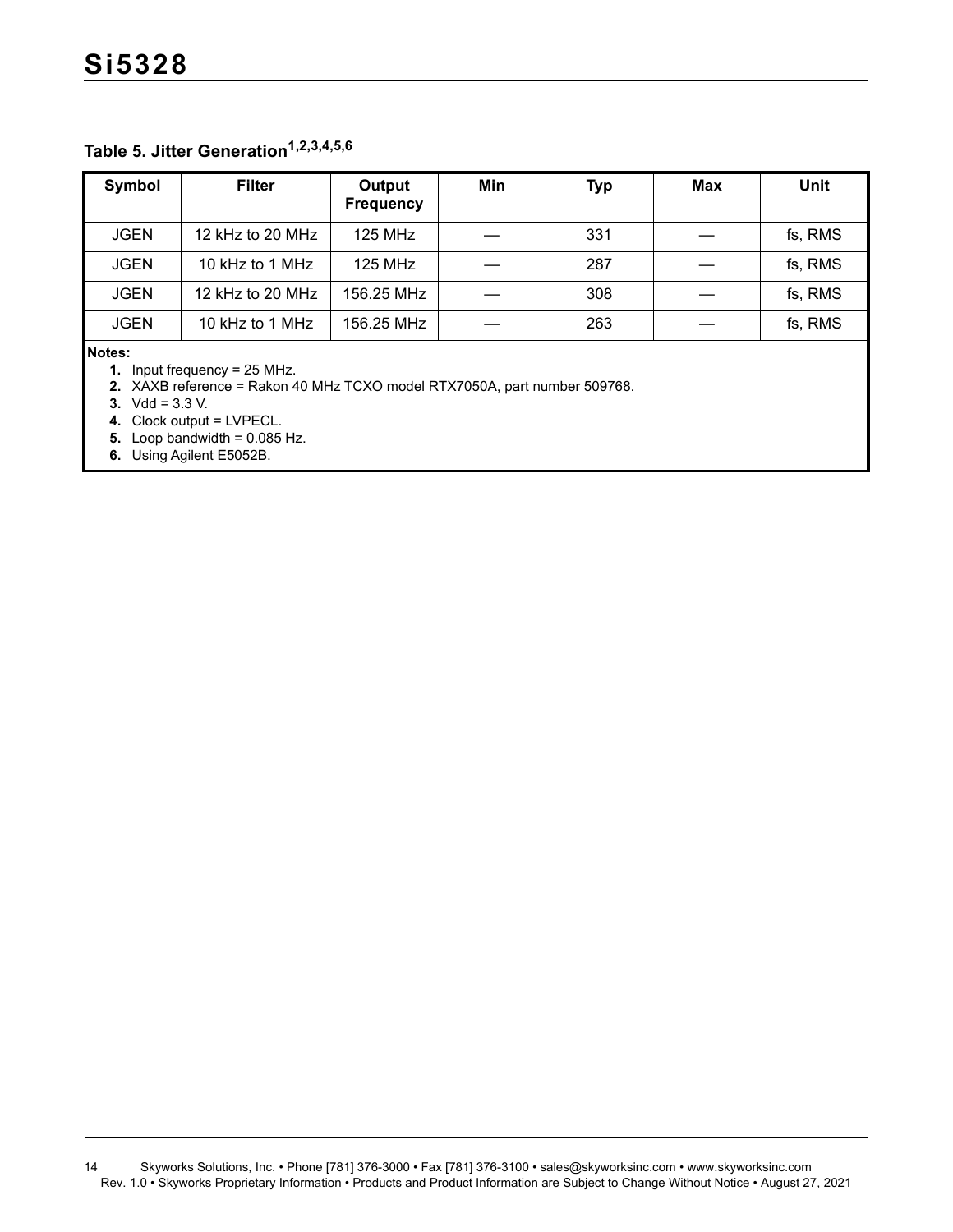# **Table 6. Thermal Characteristics**

( $V_{DD}$  = 2.5 ±10% or 3.3 V ±10%, T<sub>A</sub> = –40 to 85 °C)

| <b>Parameter</b>                              | Symbol               | <b>Test Condition</b> | Value | Unit          |
|-----------------------------------------------|----------------------|-----------------------|-------|---------------|
| <b>Thermal Resistance Junction to Ambient</b> | $\theta_{JA}$        | Still Air             | 32    | $C^{\circ}/W$ |
| <b>Thermal Resistance Junction to Case</b>    | $\theta_{\text{JC}}$ | Still Air             | 14    | C°/W          |

# **Table 7. Absolute Maximum Ratings**

| <b>Parameter</b>                                                                                                                                                                                                                                                                                                            | <b>Symbol</b>      | <b>Test Condition</b> | <b>Min</b>     | <b>Typ</b> | <b>Max</b>              | <b>Unit</b> |
|-----------------------------------------------------------------------------------------------------------------------------------------------------------------------------------------------------------------------------------------------------------------------------------------------------------------------------|--------------------|-----------------------|----------------|------------|-------------------------|-------------|
| DC Supply Voltage                                                                                                                                                                                                                                                                                                           | $V_{DD}$           |                       | $-0.5$         |            | 3.8                     | $\vee$      |
| <b>LVCMOS Input Voltage</b>                                                                                                                                                                                                                                                                                                 | $V_{\text{DIG}}$   |                       | $-0.3$         |            | $V_{DD}$ +0.3           | $\vee$      |
| <b>CKINn Voltage Level Limits</b>                                                                                                                                                                                                                                                                                           | CKN <sub>VIN</sub> |                       | $\mathbf{0}$   |            | $V_{DD}$                | $\vee$      |
| <b>XA/XB Voltage Level Limits</b>                                                                                                                                                                                                                                                                                           | XA <sub>VIN</sub>  |                       | $\mathbf 0$    |            | 1.2                     | $\vee$      |
| <b>Operating Junction Temperature</b>                                                                                                                                                                                                                                                                                       | $T_{\text{JCT}}$   |                       | $-55$          |            | 150                     | $^{\circ}$  |
| Storage Temperature Range                                                                                                                                                                                                                                                                                                   | $T_{STG}$          |                       | $-55$          |            | 150                     | °C          |
| <b>ESD HBM Tolerance</b><br>$(100 \text{ pF}, 1.5 \text{ k}\Omega)$ ; All pins except<br>CKIN+/CKIN-                                                                                                                                                                                                                        |                    |                       | $\overline{2}$ |            |                         | kV          |
| ESD MM Tolerance; All pins<br>except CKIN+/CKIN-                                                                                                                                                                                                                                                                            |                    |                       | 150            |            |                         | $\vee$      |
| <b>ESD HBM Tolerance</b><br>$(100 \text{ pF}, 1.5 \text{ k}\Omega)$ ; CKIN+/CKIN-                                                                                                                                                                                                                                           |                    |                       | 750            |            |                         | $\vee$      |
| <b>ESD MM Tolerance;</b><br>CKIN+/CKIN-                                                                                                                                                                                                                                                                                     |                    |                       | 100            |            |                         | $\vee$      |
| Latch-up Tolerance                                                                                                                                                                                                                                                                                                          |                    |                       |                |            | <b>JESD78 Compliant</b> |             |
| *Note: Permanent device damage may occur if the Absolute Maximum Ratings are exceeded. Functional operation should be<br>restricted to the conditions specified in the operation sections of this data sheet. Exposure to absolute maximum rating<br>conditions for extended periods of time may affect device reliability. |                    |                       |                |            |                         |             |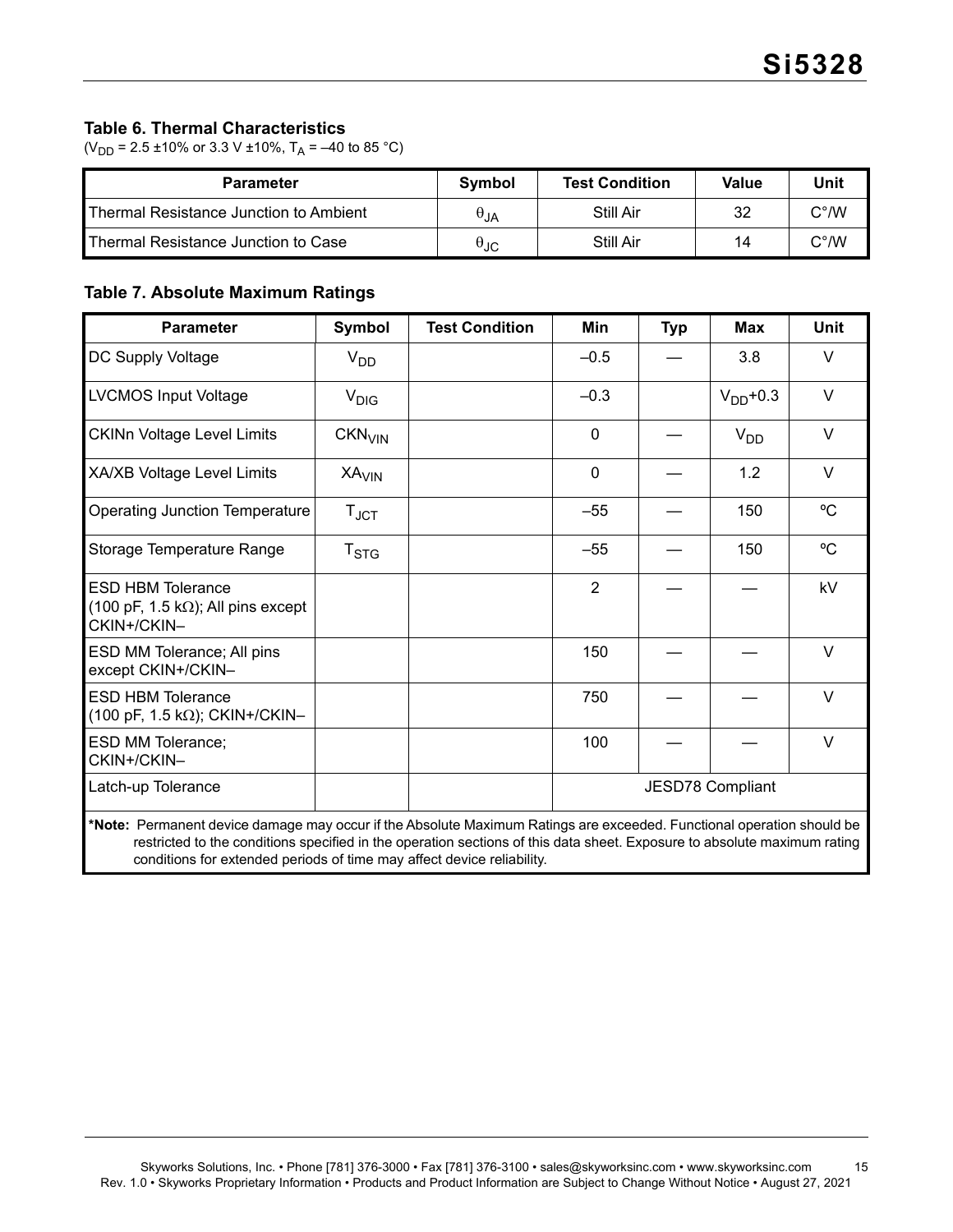# <span id="page-15-0"></span>**2. Typical Phase Noise Performance**



**Figure 3. Typical Phase Noise Plot**

### **Table 8. RMS Jitter Values**

|        | <b>Jitter Band</b>                                                                                                                                | Jitter (rms)                                          |
|--------|---------------------------------------------------------------------------------------------------------------------------------------------------|-------------------------------------------------------|
|        | 10 kHz to 1 MHz                                                                                                                                   | $263$ fs                                              |
|        | 12 kHz to 20 MHz                                                                                                                                  | 309 fs                                                |
| Notes: | <b>1.</b> input frequency = $25$ MHz.<br>part number 509768.<br>3. Vdd = $3.3$ V.<br>4. Clock output = LVPECL.<br>5. Loop bandwidth = $0.085$ Hz. | 2. XAXB reference = Rakon 40 MHz TCXO model RTX7050A, |
|        | 6. Using Agilent E5052B.                                                                                                                          |                                                       |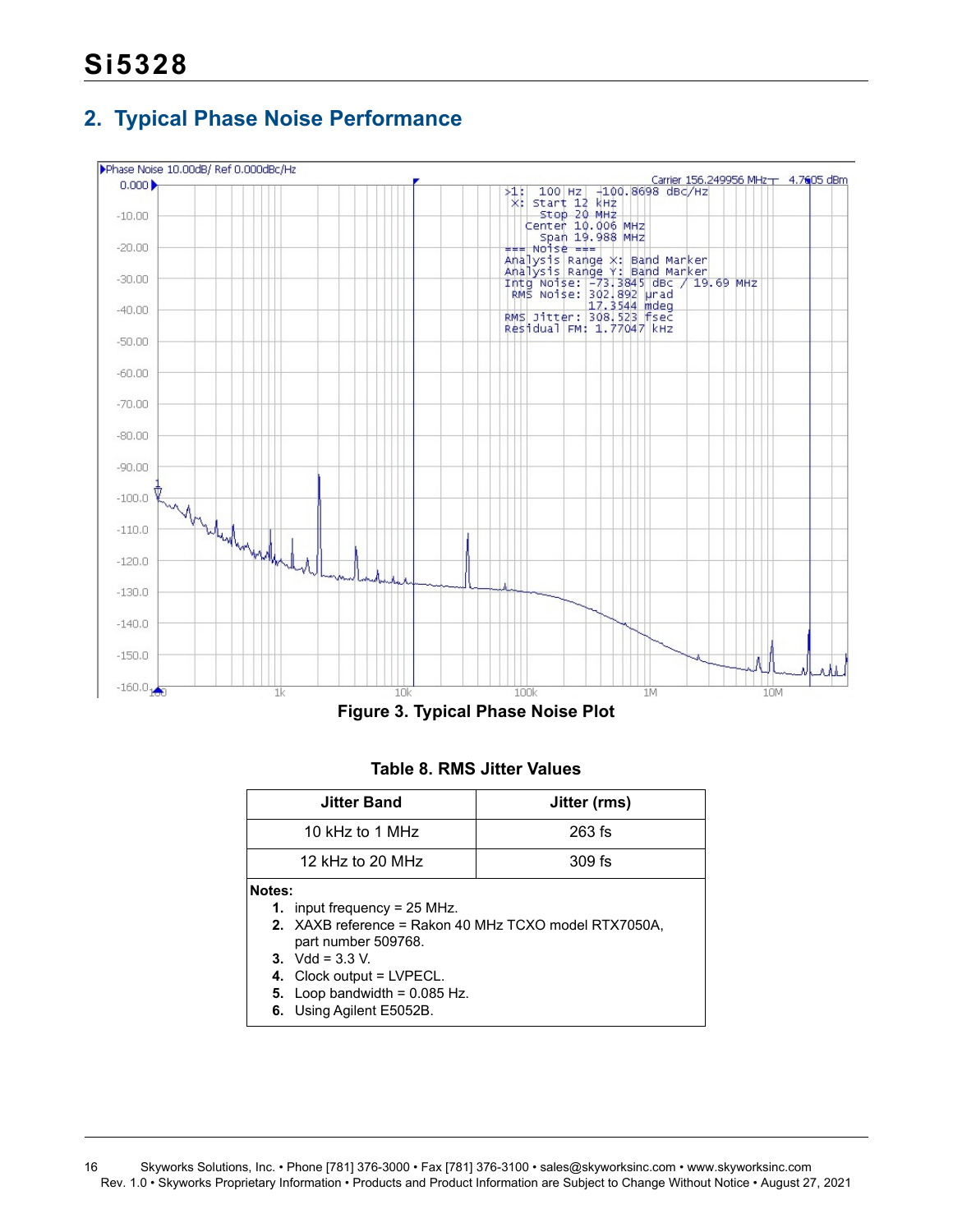# <span id="page-16-0"></span>**3. Typical Application Circuit**

**Note:** For an example schematic and layout, refer to the Si5328-EVB User's Guide.



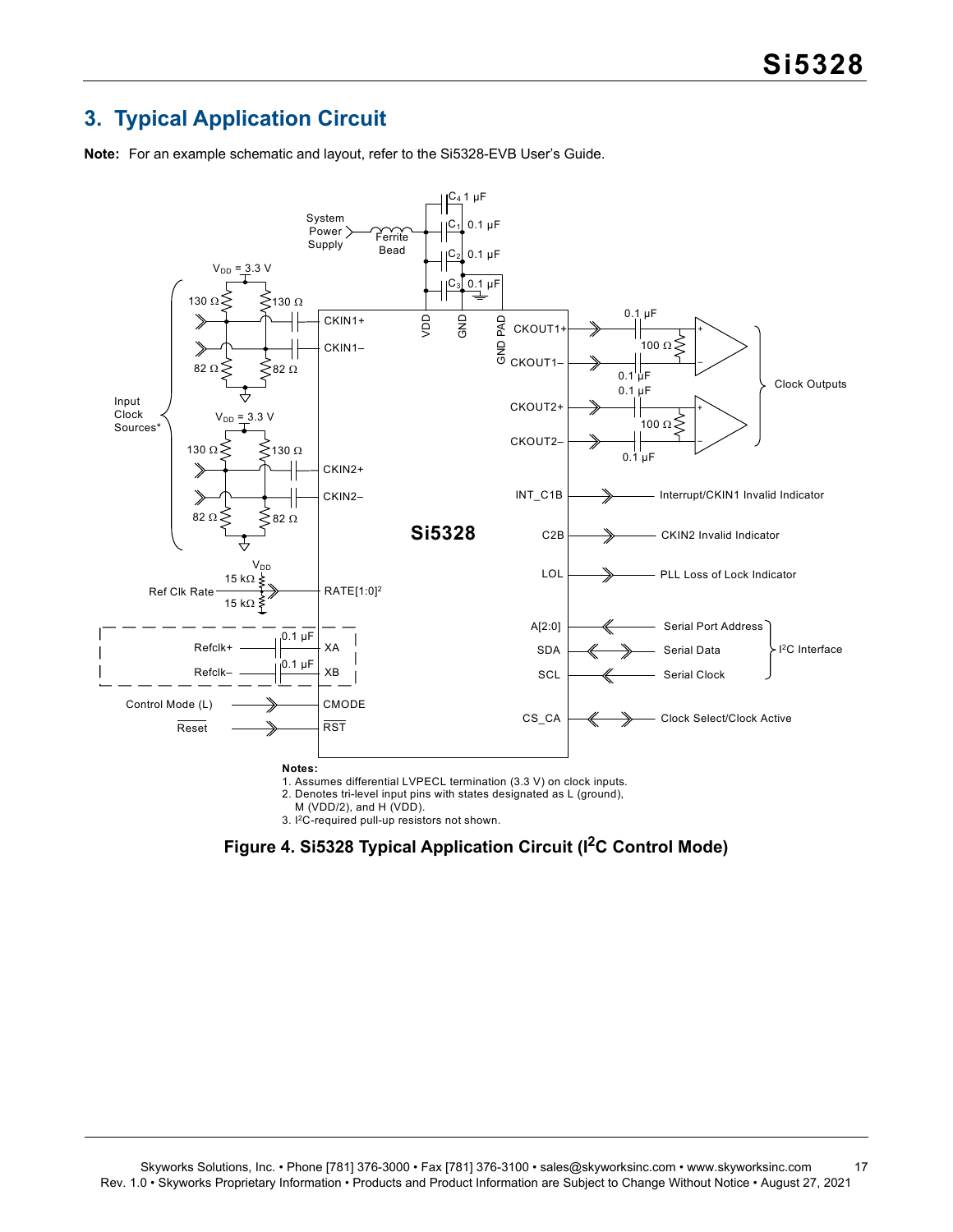

1. Assumes differential LVPECL termination (3.3 V) on clock inputs.

2. Denotes tri-level input pins with states designated as L (ground), M (VDD/2),

and H (VDD).

**Figure 5. Si5328 Typical Application Circuit (SPI Control Mode)**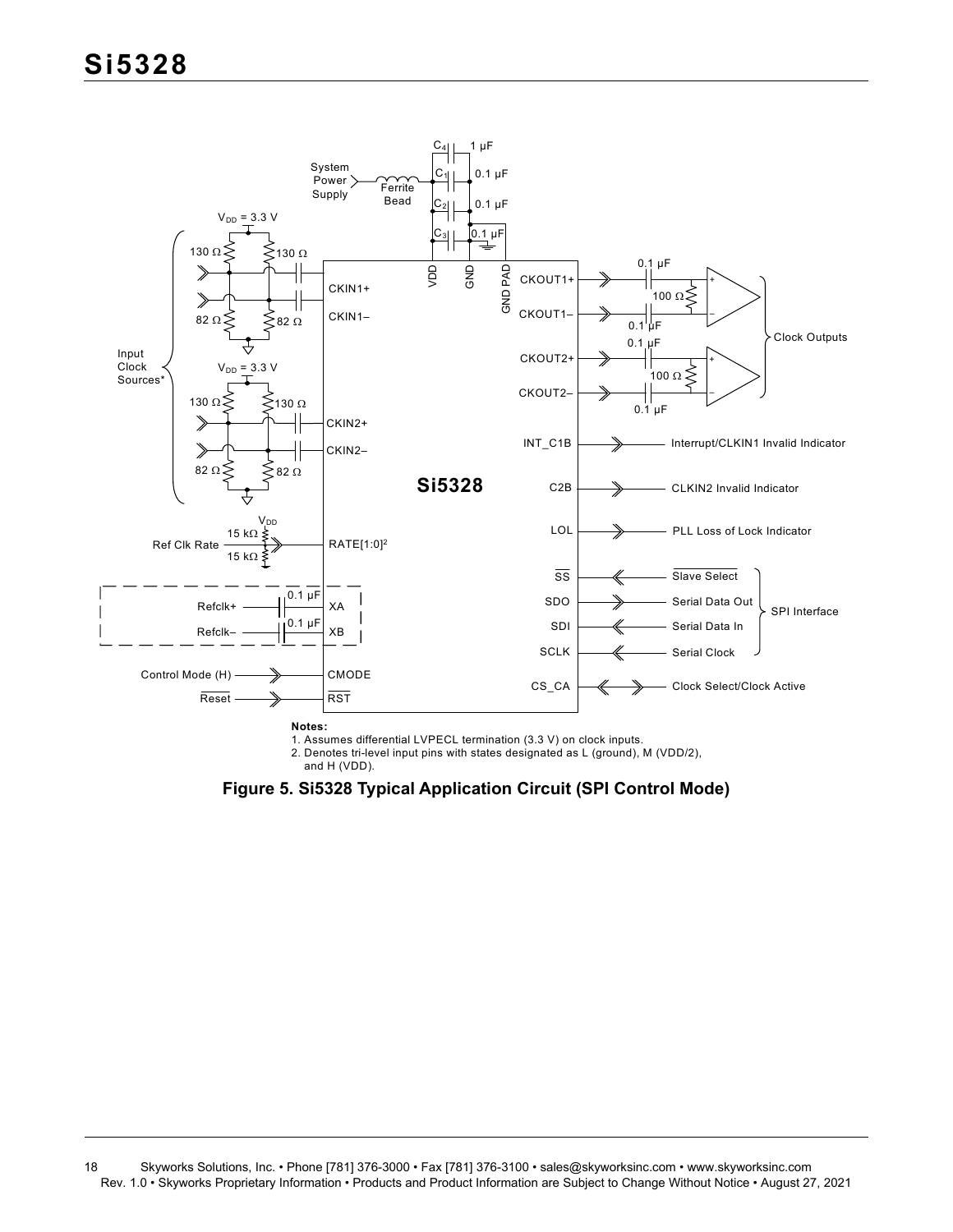# <span id="page-18-0"></span>**4. Functional Description**



**Figure 6. Functional Block Diagram**

The Si5328 is a jitter-attenuating precision clock multiplier for Synchronous Ethernet applications requiring sub 1 ps jitter performance and ultra-low loop bandwidth. When combined with a low-wander reference oscillator, the Si5328 meets all of the wander, MTIE, TDEV, and other requirements that are listed in ITU-T G.8262/Y.1362. The Si5328 accepts two input clocks ranging from 8 kHz to 710 MHz and generates two output clocks ranging from 8 kHz to 808 MHz. The Si5328 can also use its TCXO as a clock source for frequency synthesis. The device provides virtually any frequency translation combination across this operating range. Independent dividers are available for each input clock and output clock, so the Si5328 can accept input clocks at different frequencies and it can generate output clocks at different frequencies. The Si5328 input clock frequency and clock multiplication ratio are programmable through an I2C or SPI interface. Skyworks Solutions offers a PC-based software utility, DSPLL*sim*, that can be used to determine the optimum PLL divider settings for a given input frequency/clock multiplication ratio combination that minimizes phase noise and power consumption.

#### This utility can be downloaded from [https://www.skyworksinc.com/en/Application-](https://www.skyworksinc.com/en/Application-Pages/DSPLL)[Pages/DSPLL.](https://www.skyworksinc.com/en/Application-Pages/DSPLL)

The Si5328 is based on Skyworks Solutions' 3rdgeneration DSPLL<sup>®</sup> technology, which provides any frequency synthesis and jitter attenuation in a highly integrated PLL solution that eliminates the need for external VCXO and loop filter components. The Si5328 PLL loop bandwidth is digitally programmable and supports a range from less than 0.1 Hz to 6 Hz. The DSPLL*sim* software utility can be used to calculate valid loop bandwidth settings for a given input clock frequency/clock multiplication ratio.

The Si5328 supports hitless switching between the two synchronous input clocks in compliance with G.8262 that greatly minimizes the propagation of phase transients to the clock outputs during an input clock transition (maximum 200 ps phase transient). Manual and automatic revertive and non-revertive input clock switching options are available. The Si5328 monitors both input clocks for loss-of-signal (LOS) and provides a LOS alarm (INT\_C1B and C2B) when it detects missing pulses on either input clock. The device monitors the lock status of the PLL. The lock detect algorithm works by continuously monitoring the phase of the input clock in relation to the phase of the feedback clock.

The Si5328 also monitors frequency offset alarms (FOS), which indicate if an input clock is within a specified frequency band relative to the frequency of a reference clock. Both Stratum 3/3E and SONET Minimum Clock (SMC) FOS thresholds are supported.The Si5328 provides a digital hold capability that allows the device to continue generation of a stable output clock when the selected input reference is lost. During digital hold, the DSPLL generates an output frequency based on a historical average frequency that existed for a fixed amount of time before the error event occurred, eliminating the effects of phase and frequency transients that may occur immediately preceding digital hold.

The Si5328 has two differential clock outputs. The electrical format of each clock output is independently programmable to support LVPECL, LVDS, CML, or CMOS loads. If not required, the second clock output can be powered down to minimize power consumption.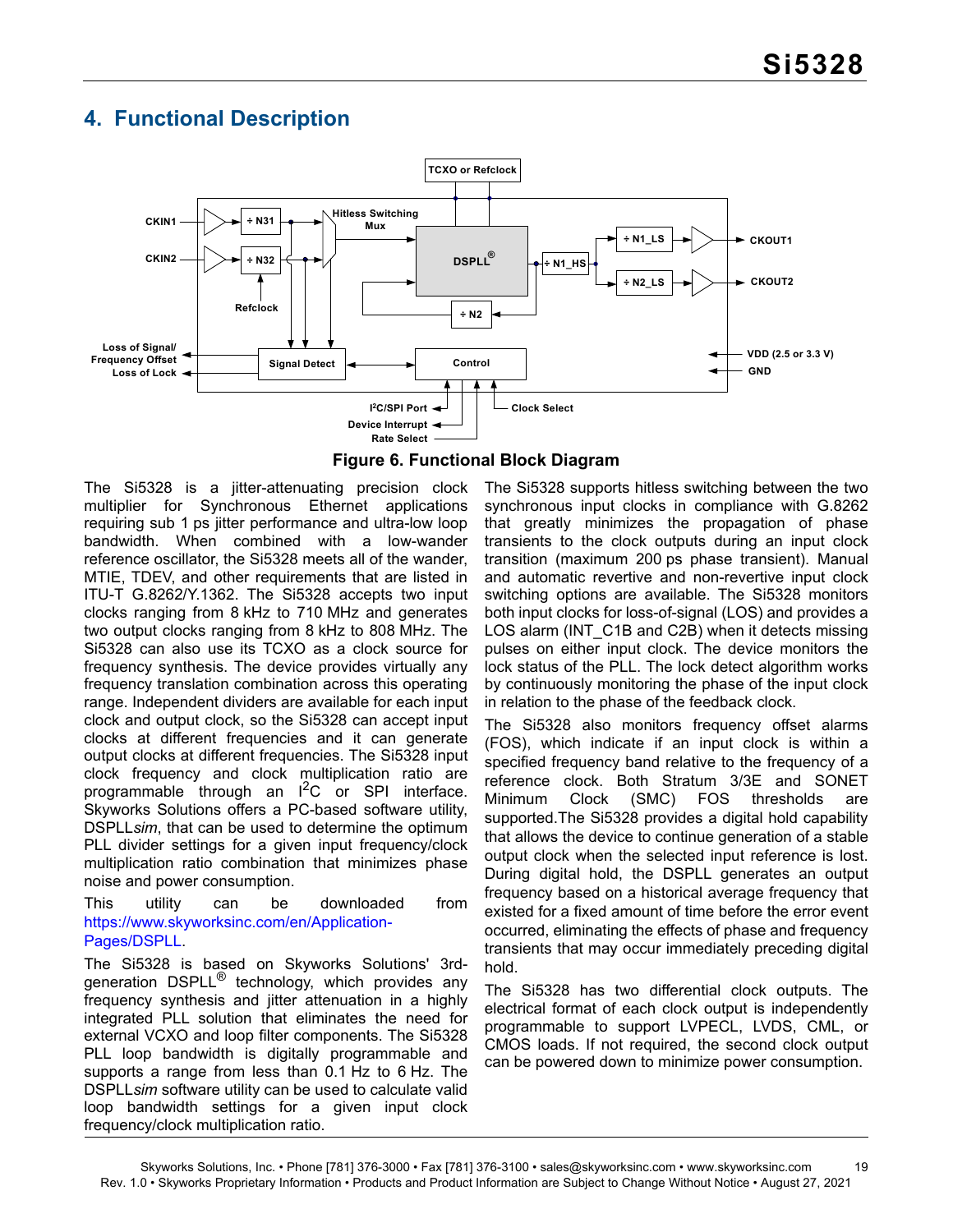The phase of one output clock may be adjusted in relation to the phase of the other output clock with resolution that varies from 800 ps to 2.2 ns, depending on the PLL divider settings. See [Table 9](#page-19-2) for instructions on ensuring output-to-output alignment. The input to output skew is not specified or controlled. The DSPLL*sim* software utility determines the phase offset resolution for a given input clock/clock multiplication ratio combination. For system-level debugging, a bypass mode is available which drives the output clock directly from the input clock, bypassing the internal DSPLL. The device is powered by a single 2.5 or 3.3 V supply.

# <span id="page-19-0"></span>**4.1. External XAXB Reference**

In order to achieve the levels of performance required by G.8262, care must be exercised when selecting an XA/XB reference. To meet the wander specifications in G.8262, a TCXO or OCXO will be needed.

<span id="page-19-2"></span>"AN775: Si5328 ITU-T G.8262 SyncE Compliance Test

Report" is a G.8262 test report using a 40 MHz Rakon RTX7050A-109 TCXO. See "AN776: Using the Si5328 in a G.8262 Compliant SyncE Application" for a discussion of how to select and best use a TCXO as well as a list of other potential TCXO sources.

# <span id="page-19-1"></span>**4.2. Further Documentation**

Consult the Skyworks Solutions Si53xx Any Frequency Precision Clock Family Reference Manual (FRM) for detailed information about the Si5328 functions. Additional design support is available from Skyworks Solutions through your distributor.

Skyworks Solutions has developed a PC-based software utility called DSPLL*sim* to simplify device configuration, including frequency planning and loop bandwidth selection.

The FRM and this utility can be downloaded from [https://www.skyworksinc.com/en/Application-](https://www.skyworksinc.com/en/Application-Pages/DSPLL)[Pages/DSPLL](https://www.skyworksinc.com/en/Application-Pages/DSPLL).

| <b>CKOUT_ALWAYS_ON</b> | <b>SQ_ICAL</b> | <b>Results</b>                                                                                        |
|------------------------|----------------|-------------------------------------------------------------------------------------------------------|
|                        |                | CKOUT OFF until after the first ICAL                                                                  |
| 0                      |                | <b>CKOUT OFF until after the first successful</b><br>ICAL (i.e., when LOL is low)                     |
|                        |                | CKOUT always ON, including during an ICAL                                                             |
|                        |                | CKOUT always ON, including during an ICAL.<br>Use these settings to preserve output-to-output<br>skew |

**Table 9. CKOUT\_ALWAYS\_ON and SQ\_ICAL Truth Table**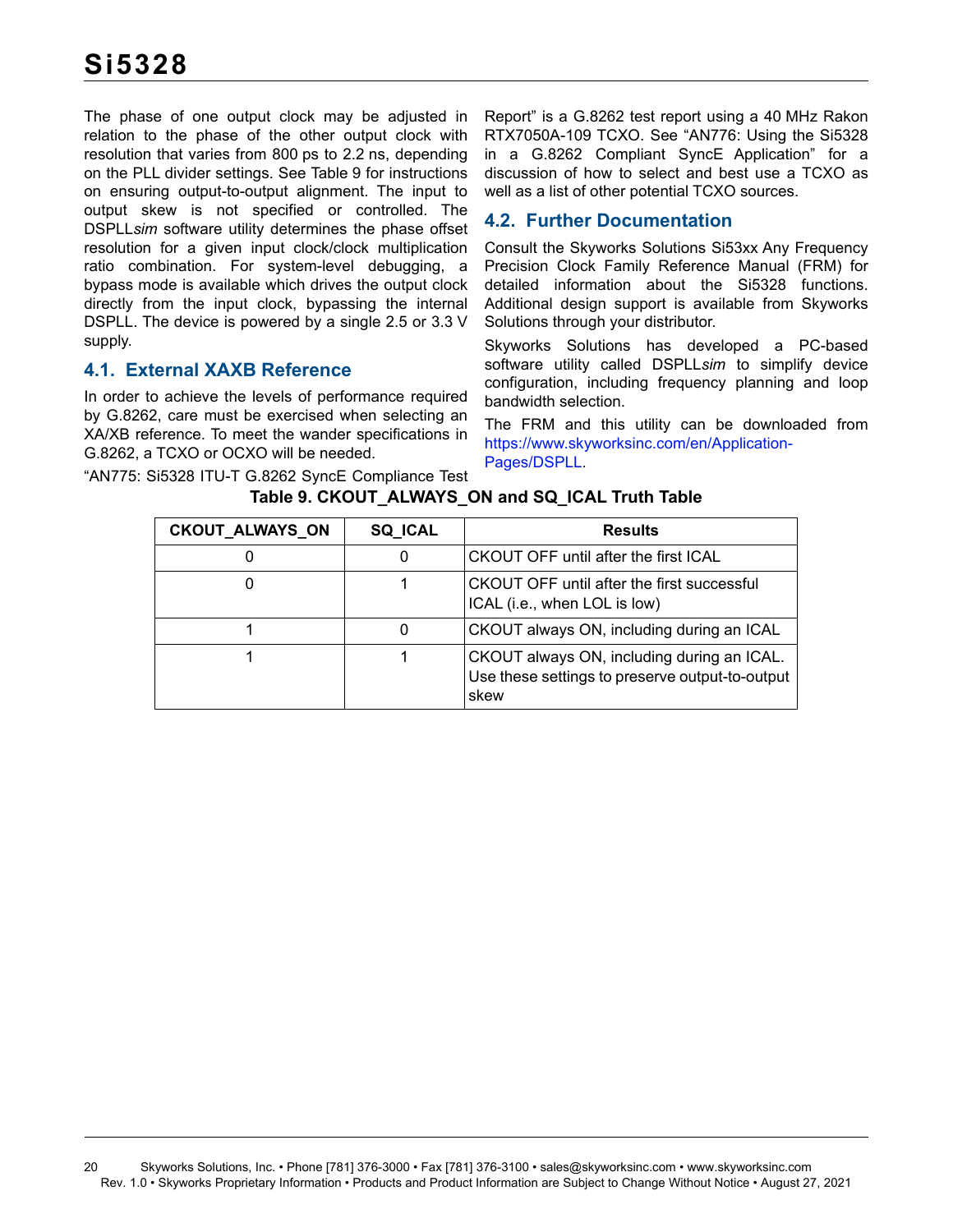# **5. Register Map**

All register bits that are not defined in this map should always be written with the specified Reset Values. The writing to these bits of values other than the specified Reset Values may result in undefined device behavior. Registers not listed, such as Register 64, should never be written to.

<span id="page-20-0"></span>

| Register       | D7             | D <sub>6</sub>   | D <sub>5</sub>  | D <sub>4</sub>  | D <sub>3</sub> | D <sub>2</sub> | D <sub>1</sub>  | D <sub>0</sub> |
|----------------|----------------|------------------|-----------------|-----------------|----------------|----------------|-----------------|----------------|
| $\pmb{0}$      |                | FREE_RUN         | CKOUT_ALWAYS_ON |                 |                |                | BYPASS_REG      |                |
| $\mathbf{1}$   |                |                  |                 |                 | CK_PRIOR2[1:0] |                | CK_PRIOR[1:0]   |                |
| $\overline{2}$ | BWSEL_REG[3:0] |                  |                 |                 |                |                |                 |                |
| $\mathfrak{S}$ |                | CKSEL_REG[1:0]   | DHOLD           | SQ_ICAL         |                |                |                 |                |
| 4              |                | AUTOSEL_REG[1:0] |                 |                 |                | HST_DEL[4:0]   |                 |                |
| 5              |                | ICMOS[1:0]       |                 |                 |                |                |                 |                |
| 6              |                | <b>SLEEP</b>     |                 | SFOUT2_REG[2:0] |                |                | SFOUT1_REG[2:0] |                |
| $\overline{7}$ |                |                  |                 |                 |                |                | FOSREFSEL[2:0]  |                |
| 8              |                | HLOG_2[1:0]      | HLOG_1[1:0]     |                 |                |                |                 |                |
| 9              | HIST_AVG[4:0]  |                  |                 |                 |                |                |                 |                |
| 10             |                |                  |                 |                 | DSBL2_REG      | DSBL1_REG      |                 |                |
| 11             |                |                  |                 |                 |                |                | PD_CK2          | PD_CK1         |
| 19             | FOS_EN         |                  | FOS_THR[1:0]    |                 | VALTIME[1:0]   |                | LOCK[T2:0]      |                |
| 20             |                |                  |                 |                 | CK2_BAD_PIN    | CK1_BAD_PIN    | LOL_PIN         | INT_PIN        |
| 21             |                |                  |                 |                 |                |                | CK1_ACTV_PIN    | CKSEL_PIN      |
| 22             |                |                  |                 |                 | CK_ACTV_POL    | CK_BAD_POL     | LOL_POL         | INT_POL        |
| 23             |                |                  |                 |                 |                | LOS2_MSK       | LOS1_MSK        | LOSX_MSK       |
| 24             |                |                  |                 |                 |                | FOS2_MSK       | FOS1_MSK        | LOL_MSK        |
| 25             |                | N1_HS[2:0]       |                 |                 |                |                |                 |                |
| 31             |                |                  |                 |                 |                | NC1_LS[19:16]  |                 |                |
| 32             | NC1_LS[15:8]   |                  |                 |                 |                |                |                 |                |
| 33             |                |                  |                 |                 | NC1_LS[7:0]    |                |                 |                |
| 34             |                |                  |                 |                 |                |                | NC2_LS[19:16]   |                |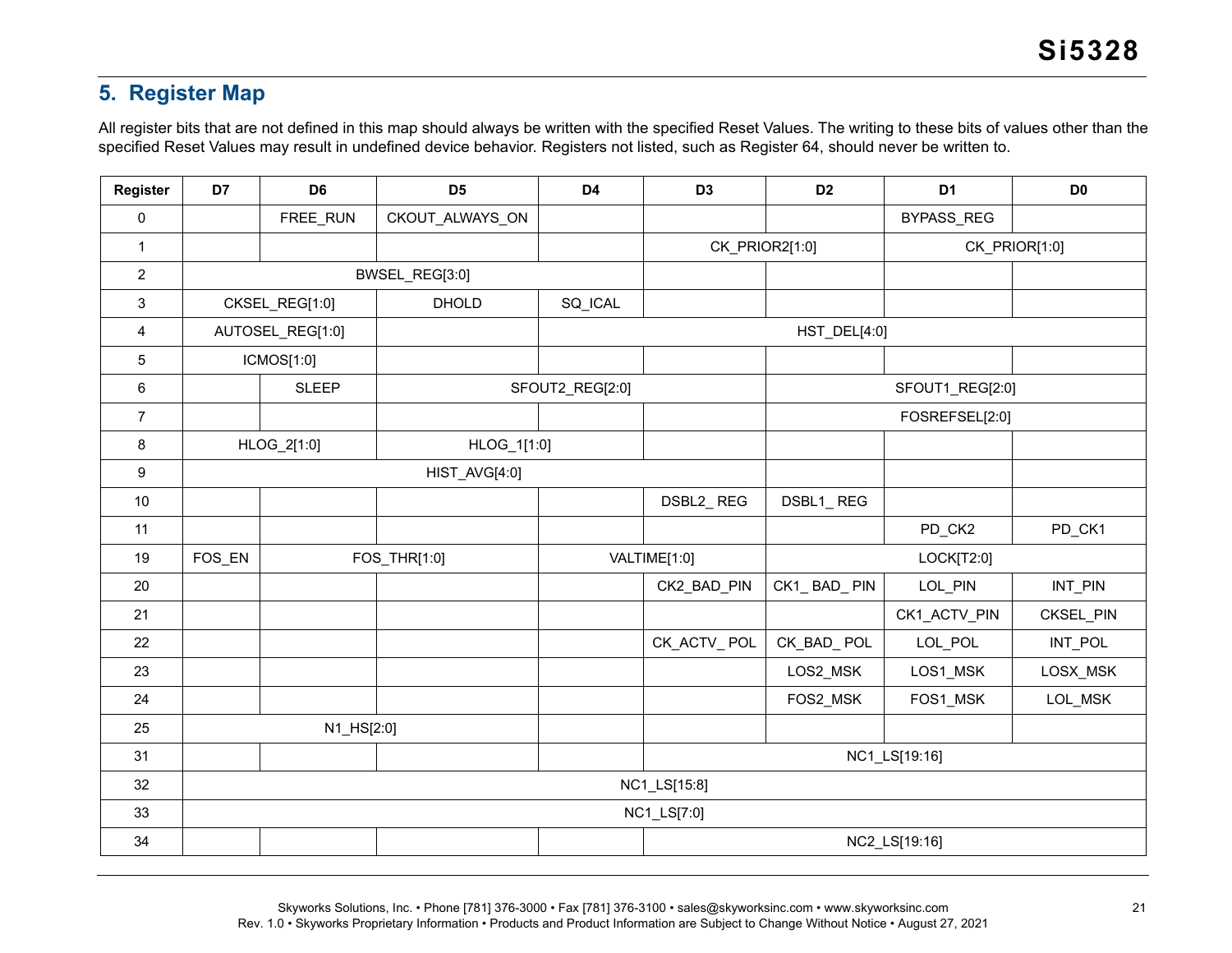# **Si5328**

| Register | D7      | D <sub>6</sub> | D <sub>5</sub>  | D <sub>4</sub>  | D <sub>3</sub>        | D <sub>2</sub>  | D <sub>1</sub> | D <sub>0</sub>  |  |
|----------|---------|----------------|-----------------|-----------------|-----------------------|-----------------|----------------|-----------------|--|
| 35       |         | NC2_LS[15:8]   |                 |                 |                       |                 |                |                 |  |
| 36       |         | NC2_LS[7:0]    |                 |                 |                       |                 |                |                 |  |
| 40       |         | N2_HS[2:0]     |                 |                 |                       |                 | N2_LS[19:16]   |                 |  |
| 41       |         |                |                 |                 | N2_LS[15:8]           |                 |                |                 |  |
| 42       |         |                |                 |                 | N2_LS[7:0]            |                 |                |                 |  |
| 43       |         |                |                 |                 |                       |                 | N31[18:16]     |                 |  |
| 44       |         |                |                 |                 | N31[15:8]             |                 |                |                 |  |
| 45       |         |                |                 |                 | N31[7:0]              |                 |                |                 |  |
| 46       |         |                |                 |                 |                       |                 | N32[18:16]     |                 |  |
| 47       |         |                |                 |                 | N32[15:8]             |                 |                |                 |  |
| 48       |         |                |                 |                 | N32[7:0]              |                 |                |                 |  |
| 55       |         |                |                 | CLKIN2RATE[2:0] |                       | CLKIN1RATE[2:0] |                |                 |  |
| 128      |         |                |                 |                 |                       |                 | CK2_ACTV_REG   | CK1_ACTV_REG    |  |
| 129      |         |                |                 |                 |                       | LOS2_INT        | LOS1_INT       | LOSX_INT        |  |
| 130      |         | DIGHOLDVALID   |                 |                 |                       | FOS2_INT        | FOS1_INT       | LOL_INT         |  |
| 131      |         |                |                 |                 |                       | LOS2_FLG        | LOS1_FLG       | LOSX_FLG        |  |
| 132      |         |                |                 |                 | FOS2_FLG              | FOS1_FLG        | LOL_FLG        |                 |  |
| 134      |         |                |                 |                 | PARTNUM_RO[11:4]      |                 |                |                 |  |
| 135      |         |                | PARTNUM_RO[3:0] |                 |                       |                 | REVID_RO[3:0]  |                 |  |
| 136      | RST_REG | <b>ICAL</b>    |                 |                 |                       |                 |                | GRADE_RO[1:0]   |  |
| 137      |         |                |                 |                 |                       |                 |                | <b>FASTLOCK</b> |  |
| 138      |         |                |                 |                 |                       |                 | LOS2_EN [1:1]  | LOS1_EN [1:1]   |  |
| 139      |         |                | LOS2_EN[0:0]    | LOS1_EN[0:0]    |                       |                 | FOS2_EN        | FOS1_EN         |  |
| 142      |         |                |                 |                 | INDEPENDENTSKEW1[7:0] |                 |                |                 |  |
| 143      |         |                |                 |                 | INDEPENDENTSKEW2[7:0] |                 |                |                 |  |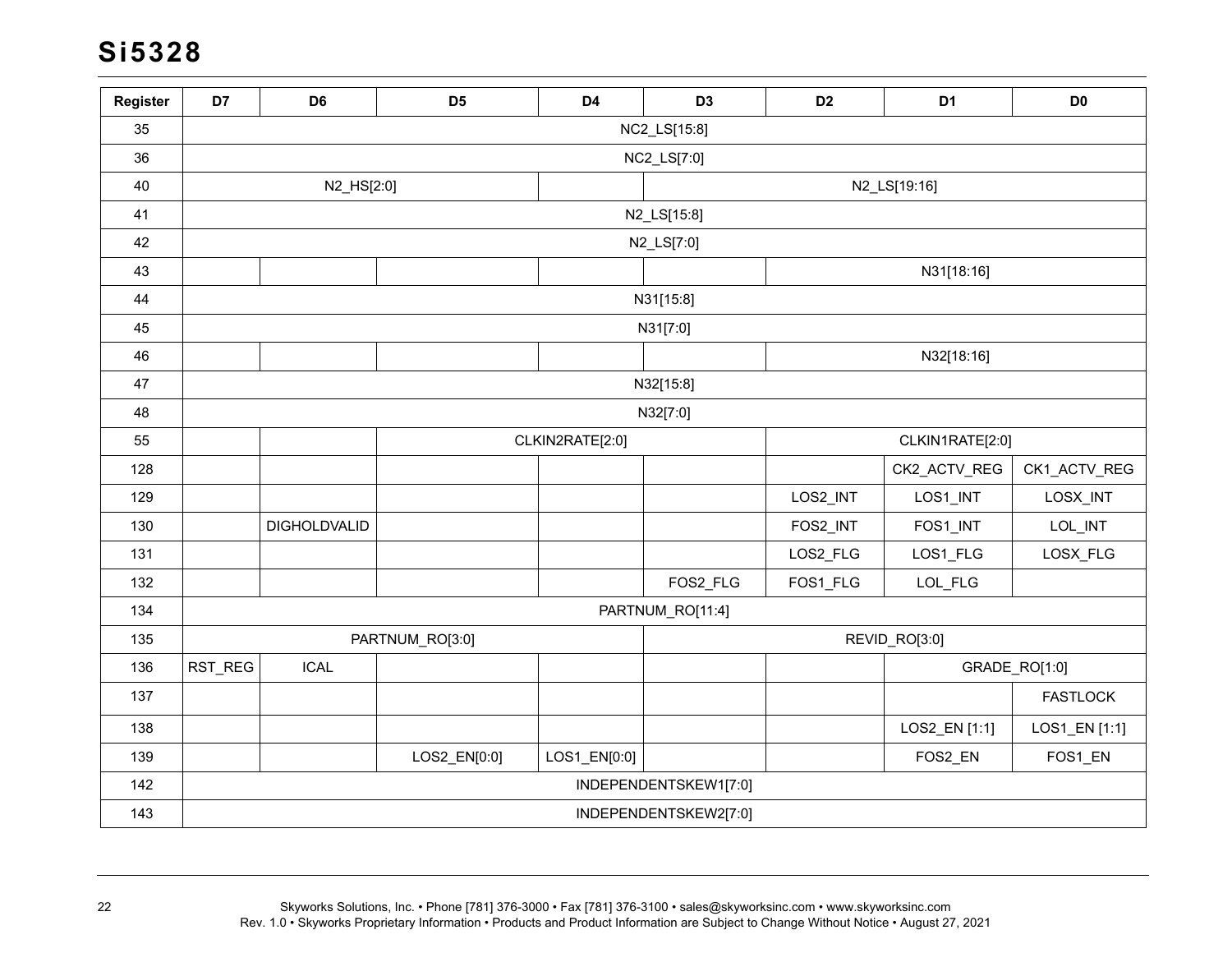# <span id="page-22-0"></span>**6. Register Descriptions**

#### **Register 0.**

| <b>Bit</b>  | D7 | D6       | D5              | D4 | D <sub>3</sub> | D <sub>2</sub> | D1                | D <sub>0</sub> |
|-------------|----|----------|-----------------|----|----------------|----------------|-------------------|----------------|
| <b>Name</b> |    | FREE RUN | CKOUT ALWAYS ON |    |                |                | <b>BYPASS REG</b> |                |
| Type        |    | R/W      | R/W             |    |                | R              | R/W               |                |

| <b>Bit</b> | <b>Name</b>     | <b>Function</b>                                                                                                                                                                                                                                                                                                                                                 |
|------------|-----------------|-----------------------------------------------------------------------------------------------------------------------------------------------------------------------------------------------------------------------------------------------------------------------------------------------------------------------------------------------------------------|
| 7          | Reserved        | Reserved.                                                                                                                                                                                                                                                                                                                                                       |
| 6          | FREE_RUN        | Free Run.<br>Internal to the device, route XA/XB to CKIN2. This allows the device to lock to<br>its XA-XB reference.<br>0: Disable<br>$1:$ Enable                                                                                                                                                                                                               |
| 5          | CKOUT_ALWAYS_ON | <b>CKOUT Always On.</b><br>This will bypass the SQ_ICAL function. Output will be available even if SQ_I-<br>CAL is on and ICAL is not complete or successful. See Table 9 on page 20.<br>0: Squelch output until part is calibrated (ICAL).<br>1: Provide an output. Note: The frequency may be significantly off and variable<br>until the part is calibrated. |
| 4:2        | Reserved        | Reserved.                                                                                                                                                                                                                                                                                                                                                       |
| 1          | BYPASS_REG      | <b>Bypass Register.</b><br>This bit enables or disables the PLL bypass mode. Use only when the device is<br>in digital hold or before the first ICAL.<br>0: Normal operation<br>1: Bypass mode. Selected input clock is connected to CKOUT buffers, bypass-<br>ing the PLL. Bypass mode does not support CMOS clock outputs.                                    |
| 0          | Reserved        | Reserved.                                                                                                                                                                                                                                                                                                                                                       |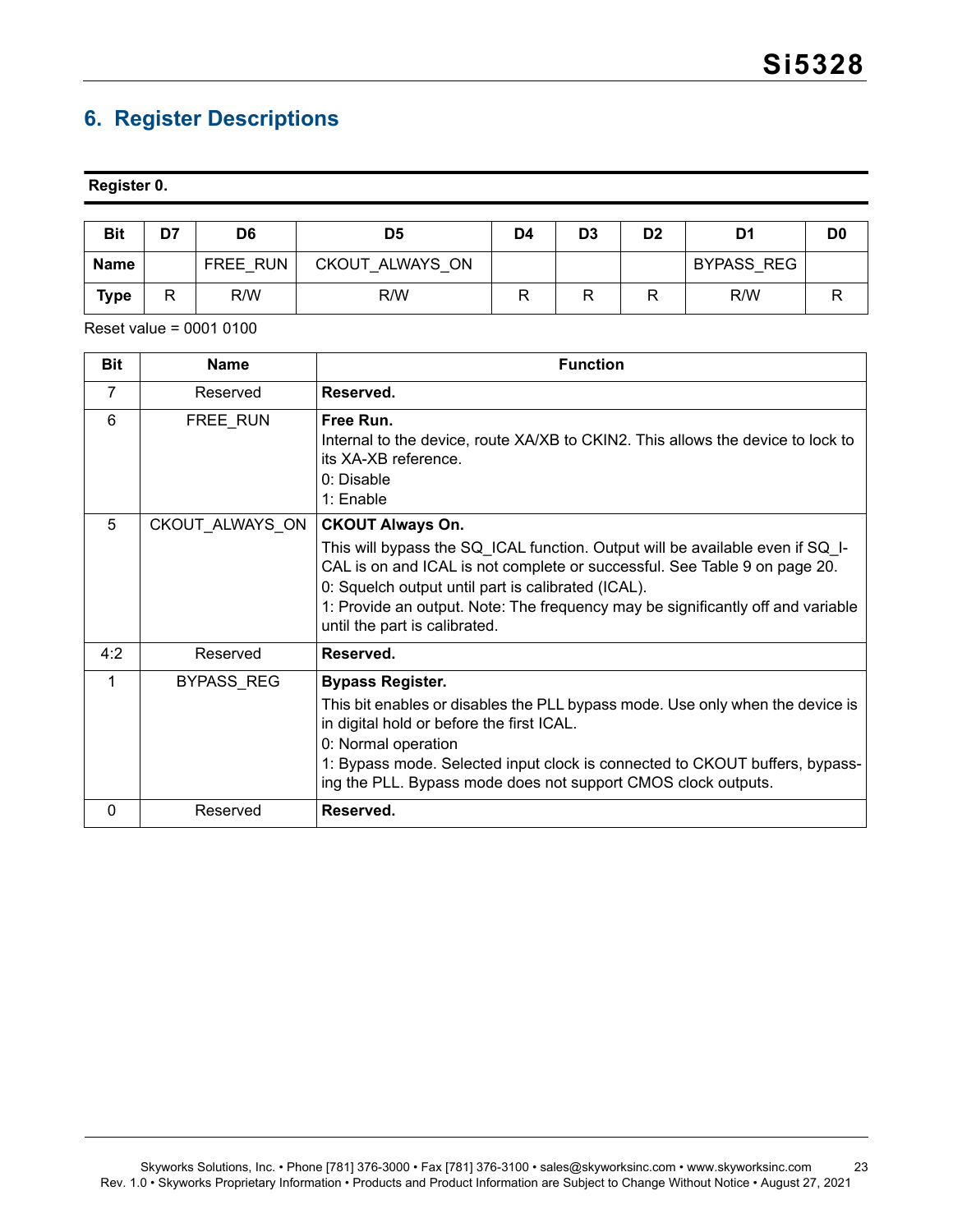**Register 1.** 

| <b>Bit</b>  | D7 | D <sub>6</sub> | D <sub>5</sub> | D4 | D <sub>3</sub>                     | D <sub>2</sub> | D <sub>1</sub> | D <sub>0</sub> |
|-------------|----|----------------|----------------|----|------------------------------------|----------------|----------------|----------------|
| <b>Name</b> |    |                | Reserved       |    | CK_PRIOR2 [1:0]<br>CK_PRIOR1 [1:0] |                |                |                |
| Type        |    |                |                |    | R/W                                |                |                | R/W            |

Reset value = 1110 0100

| <b>Bit</b> | <b>Name</b>     | <b>Function</b>                                                                                                                                                                                            |
|------------|-----------------|------------------------------------------------------------------------------------------------------------------------------------------------------------------------------------------------------------|
| 7:4        | Reserved        | Reserved.                                                                                                                                                                                                  |
| 3:2        | CK_PRIOR2 [1:0] | CK_PRIOR 2.<br>Selects which of the input clocks will be 2nd priority in the autoselection state<br>machine.<br>00: CKIN1 is 2nd priority.                                                                 |
|            |                 | 01: CKIN2 is 2nd priority.<br>10: Reserved<br>11: Reserved                                                                                                                                                 |
| 1:0        | CK PRIOR1 [1:0] | CK_PRIOR 1.<br>Selects which of the input clocks will be 1st priority in the autoselection state<br>machine.<br>00: CKIN1 is 1st priority.<br>01: CKIN2 is 1st priority.<br>$10:$ Reserved<br>11: Reserved |

# **Register 2.**

| <b>Bit</b>  | D7 | D6              | D <sub>5</sub> | D4 | D <sub>3</sub> | D <sub>2</sub> | D1 | D <sub>0</sub> |  |
|-------------|----|-----------------|----------------|----|----------------|----------------|----|----------------|--|
| <b>Name</b> |    | BWSEL_REG [3:0] |                |    | Reserved       |                |    |                |  |
| <b>Type</b> |    | R/W             |                |    |                |                |    |                |  |

| <b>Bit</b> | <b>Name</b>     | <b>Function</b>                                                                                                                                                          |
|------------|-----------------|--------------------------------------------------------------------------------------------------------------------------------------------------------------------------|
| 7:4        | BWSEL REG [3:0] | <b>BWSEL REG.</b>                                                                                                                                                        |
|            |                 | Selects nominal f3dB bandwidth for PLL. See DSPLLsim for settings. After<br>BWSEL REG is written with a new value, an ICAL is required for the change to<br>take effect. |
| 3:0        | Reserved        | Reserved.                                                                                                                                                                |

<sup>24</sup> Skyworks Solutions, Inc. • Phone [781] 376-3000 • Fax [781] 376-3100 • sales@skyworksinc.com • www.skyworksinc.com Rev. 1.0 • Skyworks Proprietary Information • Products and Product Information are Subject to Change Without Notice • August 27, 2021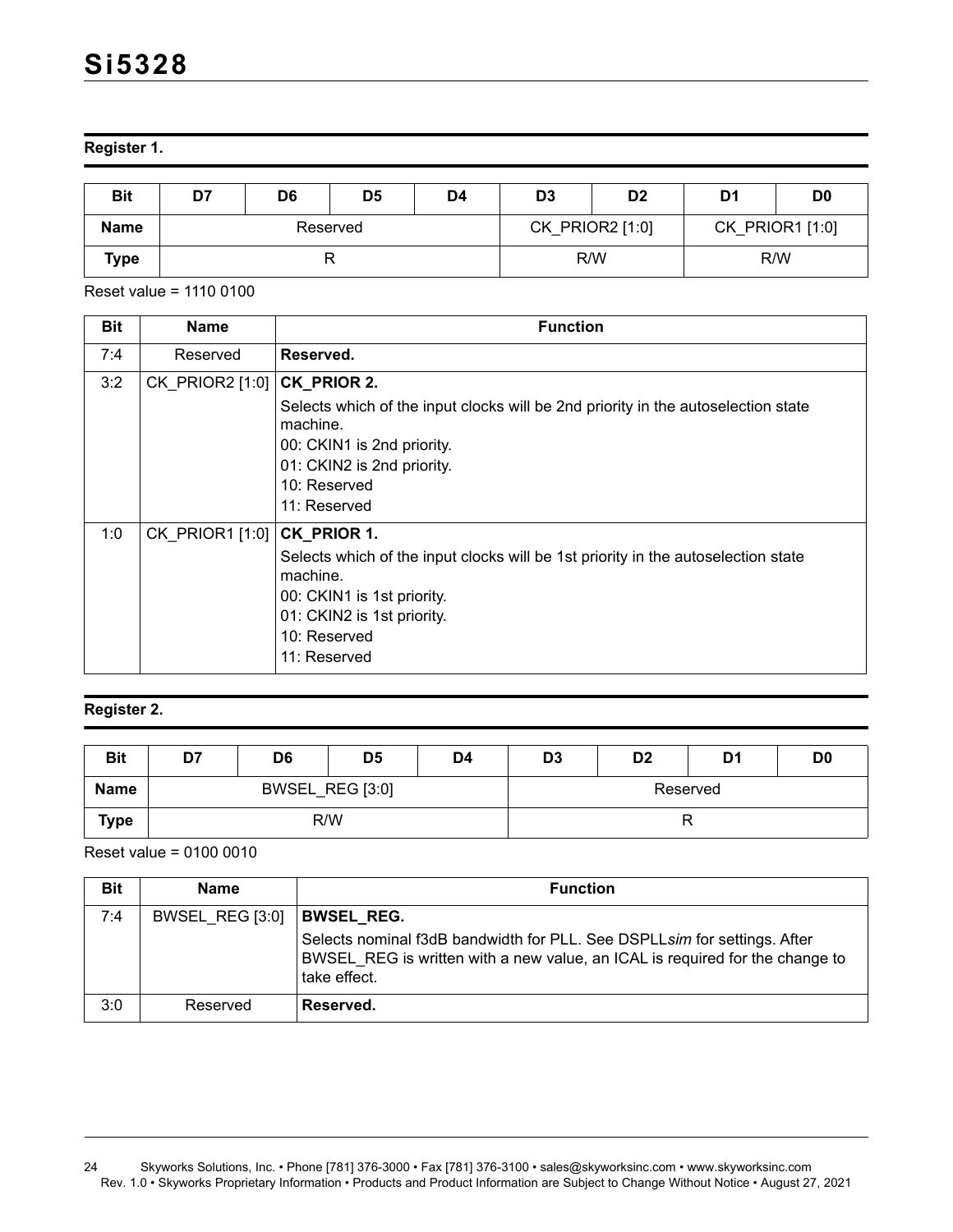# **Register 3.**

| <b>Bit</b>  | D7              | D <sub>6</sub> | D5           | D4             | D <sub>3</sub> | D <sub>2</sub> | D1 | D <sub>0</sub> |
|-------------|-----------------|----------------|--------------|----------------|----------------|----------------|----|----------------|
| <b>Name</b> | CKSEL REG [1:0] |                | <b>DHOLD</b> | <b>SQ ICAL</b> | Reserved       |                |    |                |
| <b>Type</b> | R/W             |                | R/W          | R/W            |                |                |    |                |

| <b>Bit</b> | <b>Name</b>     | <b>Function</b>                                                                                                                                                                                                                                                                                                                                                                                                               |
|------------|-----------------|-------------------------------------------------------------------------------------------------------------------------------------------------------------------------------------------------------------------------------------------------------------------------------------------------------------------------------------------------------------------------------------------------------------------------------|
| 7:6        | CKSEL REG [1:0] | <b>CKSEL_REG.</b>                                                                                                                                                                                                                                                                                                                                                                                                             |
|            |                 | If the device is operating in register-based manual clock selection mode<br>(AUTOSEL REG = $00$ ), and CKSEL PIN = 0, then these bits select which input<br>clock will be the active input clock. If CKSEL $PIN = 1$ and AUTOSEL REG = 00,<br>the CS CA input pin continues to control clock selection and CKSEL REG is of no<br>consequence.<br>00: CKIN_1 selected.<br>01: CKIN 2 selected.<br>10: Reserved<br>11: Reserved |
| 5          | <b>DHOLD</b>    | DHOLD.                                                                                                                                                                                                                                                                                                                                                                                                                        |
|            |                 | Forces the part into digital hold. This bit overrides all other manual and automatic<br>clock selection controls.<br>0: Normal operation.<br>1: Force digital hold mode. Overrides all other settings and ignores the quality of<br>all of the input clocks.                                                                                                                                                                  |
|            |                 |                                                                                                                                                                                                                                                                                                                                                                                                                               |
| 4          | SQ_ICAL         | SQ_ICAL.<br>This bit determines if the output clocks will remain enabled or be squelched (dis-<br>abled) during an internal calibration. See Table 9 on page 20.<br>0: Output clocks enabled during ICAL.<br>1: Output clocks disabled during ICAL.                                                                                                                                                                           |
| 3:0        | Reserved        | Reserved.                                                                                                                                                                                                                                                                                                                                                                                                                     |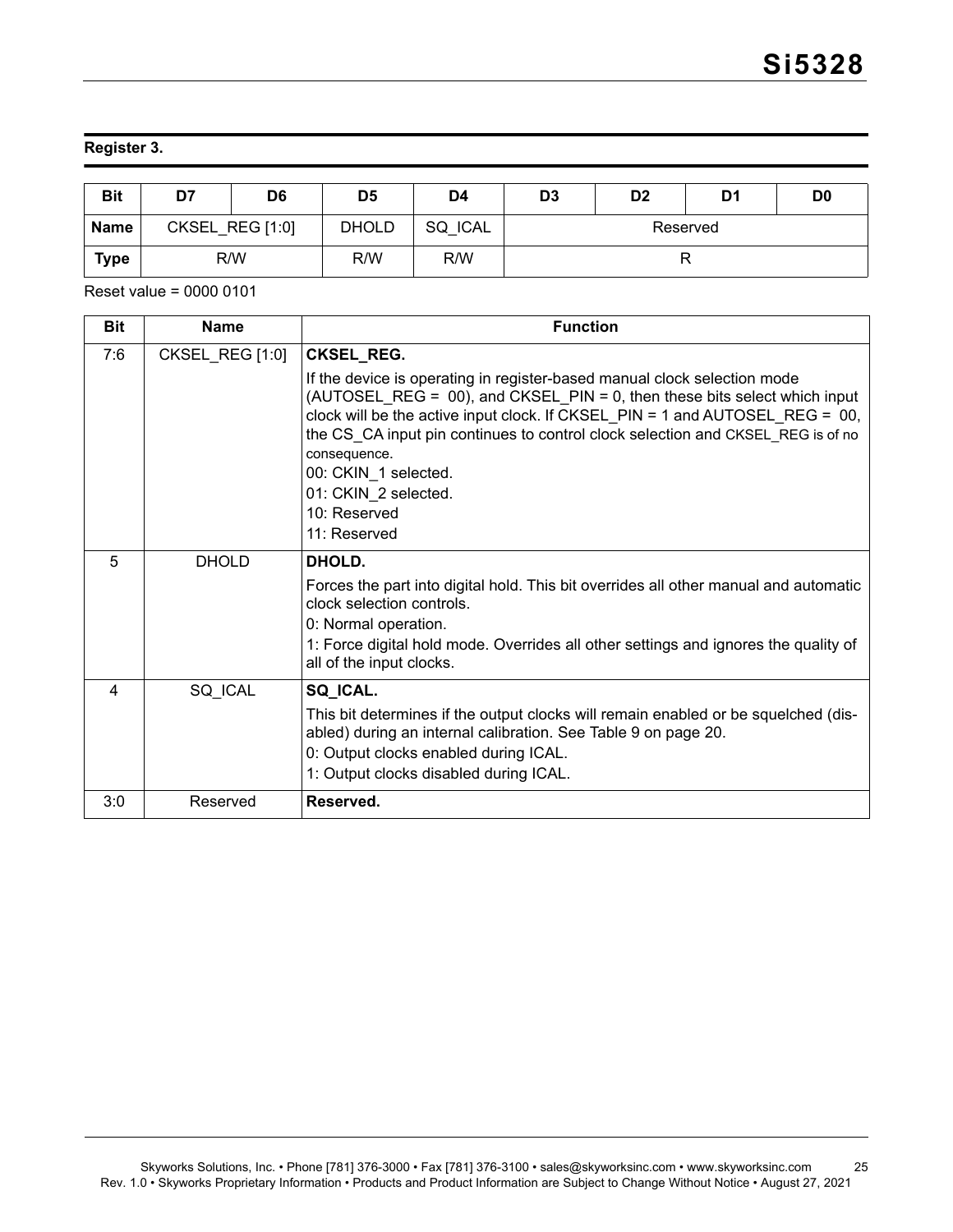# **Register 4.**

| <b>Bit</b>  | D7                | D <sub>6</sub> | D <sub>5</sub> | D4                    | D <sub>3</sub> | D <sub>2</sub> | D1 | D <sub>0</sub> |
|-------------|-------------------|----------------|----------------|-----------------------|----------------|----------------|----|----------------|
| <b>Name</b> | AUTOSEL_REG [1:0] |                | Reserved       | <b>HIST_DEL [4:0]</b> |                |                |    |                |
| <b>Type</b> | R/W               |                |                | R/W                   |                |                |    |                |

Reset value = 0001 0010

| <b>Name</b>           | <b>Function</b>                                                                                                                                                          |
|-----------------------|--------------------------------------------------------------------------------------------------------------------------------------------------------------------------|
| AUTOSEL REG [1:0]     | AUTOSEL_REG [1:0].                                                                                                                                                       |
|                       | Selects method of input clock selection to be used.                                                                                                                      |
|                       | 00: Manual (either register or pin controlled, see CKSEL PIN)                                                                                                            |
|                       | 01: Automatic Non-Revertive                                                                                                                                              |
|                       | 10: Automatic Revertive                                                                                                                                                  |
|                       | 11: Reserved                                                                                                                                                             |
|                       | See the Si53xx Family Reference Manual for a detailed description.                                                                                                       |
| Reserved              | Reserved.                                                                                                                                                                |
| <b>HIST DEL [4:0]</b> | <b>HIST_DEL [4:0].</b>                                                                                                                                                   |
|                       | Selects amount of delay to be used in generating the history information used for<br>Digital Hold.<br>See the Si53xx Family Reference Manual for a detailed description. |
|                       |                                                                                                                                                                          |

### **Register 5.**

| <b>Bit</b>  | D7          | D <sub>6</sub> | D <sub>5</sub> | D4       | D <sub>3</sub> | D <sub>2</sub> | D1 | D <sub>0</sub> |  |
|-------------|-------------|----------------|----------------|----------|----------------|----------------|----|----------------|--|
| <b>Name</b> | ICMOS [1:0] |                |                | Reserved |                |                |    |                |  |
| Type        | R/W         |                |                |          |                |                |    |                |  |

Reset value = 1110 1101

| <b>Bit</b> | <b>Name</b> | <b>Function</b>                                                                                                                                                                                                                                                                                                                                        |
|------------|-------------|--------------------------------------------------------------------------------------------------------------------------------------------------------------------------------------------------------------------------------------------------------------------------------------------------------------------------------------------------------|
| 7:6        | ICMOS [1:0] | <b>ICMOS [1:0].</b>                                                                                                                                                                                                                                                                                                                                    |
|            |             | When the output buffer is set to CMOS mode, these bits determine the output buffer drive<br>strength. The first number below refers to 3.3 V operation; the second to 2.5 V operation.<br>These values assume CKOUT+ is tied to CKOUT-.<br>$00:8 \text{ mA}/5 \text{ mA}$<br>$01:16 \text{ mA}/10 \text{ mA}$<br>10: 24 $mA/15mA$<br>11: 32 $mA/20 mA$ |
| 5:0        | Reserved    | Reserved.                                                                                                                                                                                                                                                                                                                                              |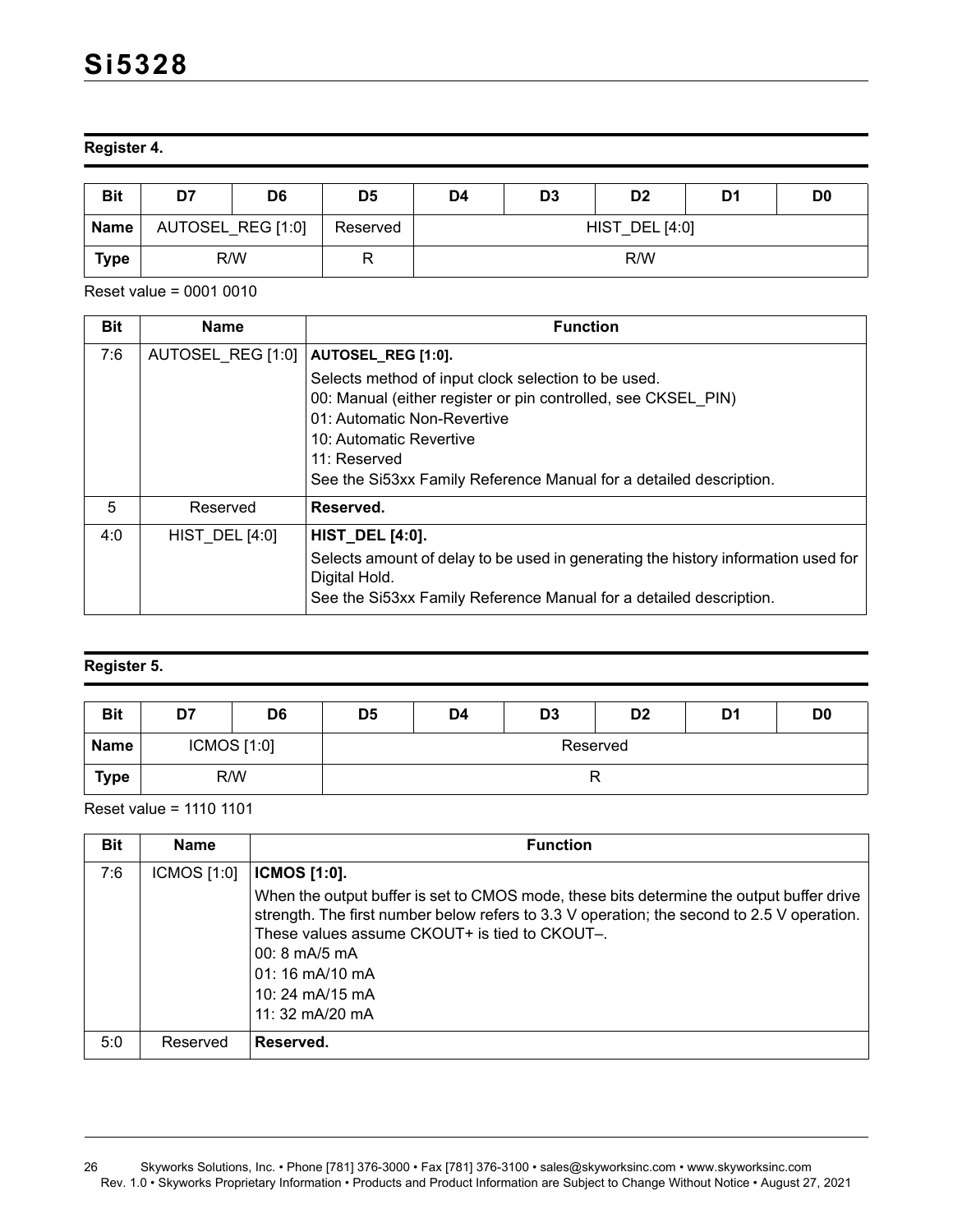# **Register 6.**

| <b>Bit</b>  | D7       | D6           | D <sub>5</sub>   | D4 | D <sub>3</sub>   | D <sub>2</sub> | D1  | D <sub>0</sub> |
|-------------|----------|--------------|------------------|----|------------------|----------------|-----|----------------|
| <b>Name</b> | Reserved | <b>SLEEP</b> | SFOUT2 REG [2:0] |    | SFOUT1 REG [2:0] |                |     |                |
| <b>Type</b> |          | R/W          | R/W              |    |                  |                | R/W |                |

| <b>Bit</b>     | <b>Name</b>      | <b>Function</b>                                                                                                                                                                                                                                                                            |
|----------------|------------------|--------------------------------------------------------------------------------------------------------------------------------------------------------------------------------------------------------------------------------------------------------------------------------------------|
| $\overline{7}$ | Reserved         | Reserved.                                                                                                                                                                                                                                                                                  |
| 6              | <b>SLEEP</b>     | SLEEP.<br>In sleep mode, all clock outputs are disabled and the maximum amount of internal<br>circuitry is powered down to reduce power dissipation and noise generation. This<br>bit overrides the SFOUTn_REG[2:0] output signal format settings.<br>0: Normal operation<br>1: Sleep mode |
| 5:3            | SFOUT2_REG [2:0] | <b>SFOUT2_REG [2:0].</b><br>Controls output signal format and disable for CKOUT2 output buffer.<br>000: Reserved<br>001: Disable<br>010: CMOS (Bypass mode not supported)<br>011: Low swing LVDS<br>100: Reserved<br><b>101: LVPECL</b><br>110: CML<br><b>111: LVDS</b>                    |
| 2:0            | SFOUT1 REG [2:0] | <b>SFOUT1_REG [2:0].</b><br>Controls output signal format and disable for CKOUT1 output buffer.<br>000: Reserved<br>001: Disable<br>010: CMOS (Bypass mode not supported)<br>011: Low swing LVDS<br>100: Reserved<br>101: LVPECL<br>111: LVDS                                              |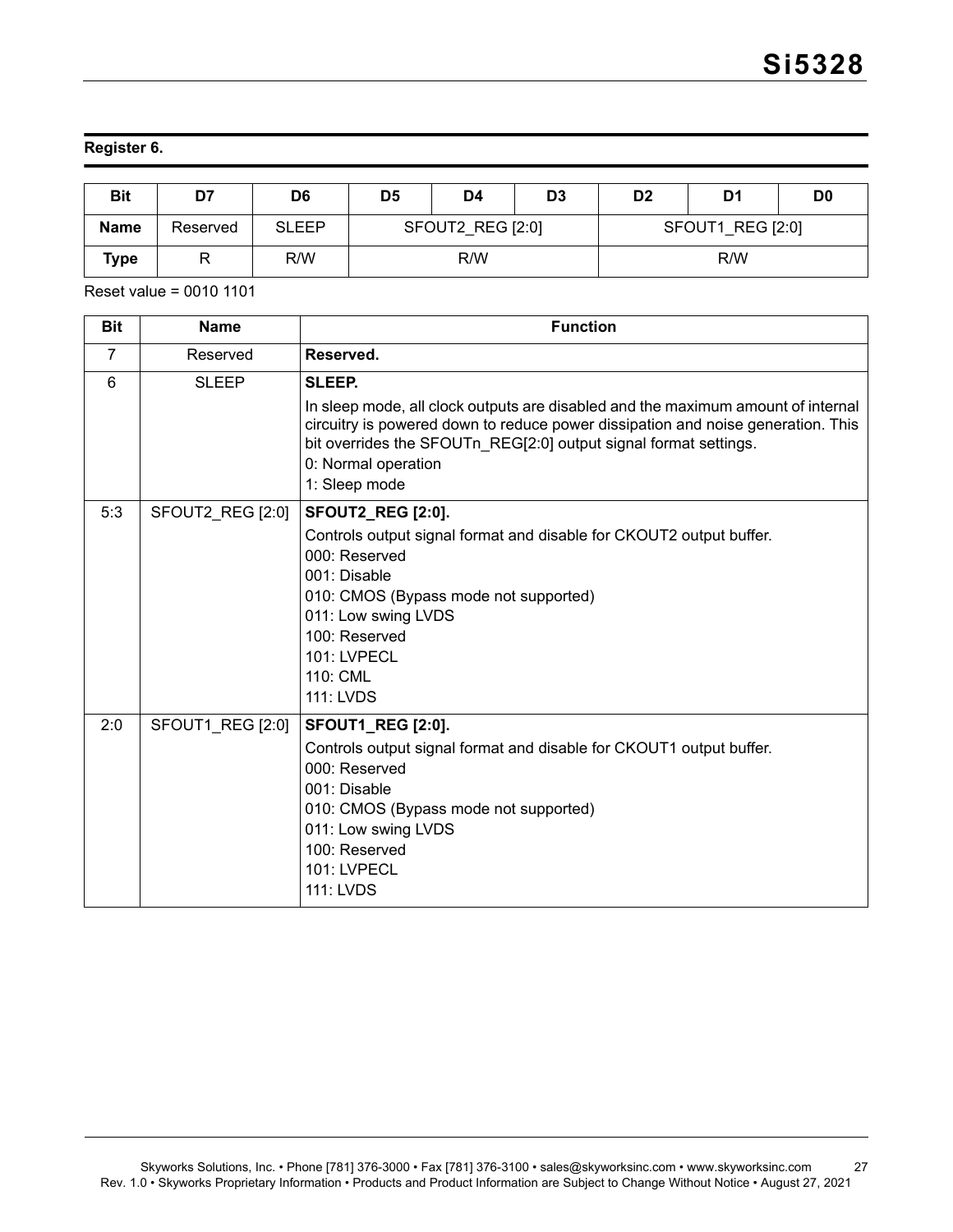**Register 7.** 

| <b>Bit</b>  | D7 | D <sub>6</sub> | D <sub>5</sub> | D4 | D <sub>3</sub>  | D <sub>2</sub> | D <sub>1</sub> | D <sub>0</sub> |
|-------------|----|----------------|----------------|----|-----------------|----------------|----------------|----------------|
| <b>Name</b> |    |                | Reserved       |    | FOSREFSEL [2:0] |                |                |                |
| <b>Type</b> |    |                | יי             |    | R/W             |                |                |                |

| <b>Bit</b> | <b>Name</b>     | <b>Function</b>                                                                                                                                                                                                                                                            |
|------------|-----------------|----------------------------------------------------------------------------------------------------------------------------------------------------------------------------------------------------------------------------------------------------------------------------|
| 7:3        | Reserved.       | Reserved.                                                                                                                                                                                                                                                                  |
| 2:0        | FOSREFSEL [2:0] | FOSREFSEL [2:0].<br>Selects which input clock is used as the reference frequency for frequency offset<br>(FOS) alarms.<br>000: XA/XB (External reference)<br>001: CKIN1<br>010: CKIN2<br>011: Reserved<br>100: Reserved<br>101: Reserved<br>110: Reserved<br>111: Reserved |

<sup>28</sup> Skyworks Solutions, Inc. • Phone [781] 376-3000 • Fax [781] 376-3100 • sales@skyworksinc.com • www.skyworksinc.com Rev. 1.0 • Skyworks Proprietary Information • Products and Product Information are Subject to Change Without Notice • August 27, 2021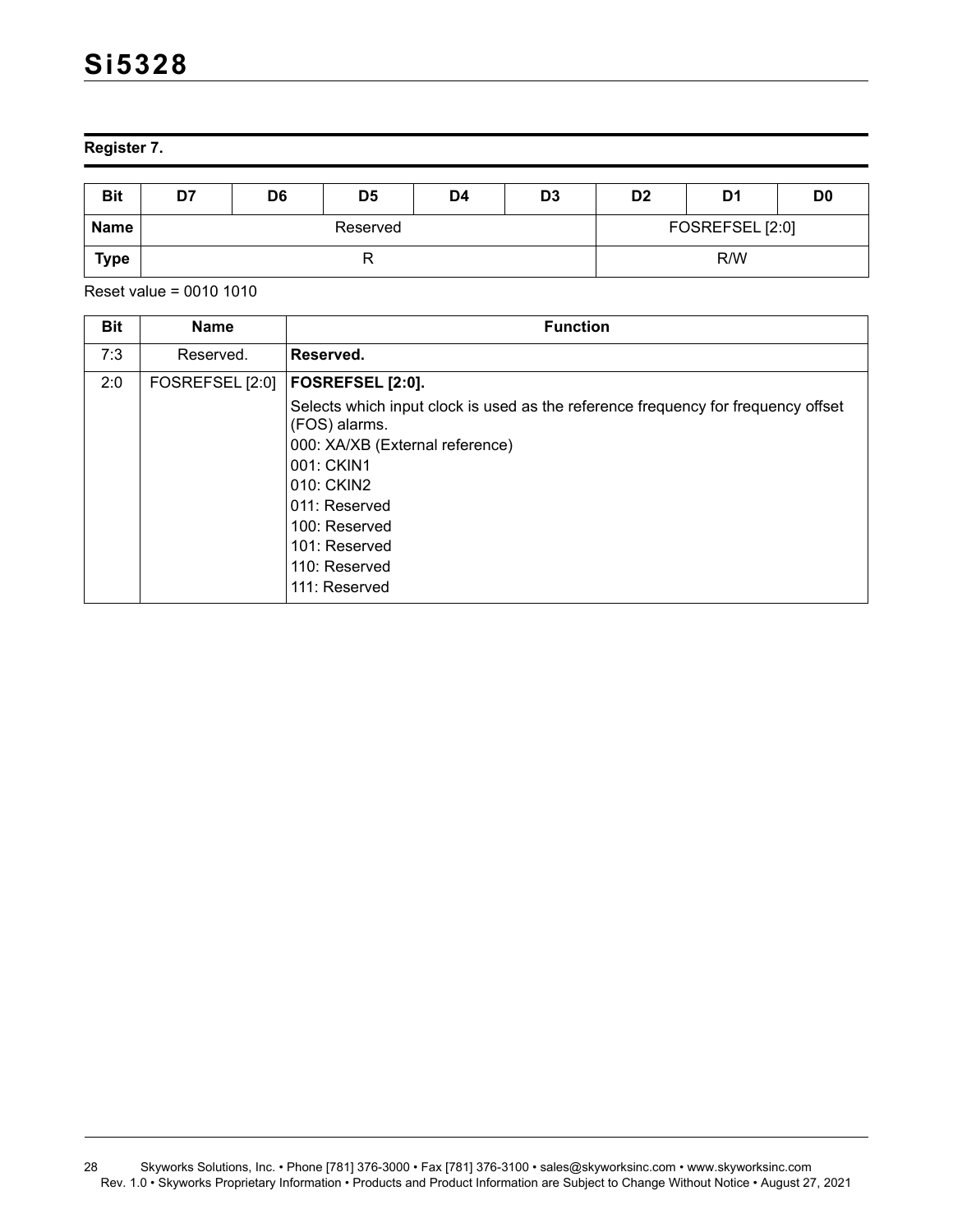# **Register 8.**

| <b>Bit</b>  | D7          | D <sub>6</sub> | D <sub>5</sub> | D4 | D <sub>3</sub> | D <sub>2</sub> | D1 | D <sub>0</sub> |
|-------------|-------------|----------------|----------------|----|----------------|----------------|----|----------------|
| <b>Name</b> | HLOG_2[1:0] |                | HLOG_1[1:0]    |    | Reserved       |                |    |                |
| <b>Type</b> | R/W         |                | R/W            |    |                |                |    |                |

Reset value = 0000 0000

| <b>Bit</b> | <b>Name</b> | <b>Function</b>                                                                                                                                                                                                                                                                                                                    |
|------------|-------------|------------------------------------------------------------------------------------------------------------------------------------------------------------------------------------------------------------------------------------------------------------------------------------------------------------------------------------|
| 7:6        |             | HLOG_2 [1:0]   HLOG_2 [1:0].<br>00: Normal operation<br>01: Holds CKOUT2 output at static logic 0. Entrance and exit from this state will occur<br>without glitches or runt pulses.<br>10: Holds CKOUT2 output at static logic 1. Entrance and exit from this state will occur<br>without glitches or runt pulses.<br>11: Reserved |
| 5:4        |             | HLOG_1 [1:0].<br>00: Normal operation<br>01: Holds CKOUT1 output at static logic 0. Entrance and exit from this state will occur<br>without glitches or runt pulses.<br>10: Holds CKOUT1 output at static logic 1. Entrance and exit from this state will occur<br>without glitches or runt pulses.<br>11: Reserved                |
| 3:0        | Reserved    | Reserved.                                                                                                                                                                                                                                                                                                                          |

### **Register 9.**

| <b>Bit</b>  | D7 | D <sub>6</sub> | D <sub>5</sub>        | D4 | D <sub>3</sub> | D <sub>2</sub> | D <sub>1</sub> | D <sub>0</sub> |
|-------------|----|----------------|-----------------------|----|----------------|----------------|----------------|----------------|
| Name        |    |                | <b>HIST_AVG [4:0]</b> |    |                | Reserved       |                |                |
| <b>Type</b> |    |                | R/W                   |    | R              |                |                |                |

Reset value = 1100 0000

| <b>Bit</b> | Name     | <b>Function</b>                                                                                                                                                             |
|------------|----------|-----------------------------------------------------------------------------------------------------------------------------------------------------------------------------|
| 7:3        |          | HIST AVG [4:0]   HIST_AVG [4:0].                                                                                                                                            |
|            |          | Selects amount of averaging time to be used in generating the history information for<br>Digital Hold.<br>See the Si53xx Family Reference Manual for a detailed description |
| 2:0        | Reserved | Reserved.                                                                                                                                                                   |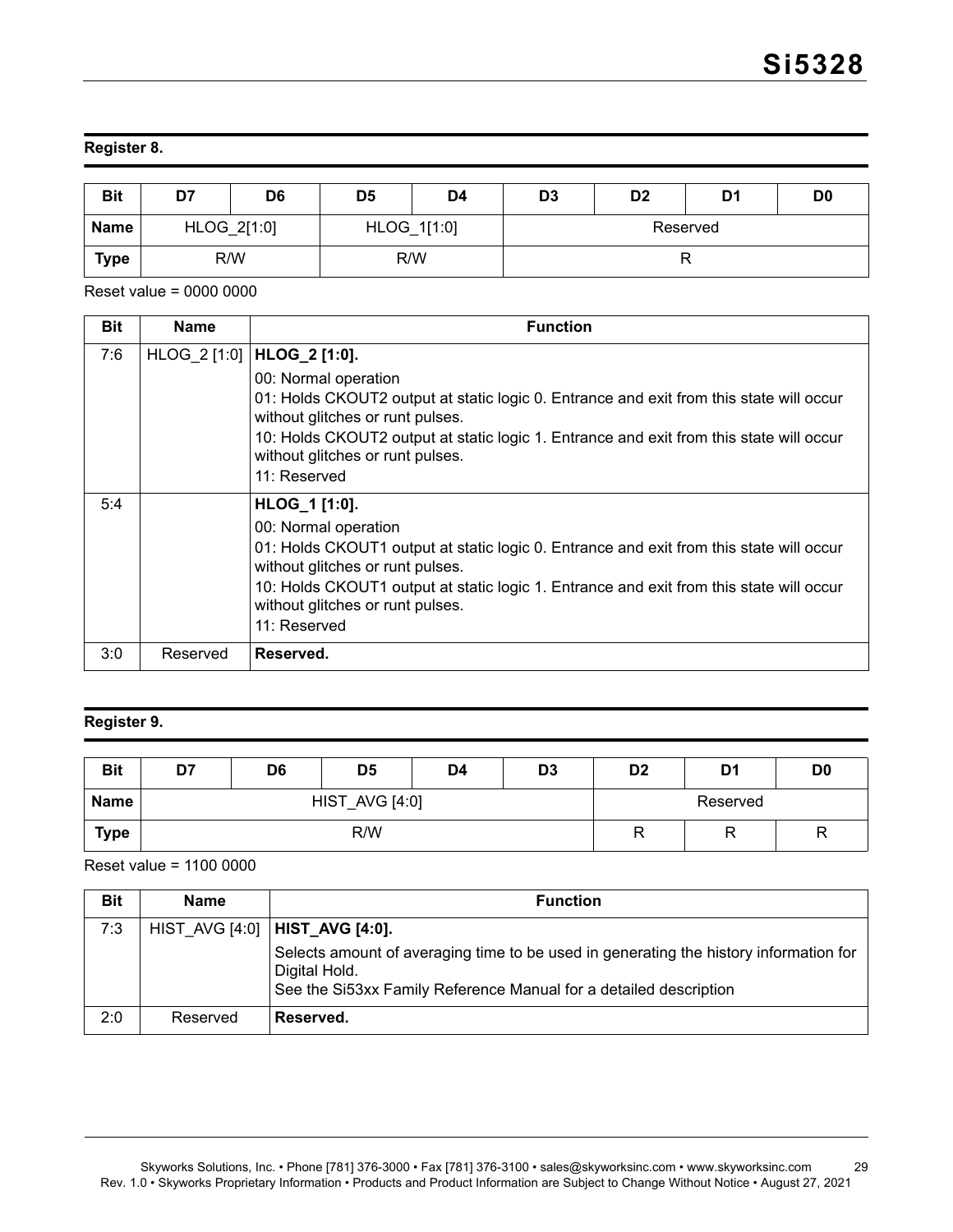**Register 10.** 

| <b>Bit</b>  | D7       | D <sub>5</sub><br>D6<br>D4 |  | D <sub>3</sub> | D <sub>2</sub> | D1        | D <sub>0</sub> |          |
|-------------|----------|----------------------------|--|----------------|----------------|-----------|----------------|----------|
| <b>Name</b> | Reserved |                            |  |                | DSBL2 REG      | DSBL1 REG | Reserved       | Reserved |
| Type        |          |                            |  | R/W            | R/W            |           |                |          |

| <b>Bit</b> | <b>Name</b> | <b>Function</b>                                                                                                                                                                                             |
|------------|-------------|-------------------------------------------------------------------------------------------------------------------------------------------------------------------------------------------------------------|
| 7:4        | Reserved    | Reserved.                                                                                                                                                                                                   |
| 3          | DSBL2 REG   | <b>DSBL2 REG.</b><br>This bit controls the powerdown of the CKOUT2 output buffer. If disable mode is<br>selected, the N2 LS output divider is also powered down.<br>0: CKOUT2 enabled<br>1: CKOUT2 disabled |
| 2          | DSBL1 REG   | DSBL1_REG.<br>This bit controls the powerdown of the CKOUT1 output buffer. If disable mode is<br>selected, the N1 LS output divider is also powered down.<br>0: CKOUT1 enabled<br>1: CKOUT1 disabled        |
| 1:0        | Reserved    | Reserved.                                                                                                                                                                                                   |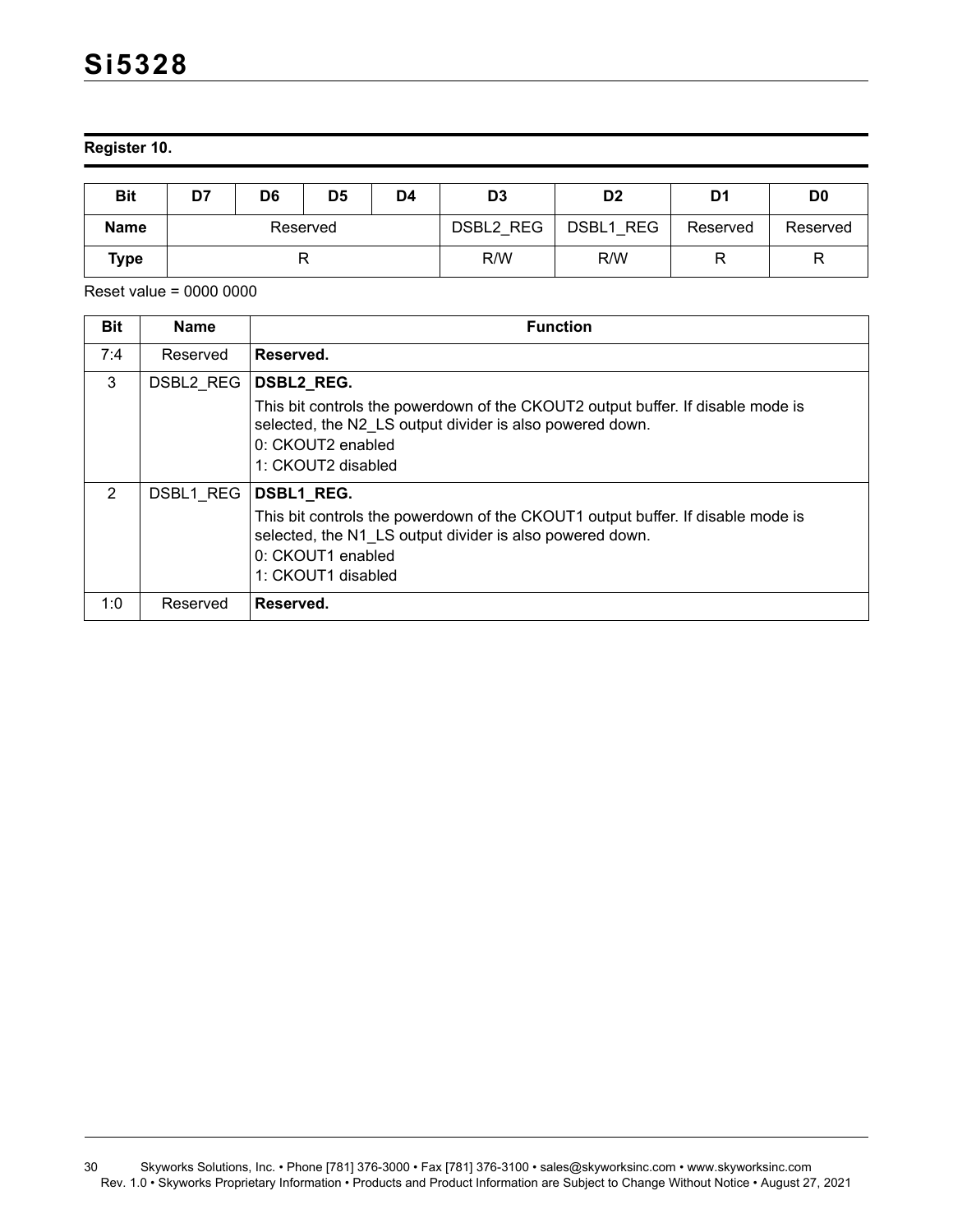# **Register 11.**

| <b>Bit</b>  | D7 | D <sub>6</sub> | D <sub>5</sub> | D4     | D <sub>3</sub> | D <sub>2</sub> | D <sub>1</sub> | D <sub>0</sub> |
|-------------|----|----------------|----------------|--------|----------------|----------------|----------------|----------------|
| <b>Name</b> |    |                | PD CK2         | PD CK1 |                |                |                |                |
| <b>Type</b> |    |                |                |        |                |                |                |                |

| <b>Bit</b> | <b>Name</b> | <b>Function</b>                                                                                                |
|------------|-------------|----------------------------------------------------------------------------------------------------------------|
| 7:2        | Reserved    | Reserved.                                                                                                      |
| 1          | PD CK2      | PD_CK2.<br>This bit controls the powerdown of the CKIN2 input buffer.<br>0: CKIN2 enabled<br>1: CKIN2 disabled |
| $\Omega$   | PD CK1      | PD CK1.<br>This bit controls the powerdown of the CKIN1 input buffer.<br>0: CKIN1 enabled<br>1: CKIN1 disabled |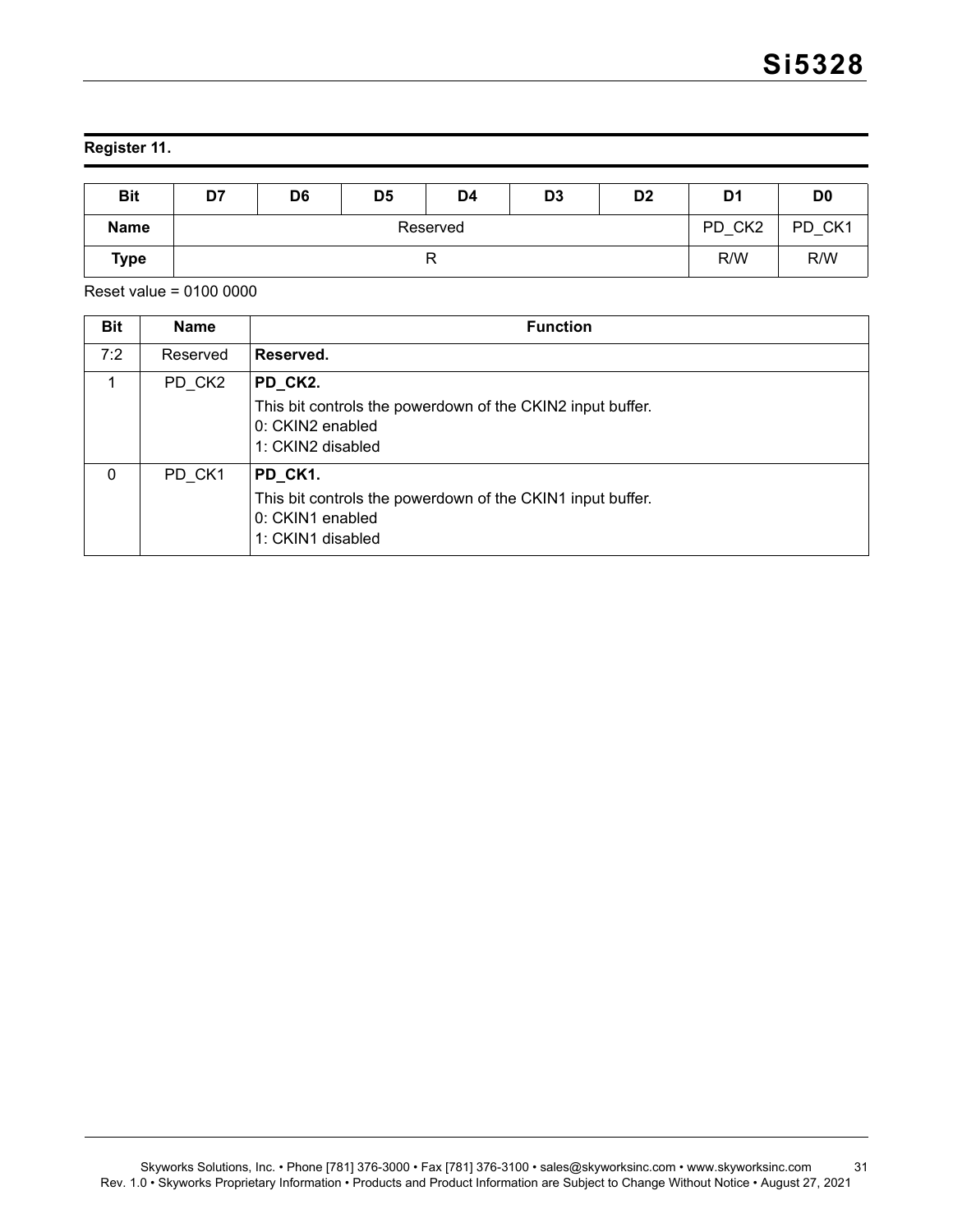### **Register 19.**

| <b>Bit</b>  | D7     | D6            | D <sub>5</sub> | D4            | D <sub>3</sub> | D <sub>2</sub> | D1 | D <sub>0</sub> |
|-------------|--------|---------------|----------------|---------------|----------------|----------------|----|----------------|
| <b>Name</b> | FOS EN | FOS THR [1:0] |                | VALTIME [1:0] |                | LOCKT [2:0]    |    |                |
| Type        | R/W    | R/W           |                | R/W           |                | R/W            |    |                |

| <b>Bit</b>     | <b>Name</b>        | <b>Function</b>                                                                                                                                                                                                                                                                                                                             |
|----------------|--------------------|---------------------------------------------------------------------------------------------------------------------------------------------------------------------------------------------------------------------------------------------------------------------------------------------------------------------------------------------|
| $\overline{7}$ | FOS_EN             | FOS_EN.<br>Frequency Offset Enable globally disables FOS. See the individual FOS enables<br>(FOSX EN, register 139).<br>0: FOS disable<br>1: FOS enabled by FOSx EN                                                                                                                                                                         |
| 6:5            | FOS THR [1:0]      | FOS THR [1:0].<br>Frequency Offset at which FOS is declared (relative to the selected FOS reference):<br>00: ± 11 to 12 ppm (Stratum 3/3E compliant, with a Stratum 3/3E used for REFCLK<br>$01: \pm 48$ to 49 ppm (SMC)<br>10: ± 30 ppm (SONET Minimum Clock (SMC), with a Stratum 3/3E used for REFCLK.<br>$11: \pm 200$ ppm              |
| 4:3            | VALTIME [1:0]      | <b>VALTIME [1:0].</b><br>Sets amount of time for input clock to be valid before the associated alarm is<br>removed.<br>$00:2 \, \text{ms}$<br>01:100 ms<br>10:200 ms<br>11: 13 seconds                                                                                                                                                      |
| 2:0            | <b>LOCKT</b> [2:0] | <b>LOCKT [2:0].</b><br>Sets retrigger interval for one shot monitoring phase detector output. One shot is trig-<br>gered by phase slip in DSPLL. Refer to the Si53xx Family Reference Manual for more<br>details.<br>000: 106 ms<br>001:53 ms<br>$010:26.5$ ms<br>011: 13.3 ms<br>100: 6.6 ms<br>101:3.3 ms<br>110: 1.66 ms<br>111: .833 ms |

<sup>32</sup> Skyworks Solutions, Inc. • Phone [781] 376-3000 • Fax [781] 376-3100 • sales@skyworksinc.com • www.skyworksinc.com Rev. 1.0 • Skyworks Proprietary Information • Products and Product Information are Subject to Change Without Notice • August 27, 2021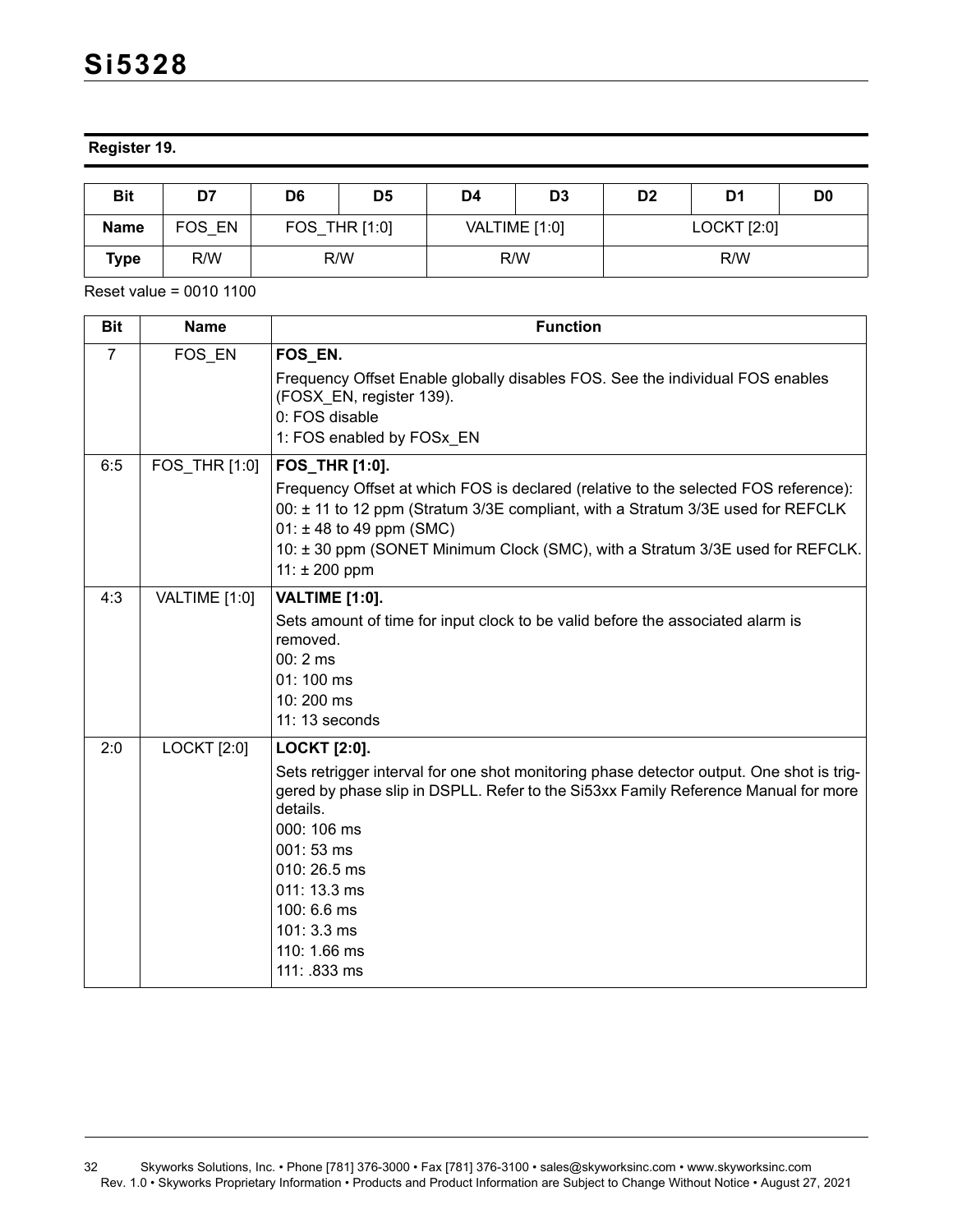### **Register 20.**

| <b>Bit</b>  | D7       | D <sub>5</sub><br>D6<br>D4 |  | D <sub>3</sub> | D <sub>2</sub> | D1          | D <sub>0</sub> |                          |
|-------------|----------|----------------------------|--|----------------|----------------|-------------|----------------|--------------------------|
| <b>Name</b> | Reserved |                            |  |                | CK2 BAD PIN    | CK1 BAD PIN | LOL<br>. PIN   | <b>INT</b><br><b>PIN</b> |
| Type        |          |                            |  | R/W            | R/W            | R/W         | R/W            |                          |

Reset value = 0011 1110

| <b>Bit</b>     | <b>Name</b> | <b>Function</b>                                                                                                                                                                                                                                                                                |
|----------------|-------------|------------------------------------------------------------------------------------------------------------------------------------------------------------------------------------------------------------------------------------------------------------------------------------------------|
| 7:4            | Reserved    | Reserved.                                                                                                                                                                                                                                                                                      |
| 3              | CK2_BAD_PIN | CK2_BAD_PIN.<br>The CK2 BAD status can be reflected on the C2B output pin.<br>0: C2B output pin tristated<br>1: C2B status reflected to output pin                                                                                                                                             |
| $\overline{2}$ | CK1 BAD PIN | CK1_BAD_PIN.<br>Either LOS1 or INT (see INT_PIN) status can be reflected on the INT_C1B output pin.<br>0: INT C1B output pin tristated<br>1: LOS1 or INT (see INT PIN) status reflected to output pin                                                                                          |
| 1              | LOL_PIN     | LOL_PIN.<br>The LOL INT status bit can be reflected on the LOL output pin.<br>0: LOL output pin tristated<br>1: LOL INT status reflected to output pin                                                                                                                                         |
| $\Omega$       | INT PIN     | INT PIN.<br>Reflects the interrupt status on the INT C1B output pin.<br>0: Interrupt status not displayed on INT_C1B output pin. Instead, the INT_C1B pin<br>indicates when CKIN1 is bad. If CK1_BAD_PIN = 0, INT_C1B output pin is tristated.<br>1: Interrupt status reflected to output pin. |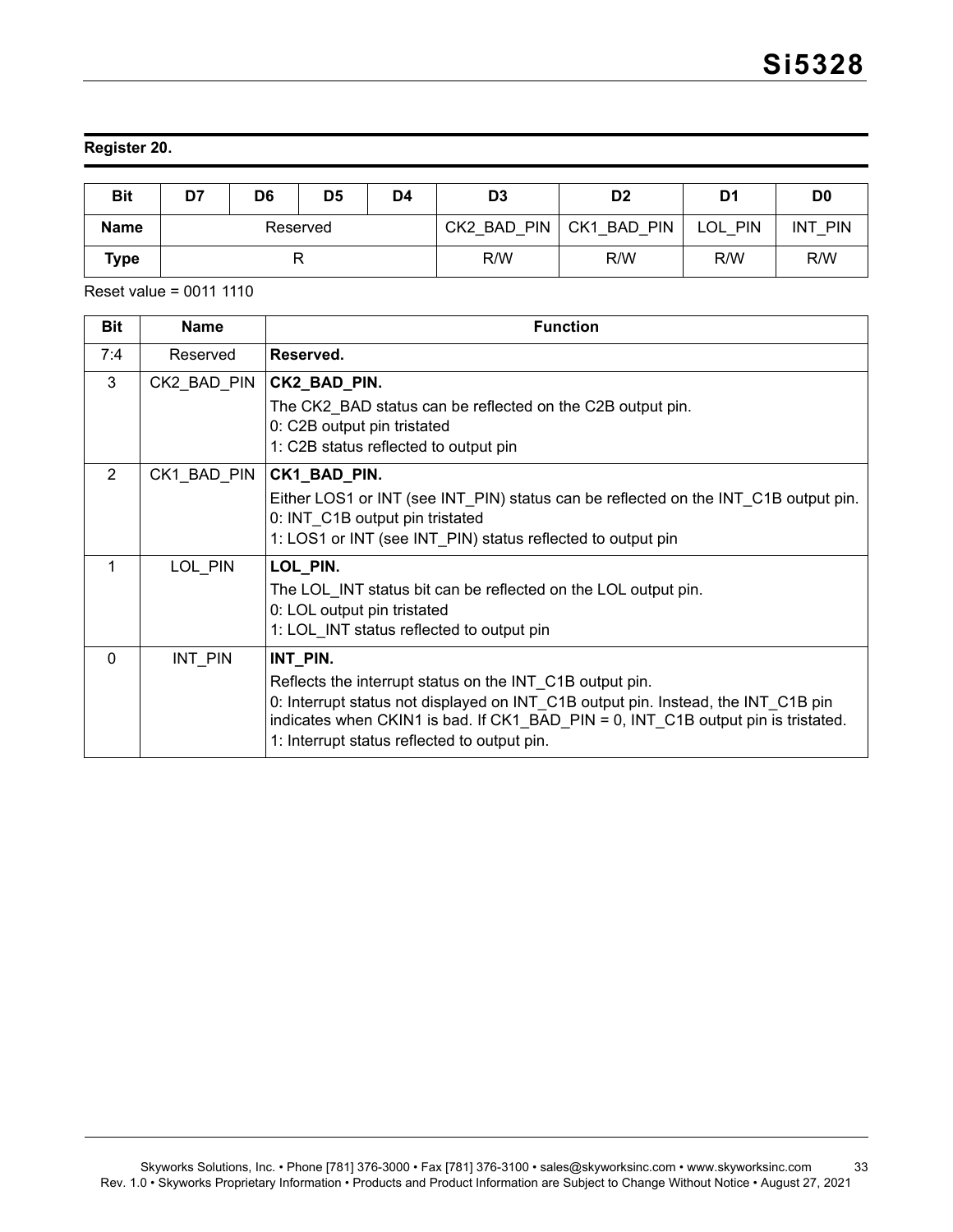**Register 21.** 

| <b>Bit</b>  | D7       | D6      | D5 | D4       | D <sub>3</sub> | D2                         | D1  | D <sub>0</sub> |
|-------------|----------|---------|----|----------|----------------|----------------------------|-----|----------------|
| <b>Name</b> | Reserved |         |    | Reserved | CK1 ACTV PIN   | <b>CKSEL</b><br><b>PIN</b> |     |                |
| Type        | D        | Force 1 | R  |          |                |                            | R/W | R/W            |

Reset value = 1111 1111

| <b>Bit</b> | <b>Name</b> | <b>Function</b>                                                                                                                                                                                                                                                                                                                                  |
|------------|-------------|--------------------------------------------------------------------------------------------------------------------------------------------------------------------------------------------------------------------------------------------------------------------------------------------------------------------------------------------------|
| 7:2        | Reserved    | Reserved.                                                                                                                                                                                                                                                                                                                                        |
| 1          |             | CK1 ACTV PIN CK1_ACTV_PIN.<br>The CK1 ACTV REG status bit can be reflected to the CS CA output pin using the<br>CK1 ACTV PIN enable function. CK1 ACTV PIN is of consequence only when pin<br>controlled clock selection is not being used. (See CKSEL PIN)<br>0: CS CA output pin tristated.<br>1: Clock Active status reflected to output pin. |
| $\Omega$   | CKSEL_PIN   | CKSEL PIN.<br>If manual clock selection is being used, clock selection can be controlled via the<br>CKSEL REG[1:0] register bits or the CS CA input pin. This bit is only active when<br>AUTOSEL REG = Manual.<br>0: CS CA pin is ignored. CKSEL REG[1:0] register bits control clock selection.<br>1: CS_CA input pin controls clock selection. |

<sup>34</sup> Skyworks Solutions, Inc. • Phone [781] 376-3000 • Fax [781] 376-3100 • sales@skyworksinc.com • www.skyworksinc.com Rev. 1.0 • Skyworks Proprietary Information • Products and Product Information are Subject to Change Without Notice • August 27, 2021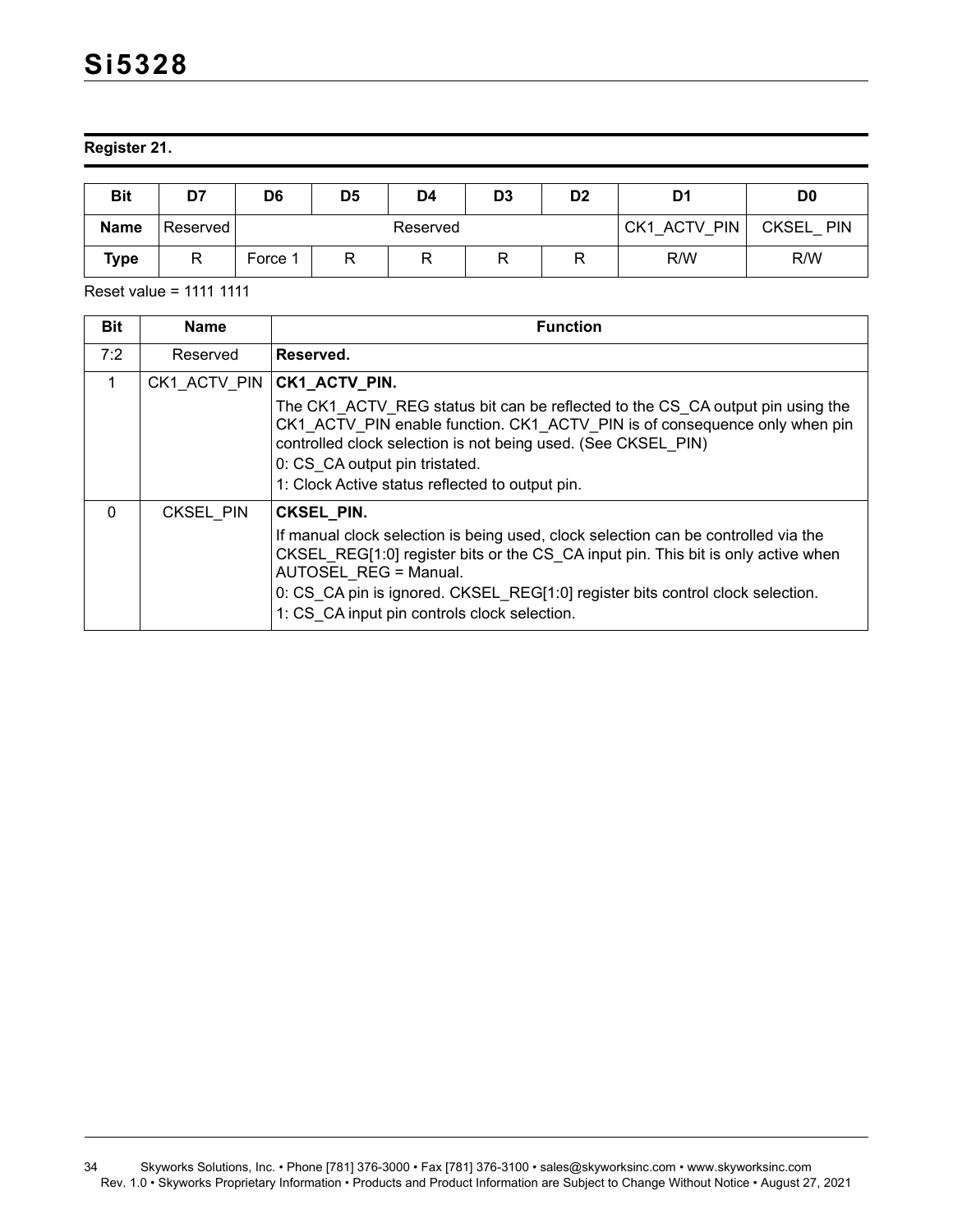### **Register 22.**

| <b>Bit</b>  | D7<br>D6<br>D <sub>5</sub><br>D4 |  | D <sub>3</sub> | D <sub>2</sub> | D1  | D <sub>0</sub>         |         |                     |
|-------------|----------------------------------|--|----------------|----------------|-----|------------------------|---------|---------------------|
| <b>Name</b> | Reserved                         |  |                |                |     | CK ACTV POL CK BAD POL | LOL POL | <b>INT</b><br>∵ POL |
| Type        |                                  |  |                | R/W            | R/W | R/W                    | R/W     |                     |

Reset value = 1101 1111

| <b>Bit</b>     | <b>Name</b> | <b>Function</b>                                                                        |
|----------------|-------------|----------------------------------------------------------------------------------------|
| 7:4            | Reserved    | Reserved.                                                                              |
| 3              | CK_ACTV_POL | CK_ACTV_POL.                                                                           |
|                |             | Sets the active polarity for the CS_CA signals when reflected on an output pin.        |
|                |             | 0: Active low                                                                          |
|                |             | 1: Active high                                                                         |
| $\overline{2}$ | CK BAD POL  | CK_BAD_POL.                                                                            |
|                |             | Sets the active polarity for the INT_C1B and C2B signals when reflected on output      |
|                |             | pins.<br>0: Active low                                                                 |
|                |             | 1: Active high                                                                         |
| 1              | LOL_POL     | LOL_POL.                                                                               |
|                |             | Sets the active polarity for the LOL status when reflected on an output pin.           |
|                |             | 0: Active low                                                                          |
|                |             | 1: Active high                                                                         |
| $\Omega$       | INT POL     | INT_POL.                                                                               |
|                |             | Sets the active polarity for the interrupt status when reflected on the INT_C1B output |
|                |             | pin.                                                                                   |
|                |             | 0: Active low                                                                          |
|                |             | 1: Active high                                                                         |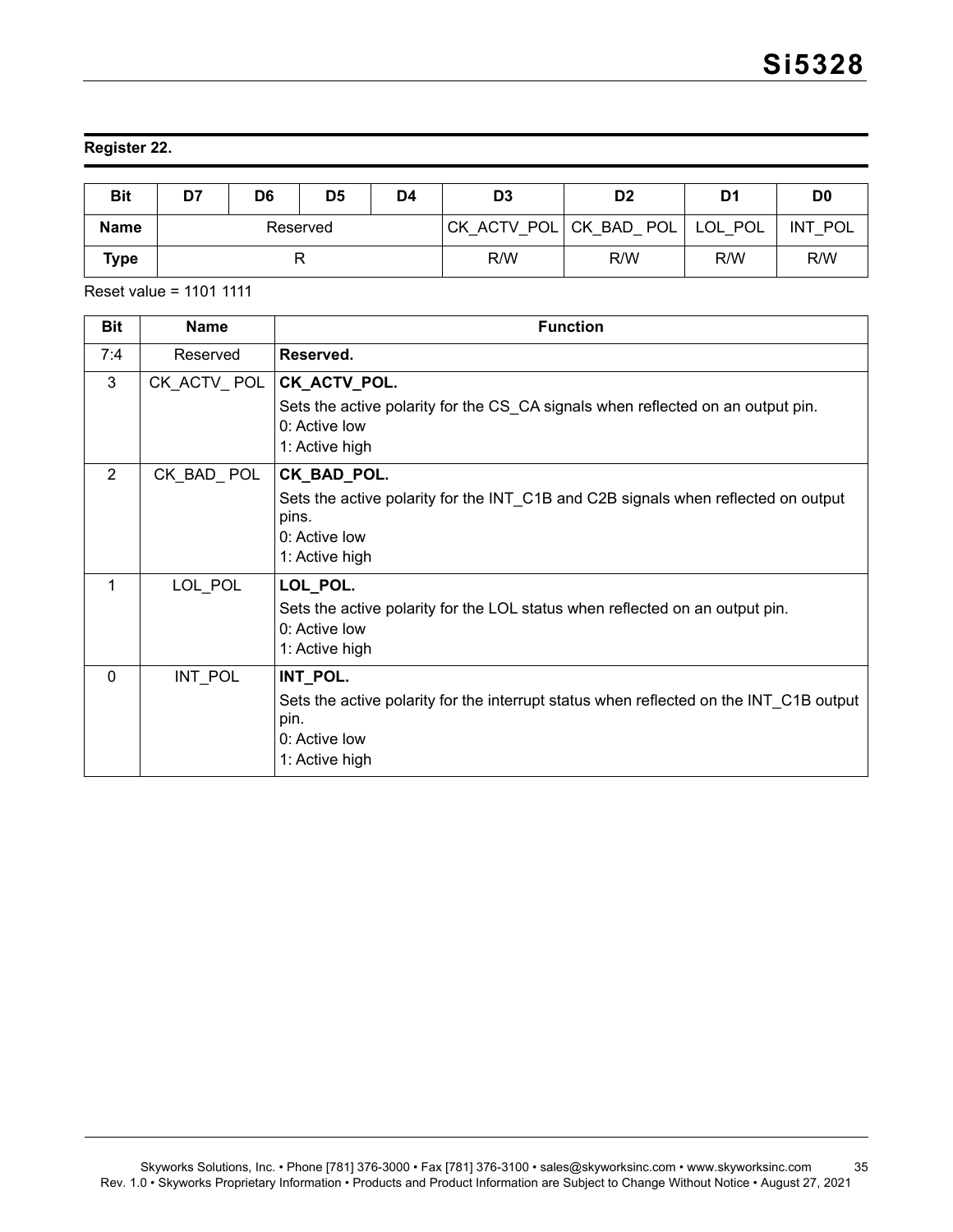**Register 23.** 

| <b>Bit</b> | D7       | D <sub>6</sub><br>D <sub>5</sub><br>D3<br>D4 |  | D <sub>2</sub> | D1  | D0                 |                                |                    |
|------------|----------|----------------------------------------------|--|----------------|-----|--------------------|--------------------------------|--------------------|
| Name       | Reserved |                                              |  |                |     | <b>MSK</b><br>LOS2 | LOS <sub>1</sub><br><b>MSK</b> | LOSX<br><b>MSK</b> |
| Type       |          |                                              |  |                | R/W | R/W                | R/W                            |                    |

| <b>Bit</b> | <b>Name</b> | <b>Function</b>                                                                                                                                                                                                                                                                                          |
|------------|-------------|----------------------------------------------------------------------------------------------------------------------------------------------------------------------------------------------------------------------------------------------------------------------------------------------------------|
| 7:3        | Reserved    | Reserved.                                                                                                                                                                                                                                                                                                |
| 2          | LOS2 MSK    | LOS2_MSK.                                                                                                                                                                                                                                                                                                |
|            |             | Determines if a LOS on CKIN2 (LOS2_FLG) is used in the generation of an interrupt.<br>Writes to this register do not change the value held in the LOS2_FLG register.<br>0: LOS2 alarm triggers active interrupt on INT C1B output (if INT PIN=1).<br>1: LOS2 FLG ignored in generating interrupt output. |
| 1          | LOS1 MSK    | LOS1_MSK.                                                                                                                                                                                                                                                                                                |
|            |             | Determines if a LOS on CKIN1 (LOS1 FLG) is used in the generation of an interrupt.<br>Writes to this register do not change the value held in the LOS1 FLG register.<br>0: LOS1 alarm triggers active interrupt on INT_C1B output (if INT_PIN=1).<br>1: LOS1 FLG ignored in generating interrupt output. |
| $\Omega$   | LOSX MSK    | LOSX_MSK.                                                                                                                                                                                                                                                                                                |
|            |             | Determines if a LOS on XA/XB(LOSX_FLG) is used in the generation of an interrupt.<br>Writes to this register do not change the value held in the LOSX FLG register.<br>0: LOSX alarm triggers active interrupt on INT C1B output (if INT PIN=1).<br>1: LOSX FLG ignored in generating interrupt output.  |

<sup>36</sup> Skyworks Solutions, Inc. • Phone [781] 376-3000 • Fax [781] 376-3100 • sales@skyworksinc.com • www.skyworksinc.com Rev. 1.0 • Skyworks Proprietary Information • Products and Product Information are Subject to Change Without Notice • August 27, 2021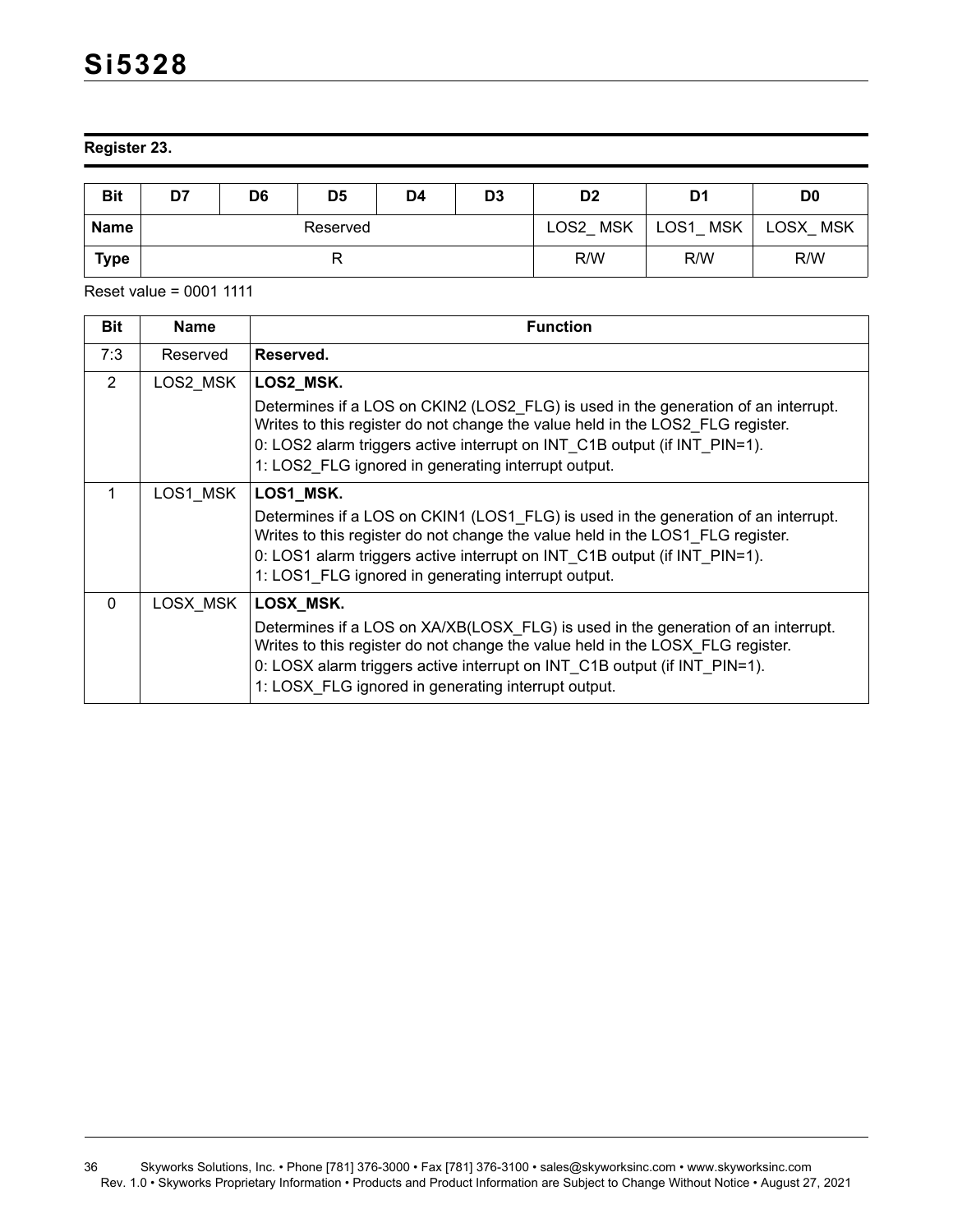#### **Register 24.**

| <b>Bit</b>  | D7       | D <sub>6</sub> | D <sub>5</sub> | D4 | D <sub>3</sub> | D <sub>2</sub> | D <sub>1</sub> | D <sub>0</sub> |
|-------------|----------|----------------|----------------|----|----------------|----------------|----------------|----------------|
| <b>Name</b> | Reserved |                |                |    |                | FOS2 MSK       | FOS1 MSK       | LOL.<br>MSK    |
| Type        |          |                |                |    |                | R/W            | R/W            | R/W            |

Reset value = 0011 1111

| <b>Bit</b> | <b>Name</b> | <b>Function</b>                                                                                                                                                                                                                                                                           |
|------------|-------------|-------------------------------------------------------------------------------------------------------------------------------------------------------------------------------------------------------------------------------------------------------------------------------------------|
| 7:3        | Reserved    | Reserved.                                                                                                                                                                                                                                                                                 |
| 2          | FOS2 MSK    | <b>FOS2 MSK.</b><br>Determines if the FOS2 FLG is used in the generation of an interrupt. Writes to this reg-                                                                                                                                                                             |
|            |             | ister do not change the value held in the FOS2 FLG register.                                                                                                                                                                                                                              |
|            |             | 0: FOS2 alarm triggers active interrupt on INT C1B output (if INT PIN=1).                                                                                                                                                                                                                 |
|            |             | 1: FOS2 FLG ignored in generating interrupt output.                                                                                                                                                                                                                                       |
| 1          | FOS1 MSK    | <b>FOS1_MSK.</b>                                                                                                                                                                                                                                                                          |
|            |             | Determines if the FOS1 FLG is used in the generation of an interrupt. Writes to this reg-<br>ister do not change the value held in the FOS1_FLG register.                                                                                                                                 |
|            |             | 0: FOS1 alarm triggers active interrupt on INT C1B output (if INT PIN=1).                                                                                                                                                                                                                 |
|            |             | 1: FOS1 FLG ignored in generating interrupt output.                                                                                                                                                                                                                                       |
| $\Omega$   | LOL MSK     | LOL_MSK.                                                                                                                                                                                                                                                                                  |
|            |             | Determines if the LOL_FLG is used in the generation of an interrupt. Writes to this regis-<br>ter do not change the value held in the LOL FLG register.<br>0: LOL alarm triggers active interrupt on INT_C1B output (if INT_PIN=1).<br>1: LOL FLG ignored in generating interrupt output. |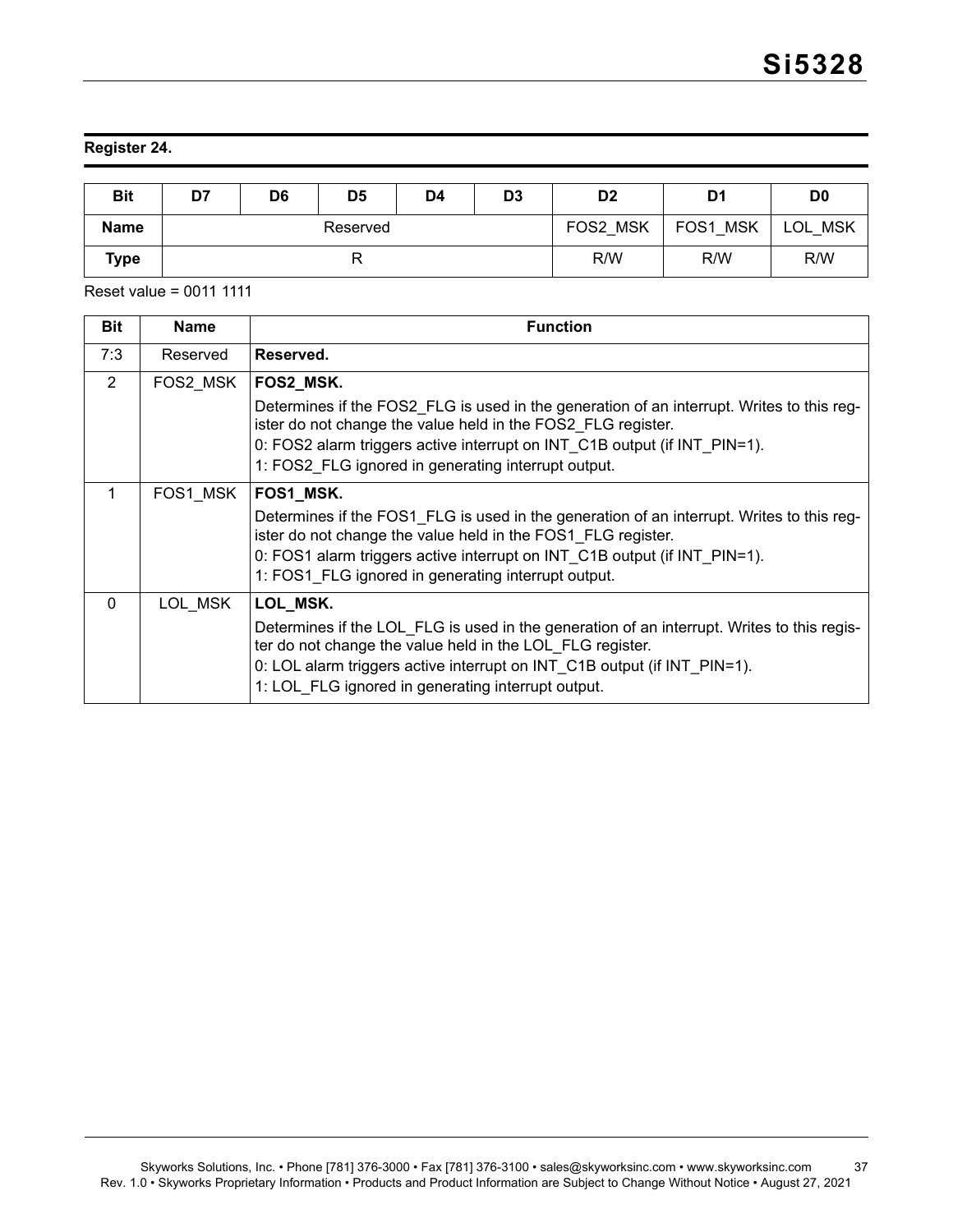# **Register 25.**

| <b>Bit</b>  | D7  | D <sub>6</sub> | D <sub>5</sub> | D4       | D <sub>3</sub> | D <sub>2</sub> | D <sub>1</sub> | D <sub>0</sub> |  |
|-------------|-----|----------------|----------------|----------|----------------|----------------|----------------|----------------|--|
| <b>Name</b> |     | N1_HS [2:0]    |                | Reserved |                |                |                |                |  |
| <b>Type</b> | R/W |                |                |          |                |                |                |                |  |

Reset value = 0010 0000

| <b>Bit</b> | <b>Name</b> | <b>Function</b>                                                                          |
|------------|-------------|------------------------------------------------------------------------------------------|
| 7:5        | N1_HS [2:0] | N1_HS [2:0].                                                                             |
|            |             | Sets value for N1 high speed divider which drives NCn_LS (n = 1 to 2) low-speed divider. |
|            |             | $000: N1 = 4$                                                                            |
|            |             | $001: N1 = 5$                                                                            |
|            |             | $010: N1 = 6$                                                                            |
|            |             | $ 011: N1 = 7$                                                                           |
|            |             | $100: N1 = 8$                                                                            |
|            |             | $101: N1 = 9$                                                                            |
|            |             | $110: N1 = 10$                                                                           |
|            |             | $111: N1 = 11$                                                                           |
| 4:0        | Reserved    | Reserved.                                                                                |

# **Register 31.**

| <b>Bit</b> | D7 | D <sub>6</sub> | D <sub>5</sub> | D <sub>4</sub> | D <sub>3</sub> | D <sub>2</sub> | D <sub>1</sub> | D <sub>0</sub> |  |
|------------|----|----------------|----------------|----------------|----------------|----------------|----------------|----------------|--|
| Name       |    |                | Reserved       |                | NC1_LS [19:16] |                |                |                |  |
| Type       |    |                |                |                |                |                | R/W            |                |  |

| <b>Bit</b> | <b>Name</b>    | <b>Function</b>                                                                                                                                                                                                                                                                                       |
|------------|----------------|-------------------------------------------------------------------------------------------------------------------------------------------------------------------------------------------------------------------------------------------------------------------------------------------------------|
| 7:4        | Reserved       | Reserved.                                                                                                                                                                                                                                                                                             |
| 3:0        | NC1 LS [19:16] | NC1_LS [19:16].<br>Sets value for NC1 low-speed divider, which drives CKOUT1 output. Must be 0 or<br>odd.<br>$00000000000000000001 = 2$<br>$00000000000000000011 = 4$<br>$00000000000000000101 = 6$<br>$\cdots$<br>$111111111111111111111 = 2^{20}$<br>Valid divider values=[1, 2, 4, 6, , $2^{20}$ ] |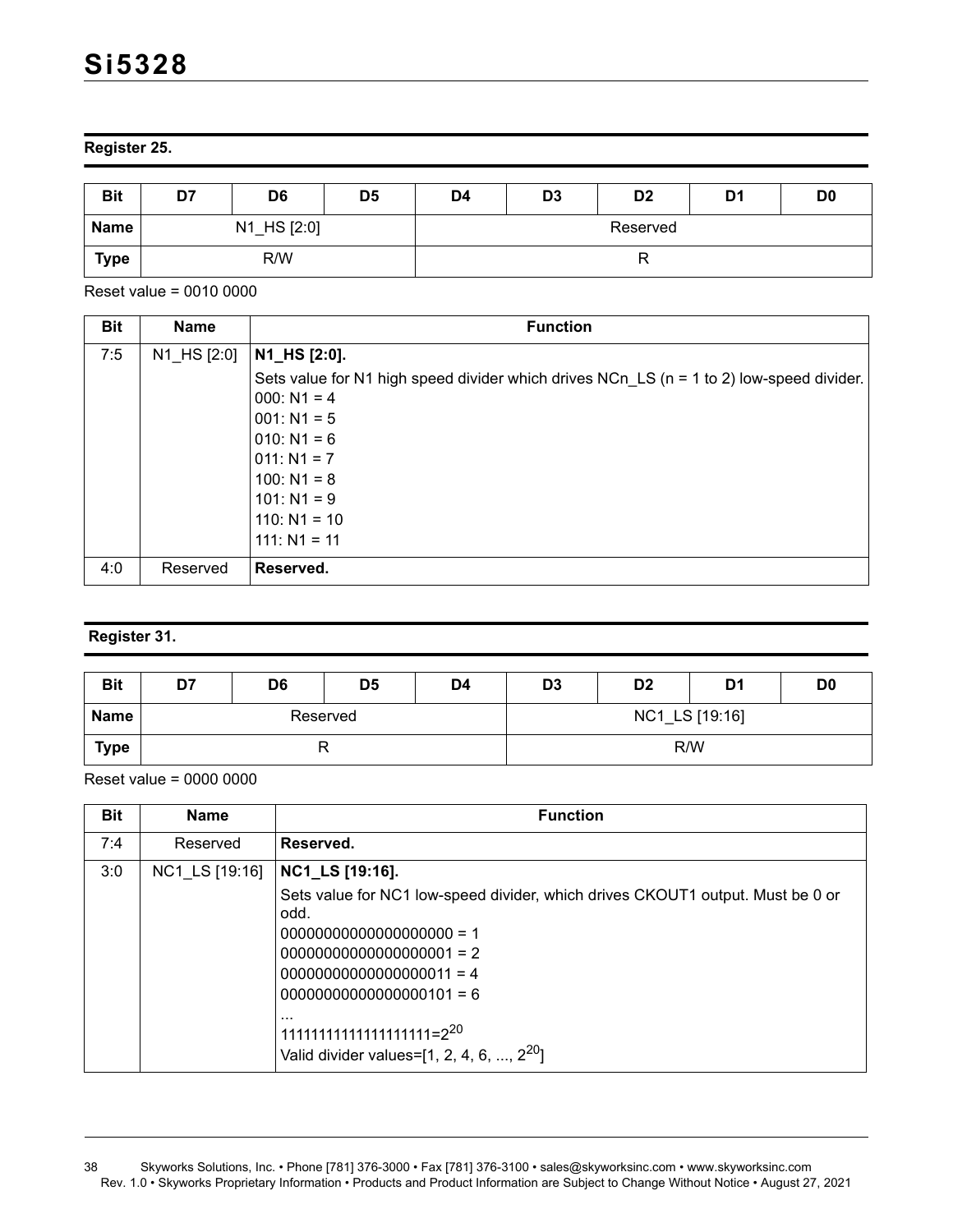# **Register 32.**

| <b>Bit</b>  | D7 | D <sub>6</sub> | D <sub>5</sub> | D4 | D <sub>3</sub> | D <sub>2</sub> | D1 | D <sub>0</sub> |  |
|-------------|----|----------------|----------------|----|----------------|----------------|----|----------------|--|
| <b>Name</b> |    | NC1_LS [15:8]  |                |    |                |                |    |                |  |
| <b>Type</b> |    |                |                |    | R/W            |                |    |                |  |

Reset value = 0000 0000

| <b>Bit</b> | <b>Name</b>   | <b>Function</b>                                                                                    |
|------------|---------------|----------------------------------------------------------------------------------------------------|
| 7:0        | NC1 LS [15:8] | <b>NC1_LS</b> [15:8].                                                                              |
|            |               | Sets value for NC1 low-speed divider, which drives CKOUT1 output. Must be 0 or<br>odd.             |
|            |               |                                                                                                    |
|            |               | $00000000000000000001 = 2$                                                                         |
|            |               | $00000000000000000011 = 4$                                                                         |
|            |               | $00000000000000000101 = 6$                                                                         |
|            |               | $\cdots$<br>11111111111111111111=2 <sup>20</sup><br>Valid divider values= $[1, 2, 4, 6, , 2^{20}]$ |

# **Register 33.**

| <b>Bit</b>  | D7 | D <sub>6</sub> | D <sub>5</sub> | D <sub>4</sub> | D <sub>3</sub> | D <sub>2</sub> | D <sub>1</sub> | D <sub>0</sub> |  |
|-------------|----|----------------|----------------|----------------|----------------|----------------|----------------|----------------|--|
| <b>Name</b> |    | NC1_LS [7:0]   |                |                |                |                |                |                |  |
| <b>Type</b> |    | R/W            |                |                |                |                |                |                |  |

Reset value = 0011 0001

| <b>Bit</b> | <b>Name</b>   | <b>Function</b>                                                                                    |
|------------|---------------|----------------------------------------------------------------------------------------------------|
| 7:0        | NC1_LS [19:0] | <b>NC1_LS [7:0].</b>                                                                               |
|            |               | Sets value for N1 low-speed divider, which drives CKOUT1 output. Must be 0 or<br>odd.              |
|            |               |                                                                                                    |
|            |               | $00000000000000000001 = 2$                                                                         |
|            |               | $00000000000000000011 = 4$                                                                         |
|            |               | $00000000000000000101 = 6$                                                                         |
|            |               | $\cdots$<br>11111111111111111111=2 <sup>20</sup><br>Valid divider values= $[1, 2, 4, 6, , 2^{20}]$ |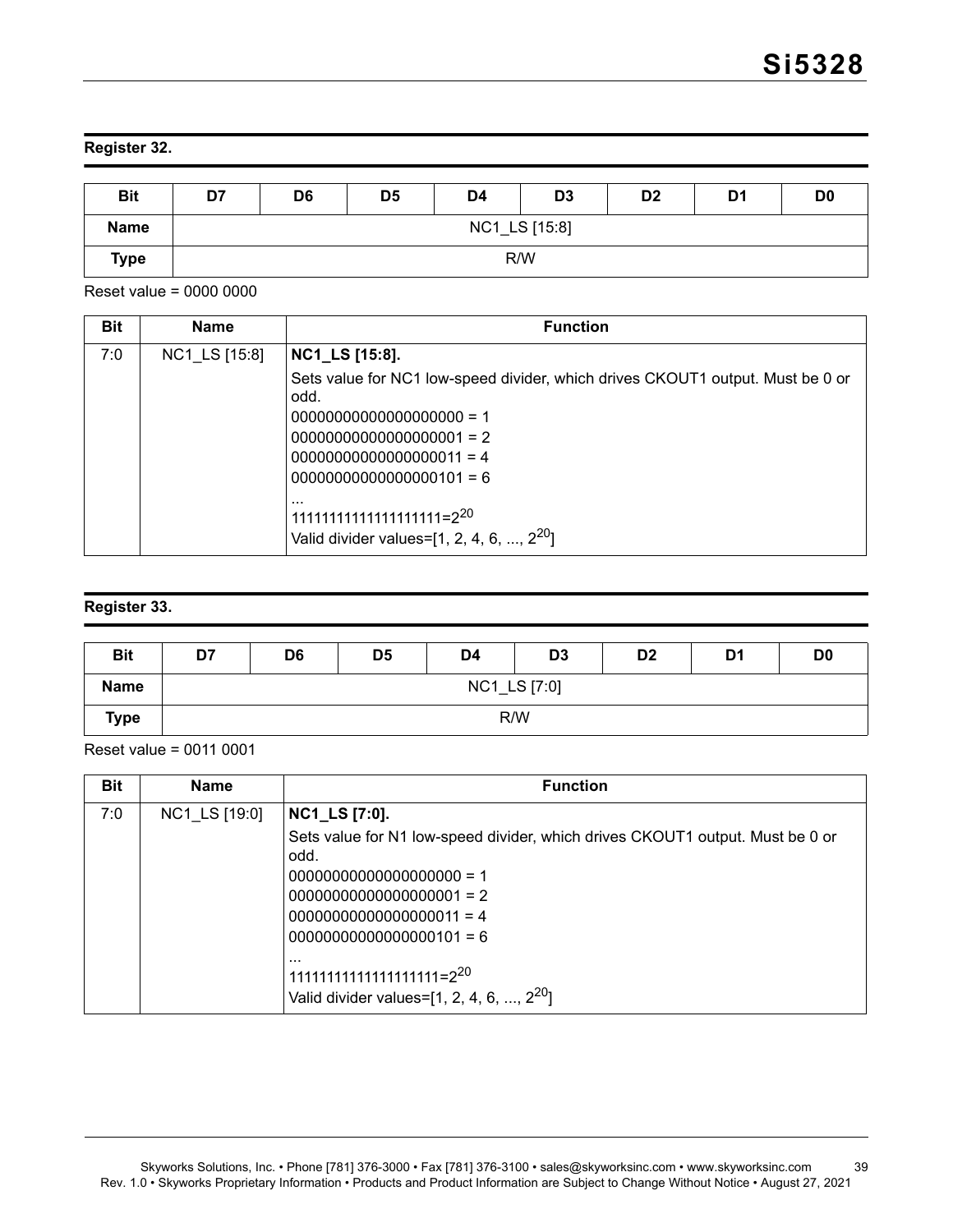#### **Register 34.**

| <b>Bit</b>  | D7 | D6 | D <sub>5</sub> | D4 | D <sub>3</sub> | D <sub>2</sub> | D1  | D <sub>0</sub> |
|-------------|----|----|----------------|----|----------------|----------------|-----|----------------|
| <b>Name</b> |    |    | Reserved       |    | NC2_LS [19:16] |                |     |                |
| Type        |    |    |                |    |                |                | R/W |                |

Reset value = 0000 0000

| <b>Bit</b> | <b>Name</b> | <b>Function</b>                                                                                                                                                                                                                                                                                 |
|------------|-------------|-------------------------------------------------------------------------------------------------------------------------------------------------------------------------------------------------------------------------------------------------------------------------------------------------|
| 7:4        | Reserved    | Reserved.                                                                                                                                                                                                                                                                                       |
| 3:0        |             | NC2 LS [19:16]   NC2_LS [19:16].                                                                                                                                                                                                                                                                |
|            |             | Sets value for NC2 low-speed divider, which drives CKOUT2 output. Must be 0 or odd.<br>0000000000000000000000000<br>0000000000000000001=2<br>00000000000000000011=4<br>00000000000000000101=6<br>$\cdots$<br>$111111111111111111111 = 2^{20}$<br>Valid divider values= $[1, 2, 4, 6, , 2^{20}]$ |

# **Register 35.**

| <b>Bit</b>  | D7 | D <sub>6</sub> | D <sub>5</sub> | D4 | D <sub>3</sub> | D <sub>2</sub> | D <sub>1</sub> | D <sub>0</sub> |  |
|-------------|----|----------------|----------------|----|----------------|----------------|----------------|----------------|--|
| <b>Name</b> |    | NC2_LS [15:8]  |                |    |                |                |                |                |  |
| Type        |    | R/W            |                |    |                |                |                |                |  |

| <b>Bit</b> | <b>Name</b>   | <b>Function</b>                                                                                                                                                                                                                  |
|------------|---------------|----------------------------------------------------------------------------------------------------------------------------------------------------------------------------------------------------------------------------------|
| 7:0        | NC2_LS [15:8] | NC2_LS [15:8].                                                                                                                                                                                                                   |
|            |               | Sets value for NC2 low-speed divider, which drives CKOUT2 output. Must be 0 or<br>odd.<br>$00000000000000000001 = 2$<br>$00000000000000000011 = 4$<br>$00000000000000000101 = 6$<br>$\cdots$<br>$111111111111111111111 = 2^{20}$ |
|            |               | Valid divider values= $[1, 2, 4, 6, , 2^{20}]$                                                                                                                                                                                   |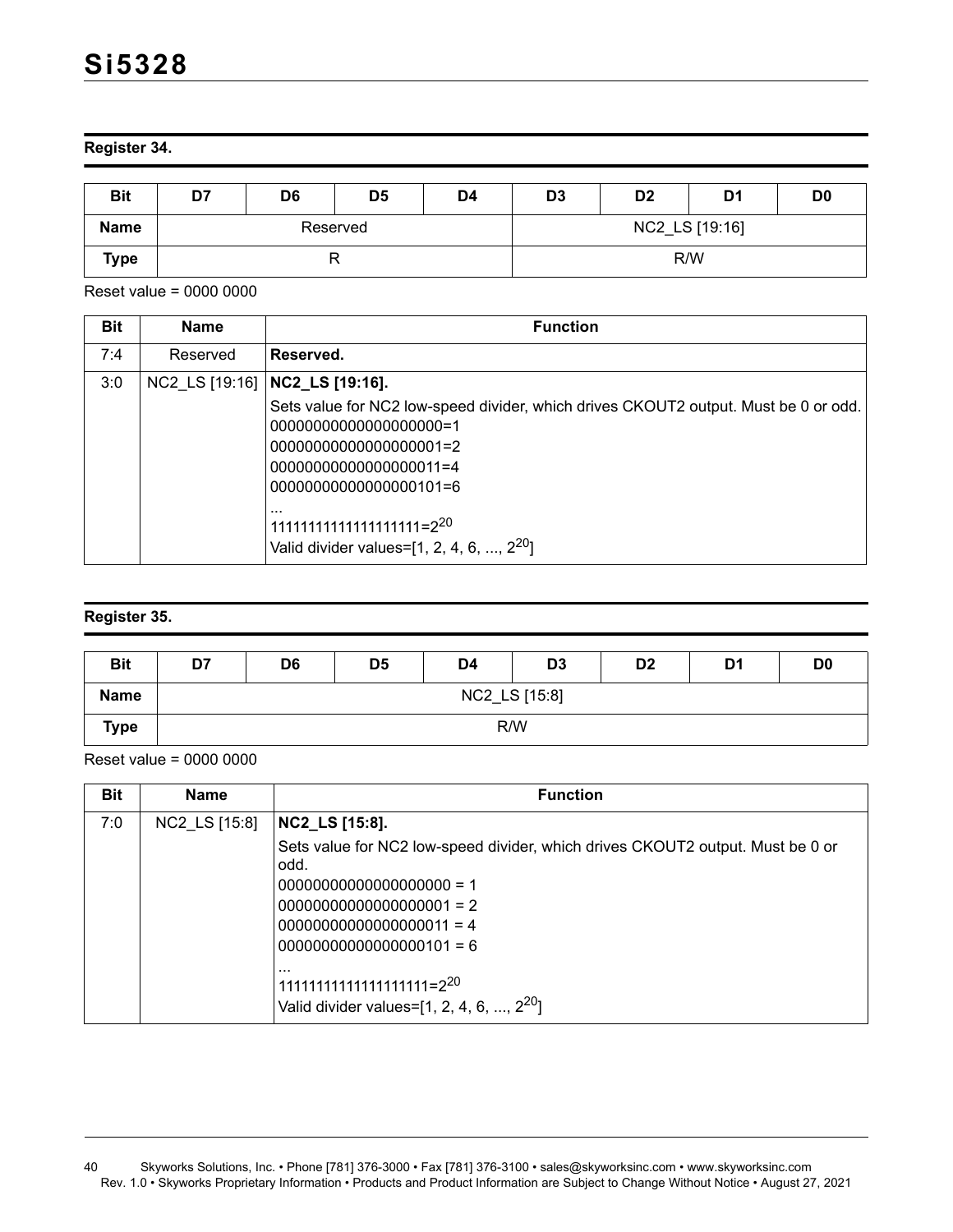### **Register 36.**

| <b>Bit</b>  | D7 | D <sub>6</sub> | D <sub>5</sub> | D4 | D <sub>3</sub> | D <sub>2</sub> | D <sub>1</sub> | D <sub>0</sub> |  |
|-------------|----|----------------|----------------|----|----------------|----------------|----------------|----------------|--|
| <b>Name</b> |    | NC2_LS [7:0]   |                |    |                |                |                |                |  |
| <b>Type</b> |    | R/W            |                |    |                |                |                |                |  |

Reset value = 0011 0001

| <b>Bit</b> | <b>Name</b> | <b>Function</b>                                                                                                                                                                           |
|------------|-------------|-------------------------------------------------------------------------------------------------------------------------------------------------------------------------------------------|
| 7:0        |             | NC2 LS [7:0]   NC2 LS [7:0].                                                                                                                                                              |
|            |             | Sets value for NC2 low-speed divider, which drives CKOUT2 output. Must be 0 or odd.<br>$00000000000000000001 = 2$<br>$00000000000000000011 = 4$<br>$00000000000000000101 = 6$<br>$\cdots$ |
|            |             | $1111111111111111111111=2^{20}$<br>Valid divider values= $[1, 2, 4, 6, , 2^{20}]$                                                                                                         |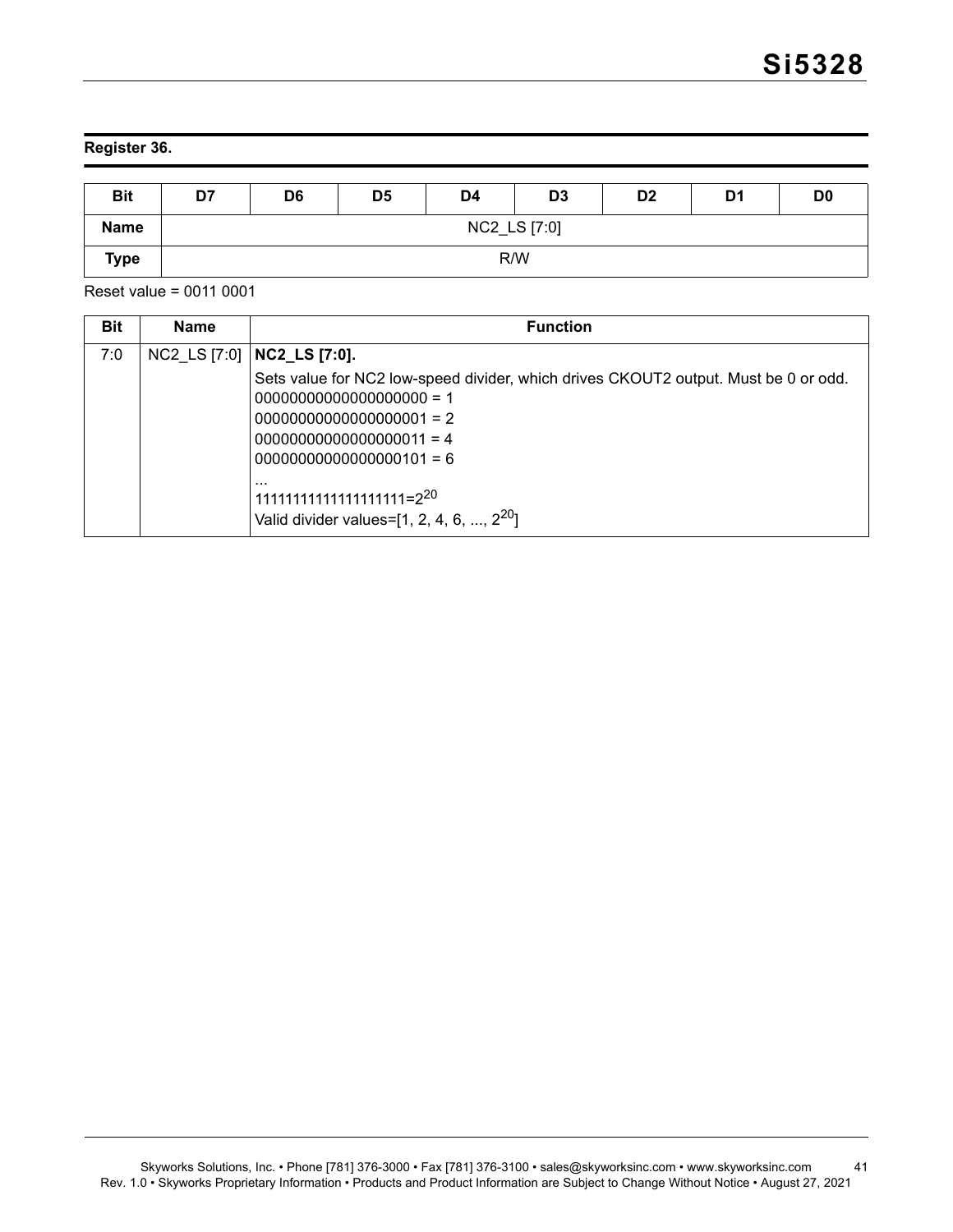**Register 40.**

| <b>Bit</b>  | D7          | D6 | D5 | D4       | D <sub>3</sub> | D <sub>2</sub> | D1 | D <sub>0</sub> |  |
|-------------|-------------|----|----|----------|----------------|----------------|----|----------------|--|
| <b>Name</b> | N2_HS [2:0] |    |    | Reserved |                | N2_LS [19:16]  |    |                |  |
| <b>Type</b> | R/W         |    |    | R        | R/W            |                |    |                |  |

Reset value = 1100 0000

| <b>Bit</b> | <b>Name</b> | <b>Function</b>                                                                                                                                                                                                                                                                  |
|------------|-------------|----------------------------------------------------------------------------------------------------------------------------------------------------------------------------------------------------------------------------------------------------------------------------------|
| 7:5        | N2_HS [2:0] | N2_HS [2:0].<br>Sets value for N2 high speed divider, which drives N2LS low-speed divider.<br>000:4<br>001:5<br>010:6<br>011:7<br>100:8<br>101:9<br>110:10<br>111:11                                                                                                             |
| 4          | Reserved    | Reserved.                                                                                                                                                                                                                                                                        |
| 3:0        |             | N2_LS [19:16]   N2_LS [19:16].<br>Sets value for N2 low-speed divider, which drives phase detector.<br>$00000000000000000001 = 2$<br>$00000000000000000011 = 4$<br>$00000000000000000101 = 6$<br>$11111111111111111111 = 2^{20}$<br>Valid divider values = $[2, 4, 6, , 2^{20}]$ |

<sup>42</sup> Skyworks Solutions, Inc. • Phone [781] 376-3000 • Fax [781] 376-3100 • sales@skyworksinc.com • www.skyworksinc.com Rev. 1.0 • Skyworks Proprietary Information • Products and Product Information are Subject to Change Without Notice • August 27, 2021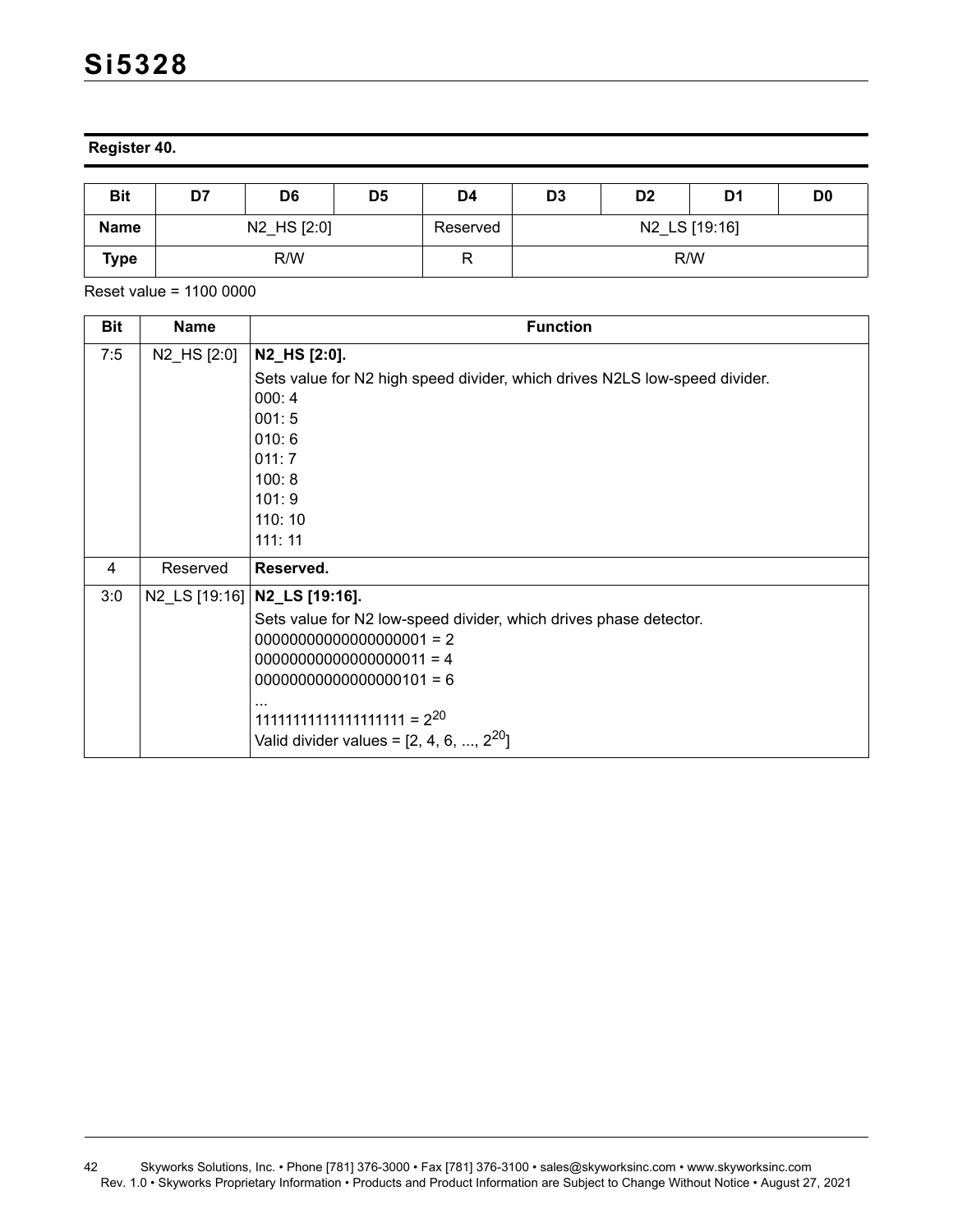# **Register 41.**

| <b>Bit</b>  | D7 | D <sub>6</sub> | D <sub>5</sub> | D <sub>4</sub> | D <sub>3</sub> | D <sub>2</sub> | D1 | D <sub>0</sub> |  |
|-------------|----|----------------|----------------|----------------|----------------|----------------|----|----------------|--|
| <b>Name</b> |    | N2_LS [15:8]   |                |                |                |                |    |                |  |
| <b>Type</b> |    | R/W            |                |                |                |                |    |                |  |

Reset value = 0000 0000

| <b>Bit</b> | <b>Name</b> | <b>Function</b>                                                                              |
|------------|-------------|----------------------------------------------------------------------------------------------|
| 7:0        |             | N2 LS [15:8]   N2 LS [15:8].                                                                 |
|            |             | Sets value for N2 low-speed divider, which drives phase detector.                            |
|            |             | $00000000000000000001 = 2$                                                                   |
|            |             | $00000000000000000011 = 4$                                                                   |
|            |             | $00000000000000000101 = 6$                                                                   |
|            |             | $\cdots$<br>$111111111111111111111 = 2^{20}$<br>Valid divider values = $[2, 4, 6, , 2^{20}]$ |

### **Register 42.**

| <b>Bit</b>  | D7 | D <sub>6</sub> | D <sub>5</sub> | D4 | D <sub>3</sub> | D <sub>2</sub> | D <sub>1</sub> | D <sub>0</sub> |  |
|-------------|----|----------------|----------------|----|----------------|----------------|----------------|----------------|--|
| <b>Name</b> |    | N2_LS [7:0]    |                |    |                |                |                |                |  |
| Type        |    | R/W            |                |    |                |                |                |                |  |

Reset value = 1111 1001

| <b>Bit</b> | <b>Name</b> | <b>Function</b>                                                                             |
|------------|-------------|---------------------------------------------------------------------------------------------|
| 7:0        | N2 LS [7:0] | N2_LS [7:0].                                                                                |
|            |             | Sets value for N2 low-speed divider, which drives phase detector.                           |
|            |             | $00000000000000000001 = 2$                                                                  |
|            |             | $00000000000000000011 = 4$                                                                  |
|            |             | $00000000000000000101 = 6$                                                                  |
|            |             | $\cdots$<br>$11111111111111111111 = 2^{20}$<br>Valid divider values = $[2, 4, 6, , 2^{20}]$ |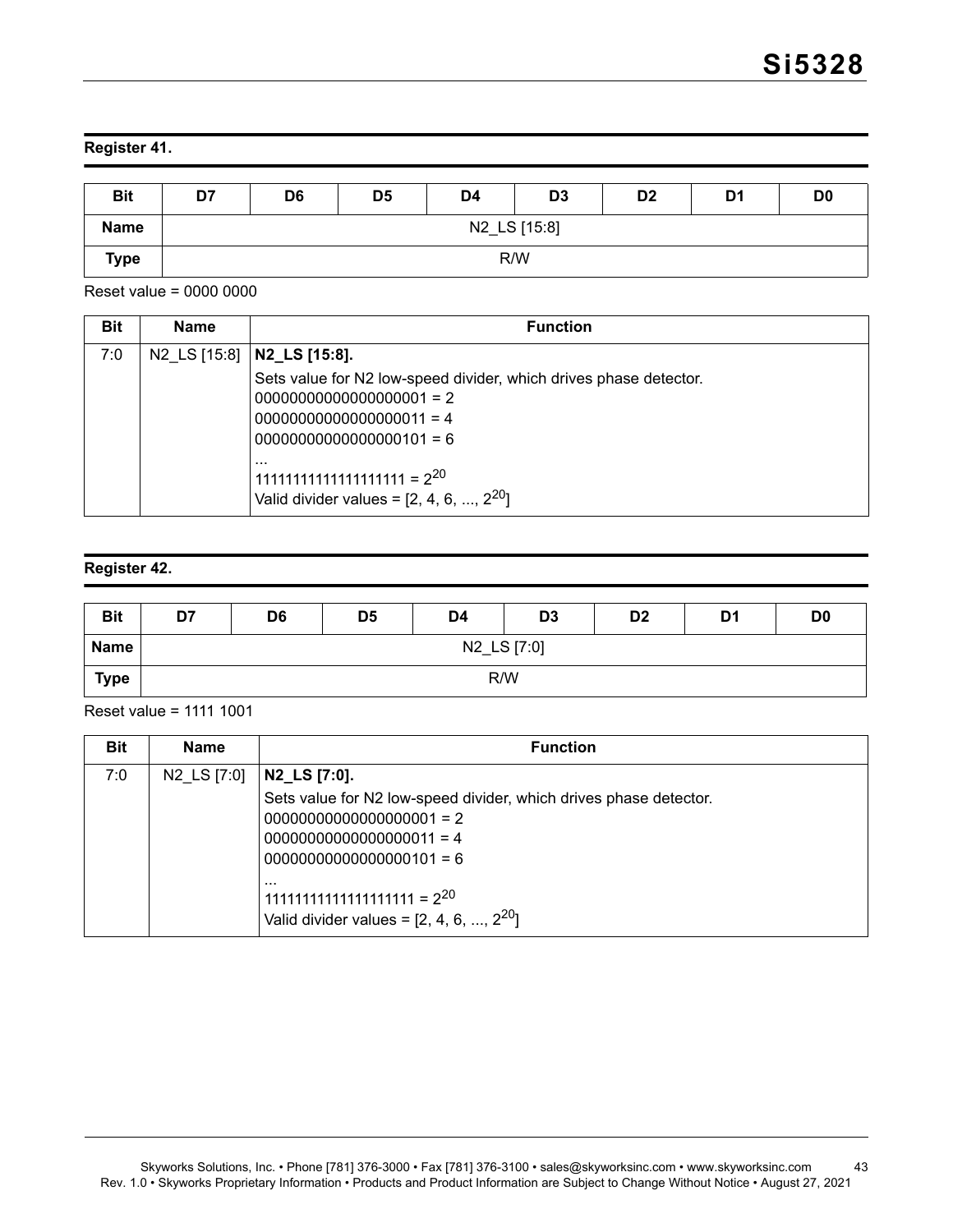**Register 43.** 

| <b>Bit</b>  | D7 | D <sub>6</sub> | D <sub>5</sub> | D4          | D <sub>3</sub> | D <sub>2</sub> | D1 | D <sub>0</sub> |
|-------------|----|----------------|----------------|-------------|----------------|----------------|----|----------------|
| <b>Name</b> |    |                | Reserved       | N31 [18:16] |                |                |    |                |
| Type        |    |                | R              |             | R/W            |                |    |                |

Reset value = 0000 0000

| <b>Bit</b> | <b>Name</b> | <b>Function</b>                                                                                                                                                                              |
|------------|-------------|----------------------------------------------------------------------------------------------------------------------------------------------------------------------------------------------|
| 7:3        | Reserved    | Reserved.                                                                                                                                                                                    |
| 2:0        | N31 [18:16] | N31 [18:16].                                                                                                                                                                                 |
|            |             | Sets value for input divider for CKIN1.<br>$0000000000000000001 = 2$<br>$0000000000000000010 = 3$<br>$\cdots$<br>$11111111111111111111 = 219$<br>Valid divider values= $[1, 2, 3, , 2^{19}]$ |

#### **Register 44.**

| <b>Bit</b>  | D7 | D <sub>6</sub> | D <sub>5</sub> | D <sub>4</sub> | D <sub>3</sub> | D <sub>2</sub> | D <sub>1</sub> | D <sub>0</sub> |  |
|-------------|----|----------------|----------------|----------------|----------------|----------------|----------------|----------------|--|
| Name        |    | N31_[15:8]     |                |                |                |                |                |                |  |
| <b>Type</b> |    | R/W            |                |                |                |                |                |                |  |

| <b>Bit</b> | <b>Name</b> | <b>Function</b>                                                                                |
|------------|-------------|------------------------------------------------------------------------------------------------|
| 7:0        | N31_[15:8]  | $ N31_{13:8}.$                                                                                 |
|            |             | Sets value for input divider for CKIN1.                                                        |
|            |             |                                                                                                |
|            |             |                                                                                                |
|            |             | $ 0000000000000000010 = 3$                                                                     |
|            |             | $\cdots$<br>$11111111111111111111 = 219$<br>Valid divider values=[1, 2, 3, , 2 <sup>19</sup> ] |

<sup>44</sup> Skyworks Solutions, Inc. • Phone [781] 376-3000 • Fax [781] 376-3100 • sales@skyworksinc.com • www.skyworksinc.com Rev. 1.0 • Skyworks Proprietary Information • Products and Product Information are Subject to Change Without Notice • August 27, 2021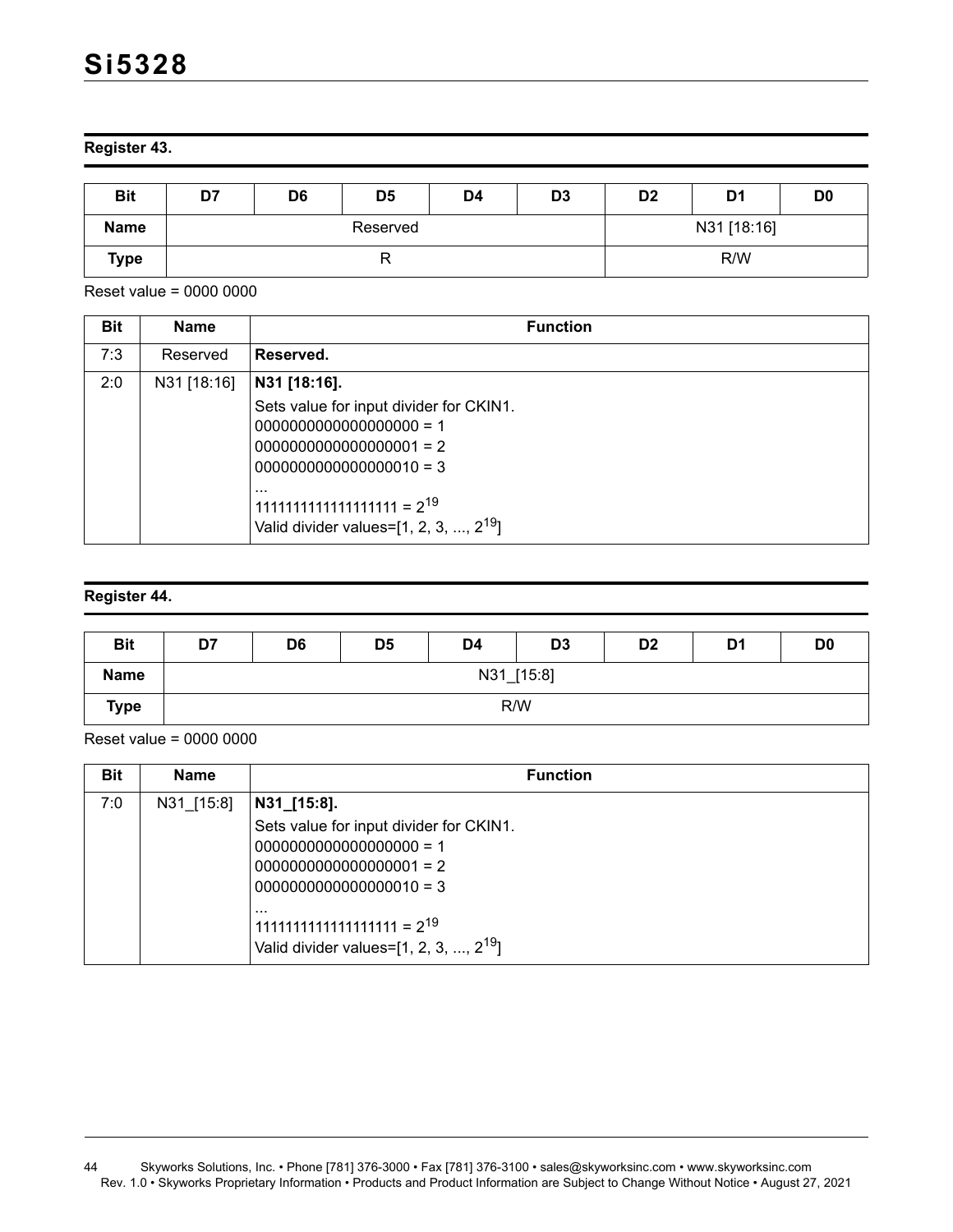# **Register 45.**

| <b>Bit</b>  | D7 | D6        | D <sub>5</sub> | D <sub>4</sub> | D <sub>3</sub> | D <sub>2</sub> | D <sub>1</sub> | D <sub>0</sub> |  |
|-------------|----|-----------|----------------|----------------|----------------|----------------|----------------|----------------|--|
| <b>Name</b> |    | N31_[7:0] |                |                |                |                |                |                |  |
| <b>Type</b> |    | R/W       |                |                |                |                |                |                |  |

Reset value = 0000 1001

| <b>Bit</b> | <b>Name</b> | <b>Function</b>                                                                                                                                                                                               |
|------------|-------------|---------------------------------------------------------------------------------------------------------------------------------------------------------------------------------------------------------------|
| 7:0        | N31 [7:0]   | N31_[7:0].<br>Sets value for input divider for CKIN1.<br>$0000000000000000001 = 2$<br>$0000000000000000010 = 3$<br>$\cdots$<br>$11111111111111111111 = 2^{19}$<br>Valid divider values= $[1, 2, 3, , 2^{19}]$ |

### **Register 46.**

| <b>Bit</b>  | D7 | D <sub>6</sub> | D <sub>5</sub> | D <sub>4</sub> | D <sub>3</sub> | D <sub>2</sub> | D <sub>1</sub> | D <sub>0</sub> |
|-------------|----|----------------|----------------|----------------|----------------|----------------|----------------|----------------|
| <b>Name</b> |    |                | Reserved       |                | N32_[18:16]    |                |                |                |
| <b>Type</b> |    |                | י י            |                | R/W            |                |                |                |

| <b>Bit</b> | <b>Name</b> | <b>Function</b>                                                                                                                                                                                 |
|------------|-------------|-------------------------------------------------------------------------------------------------------------------------------------------------------------------------------------------------|
| 7:3        | Reserved    | Reserved.                                                                                                                                                                                       |
| 2:0        | N32 [18:16] | N32_[18:16].                                                                                                                                                                                    |
|            |             | Sets value for input divider for CKIN2.<br>$0000000000000000001 = 2$<br>$0000000000000000010 = 3$<br>$\cdots$<br>$11111111111111111111 = 2^{19}$<br>Valid divider values= $[1, 2, 3, , 2^{19}]$ |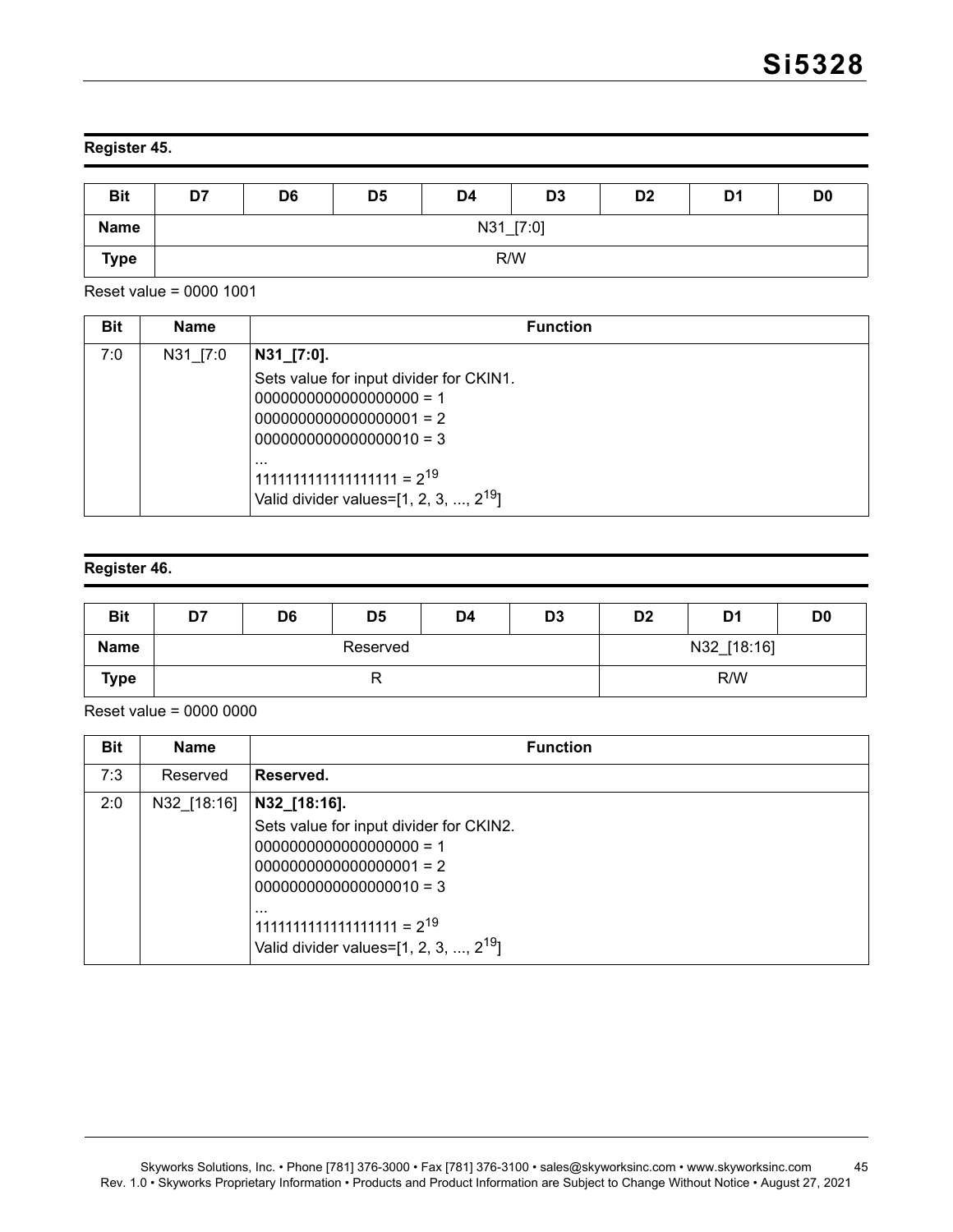### **Register 47.**

| <b>Bit</b>  | D7 | D <sub>6</sub> | D <sub>5</sub> | D <sub>4</sub> | D <sub>3</sub> | D <sub>2</sub> | D <sub>1</sub> | D <sub>0</sub> |  |
|-------------|----|----------------|----------------|----------------|----------------|----------------|----------------|----------------|--|
| <b>Name</b> |    | N32_[15:8]     |                |                |                |                |                |                |  |
| <b>Type</b> |    | R/W            |                |                |                |                |                |                |  |

Reset value = 0000 0000

| <b>Bit</b> | <b>Name</b> | <b>Function</b>                                                                                                                                                                                                |
|------------|-------------|----------------------------------------------------------------------------------------------------------------------------------------------------------------------------------------------------------------|
| 7:0        | N32 [15:8]  | N32 [15:8].<br>Sets value for input divider for CKIN2.<br>$0000000000000000001 = 2$<br>$0000000000000000010 = 3$<br>$\cdots$<br>$11111111111111111111 = 2^{19}$<br>Valid divider values= $[1, 2, 3, , 2^{19}]$ |

# **Register 48.**

| <b>Bit</b>  | D7  | D <sub>6</sub> | D <sub>5</sub> | D <sub>4</sub> | D <sub>3</sub> | D <sub>2</sub> | D <sub>1</sub> | D <sub>0</sub> |  |
|-------------|-----|----------------|----------------|----------------|----------------|----------------|----------------|----------------|--|
| <b>Name</b> |     | N32_[7:0]      |                |                |                |                |                |                |  |
| <b>Type</b> | R/W |                |                |                |                |                |                |                |  |

| <b>Bit</b> | <b>Name</b> | <b>Function</b>                                                                                                                                                                                               |
|------------|-------------|---------------------------------------------------------------------------------------------------------------------------------------------------------------------------------------------------------------|
| 7:0        | N32 [7:0]   | N32_[7:0].<br>Sets value for input divider for CKIN1.<br>$0000000000000000001 = 2$<br>$0000000000000000010 = 3$<br>$\cdots$<br>$11111111111111111111 = 2^{19}$<br>Valid divider values= $[1, 2, 3, , 2^{19}]$ |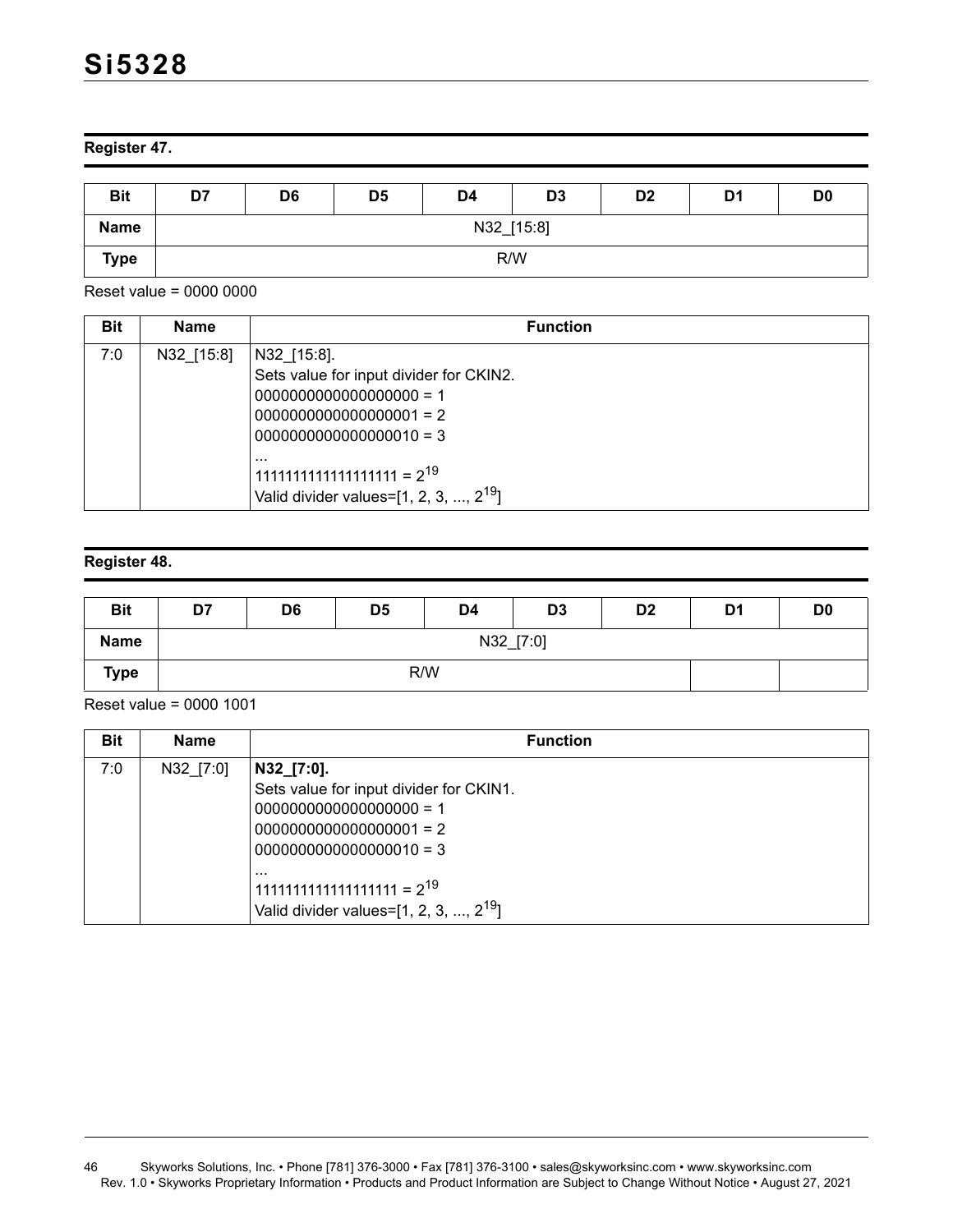# **Register 55.**

| <b>Bit</b>  | D7       | D6 | D <sub>5</sub>   | D4 | D <sub>3</sub> | D <sub>2</sub>  | D1  | D <sub>0</sub> |
|-------------|----------|----|------------------|----|----------------|-----------------|-----|----------------|
| <b>Name</b> | Reserved |    | CLKIN2RATE [2:0] |    |                | CLKIN1RATE[2:0] |     |                |
| Type        |          |    | R/W              |    |                |                 | R/W |                |

| <b>Bit</b> | <b>Name</b>      | <b>Function</b>                                                                                                                                                                                                                              |
|------------|------------------|----------------------------------------------------------------------------------------------------------------------------------------------------------------------------------------------------------------------------------------------|
| 7:6        | Reserved         | Reserved.                                                                                                                                                                                                                                    |
| 5:3        | CLKIN2RATE[2:0]  | CLKIN2RATE[2:0].<br>CKINn frequency selection for FOS alarm monitoring.<br>000: 10-27 MHz<br>001: 25-54 MHz<br>010: 50-105 MHz<br>011: 95-215 MHz<br>100: 190-435 MHz<br>101: 375-710 MHz<br>110: Reserved                                   |
| 2:0        | CLKIN1RATE [2:0] | 111: Reserved<br>CLKIN1RATE[2:0].<br>CKINn frequency selection for FOS alarm monitoring.<br>000: 10-27 MHz<br>001: 25-54 MHz<br>010: 50-105 MHz<br>011: 95-215 MHz<br>100: 190-435 MHz<br>101: 375-710 MHz<br>110: Reserved<br>111: Reserved |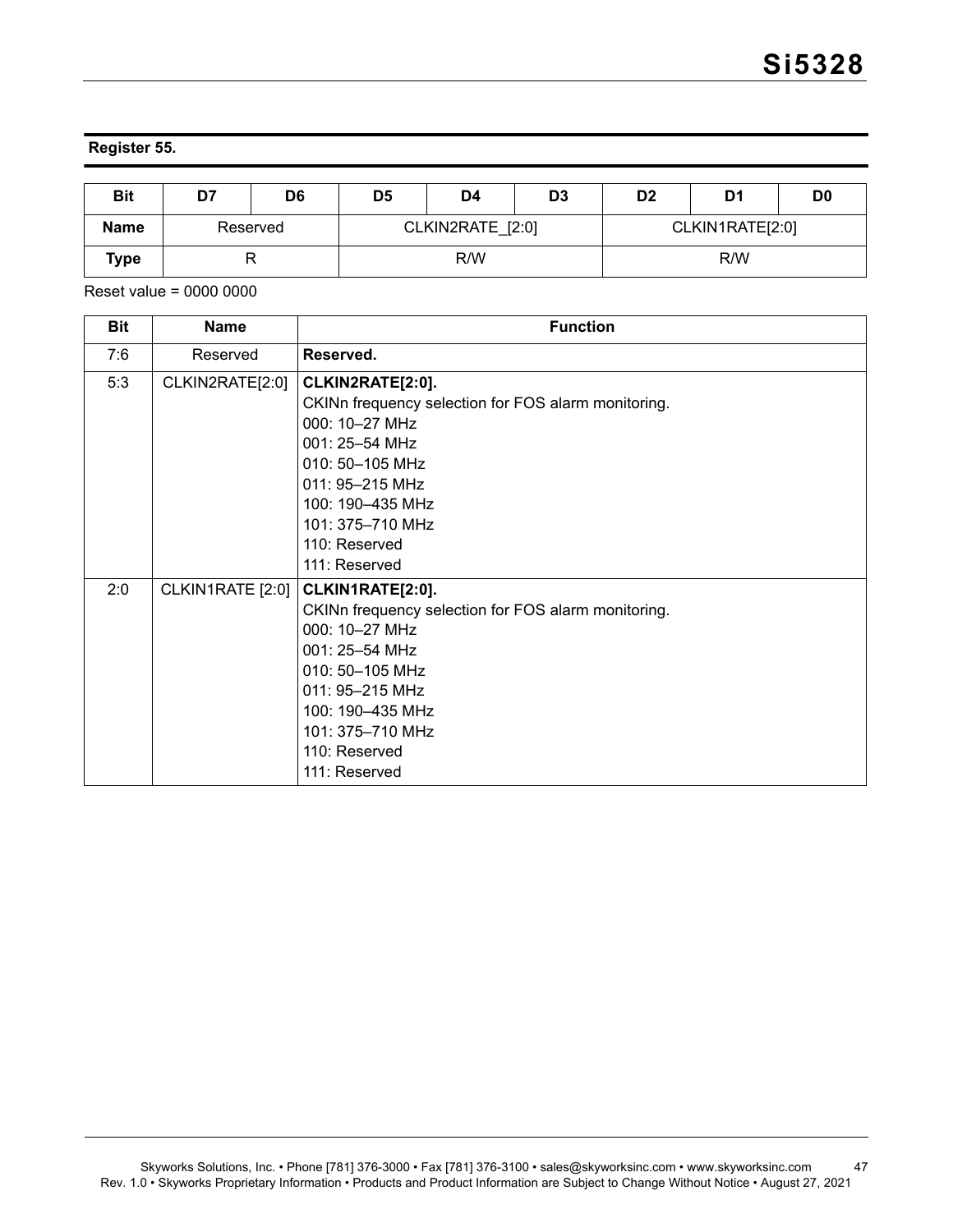**Register 128.**

| <b>Bit</b>  | D <sub>5</sub><br>D7<br>D4<br>D6 |  | D <sub>3</sub> | D2 | D1 | D <sub>0</sub> |              |              |
|-------------|----------------------------------|--|----------------|----|----|----------------|--------------|--------------|
| <b>Name</b> | Reserved                         |  |                |    |    |                | CK2 ACTV REG | CK1 ACTV REG |
| Type        |                                  |  |                |    |    |                |              | R            |

| <b>Bit</b>   | <b>Name</b> | <b>Function</b>                                                                                                                                                                                                                 |
|--------------|-------------|---------------------------------------------------------------------------------------------------------------------------------------------------------------------------------------------------------------------------------|
| 7:2          | Reserved    | Reserved.                                                                                                                                                                                                                       |
|              |             | CK2_ACTV_REG   CK2_ACTV_REG.                                                                                                                                                                                                    |
|              |             | Indicates if CKIN2 is currently the active clock for the PLL input.<br>0: CKIN2 is not the active input clock. Either it is not selected or LOS2 INT is 1.<br>1: CKIN2 is the active input clock.                               |
| $\mathbf{0}$ |             | CK1 ACTV REG CK1_ACTV_REG.<br>Indicates if CKIN1 is currently the active clock for the PLL input.<br>0: CKIN1 is not the active input clock. Either it is not selected or LOS1 INT is 1.<br>1: CKIN1 is the active input clock. |

<sup>48</sup> Skyworks Solutions, Inc. • Phone [781] 376-3000 • Fax [781] 376-3100 • sales@skyworksinc.com • www.skyworksinc.com Rev. 1.0 • Skyworks Proprietary Information • Products and Product Information are Subject to Change Without Notice • August 27, 2021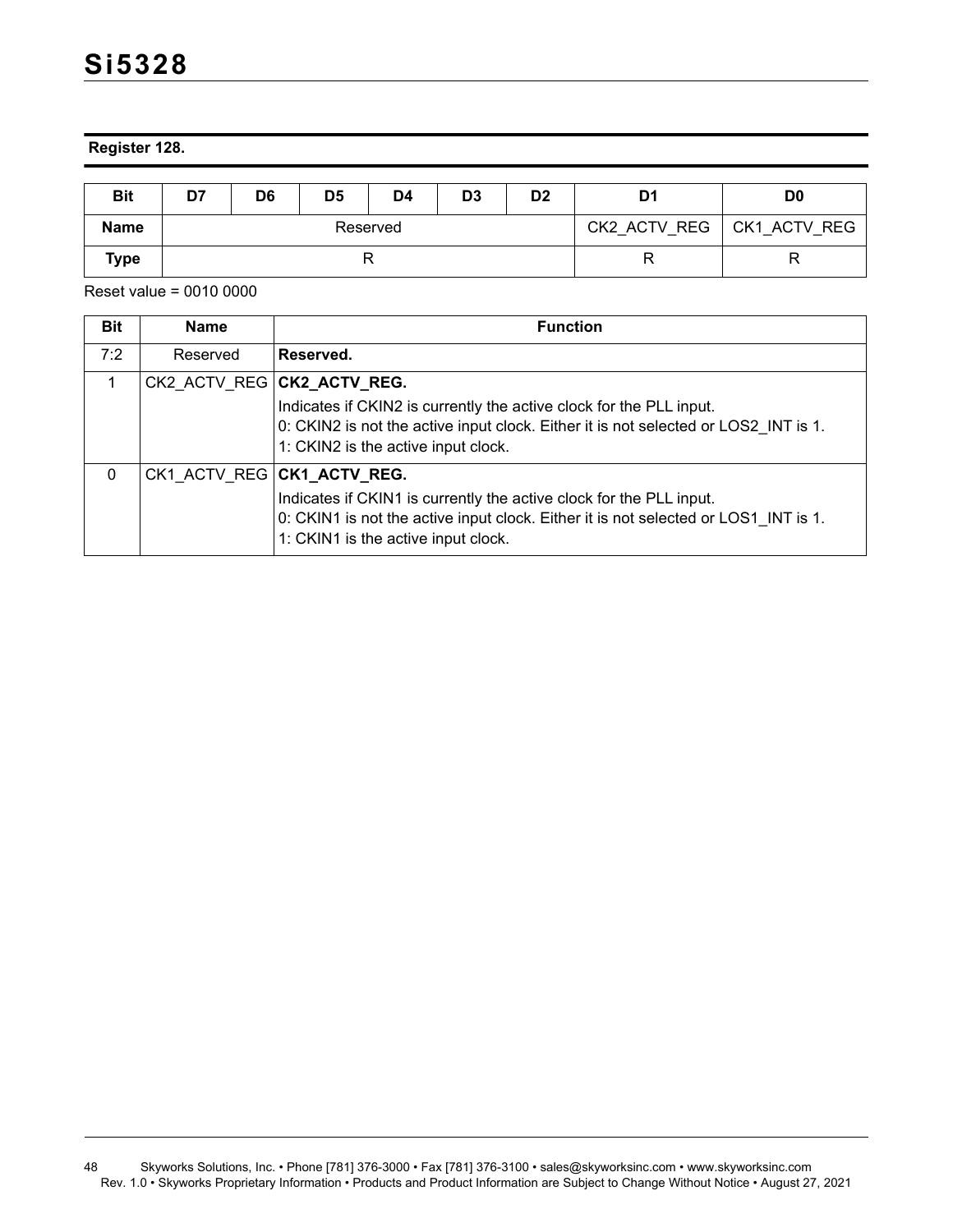# **Register 129.**

| <b>Bit</b>  | D7       | D <sub>6</sub> | D <sub>5</sub> | D <sub>4</sub> | D <sub>3</sub> | D <sub>2</sub> | D1                             | D <sub>0</sub> |
|-------------|----------|----------------|----------------|----------------|----------------|----------------|--------------------------------|----------------|
| <b>Name</b> | Reserved |                |                |                |                | LOS2 INT       | LOS <sub>1</sub><br><b>INT</b> | LOSX INT       |
| <b>Type</b> | n        |                |                |                |                |                |                                | R              |

| <b>Bit</b> | <b>Name</b> | <b>Function</b>                                                       |
|------------|-------------|-----------------------------------------------------------------------|
| 7:3        | Reserved    | Reserved.                                                             |
| 2          | LOS2 INT    | LOS2_INT.                                                             |
|            |             | Indicates the LOS status on CKIN2.                                    |
|            |             | 0: Normal operation.                                                  |
|            |             | 1: Internal loss-of-signal alarm on CKIN2 input.                      |
|            | LOS1 INT    | LOS1_INT.                                                             |
|            |             | Indicates the LOS status on CKIN1.                                    |
|            |             | 0: Normal operation.                                                  |
|            |             | 1: Internal loss-of-signal alarm on CKIN1 input.                      |
| $\Omega$   | LOSX INT    | LOSX_INT.                                                             |
|            |             | Indicates the LOS status of the external reference on the XA/XB pins. |
|            |             | 0: Normal operation.                                                  |
|            |             | 1: Internal loss-of-signal alarm on XA/XB reference clock input.      |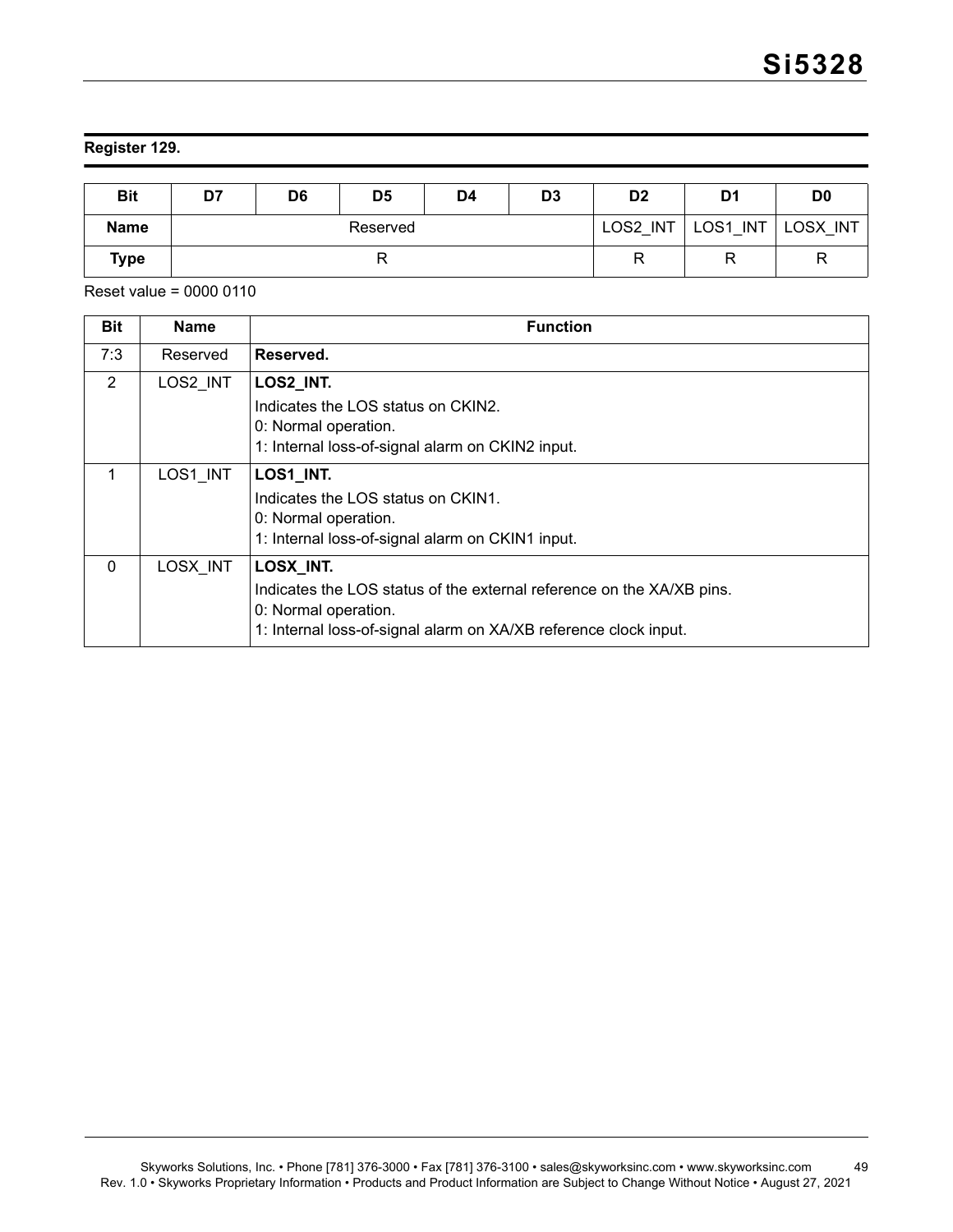### **Register 130.**

| <b>Bit</b>  | D7       | D5<br>D6            |          | D4 | D3       | D <sub>2</sub>          | D1                | D <sub>0</sub> |
|-------------|----------|---------------------|----------|----|----------|-------------------------|-------------------|----------------|
| <b>Name</b> | Reserved | <b>DIGHOLDVALID</b> | Reserved |    | FOS2 INT | FOS <sub>1</sub><br>INT | <b>INT</b><br>LOL |                |
| <b>Type</b> |          |                     |          |    | R        |                         |                   |                |

| <b>Bit</b>     | <b>Name</b>         | <b>Function</b>                                                                                                                     |
|----------------|---------------------|-------------------------------------------------------------------------------------------------------------------------------------|
| 7              | Reserved            | Reserved.                                                                                                                           |
| 6              | <b>DIGHOLDVALID</b> | Digital Hold Valid.                                                                                                                 |
|                |                     | Indicates if the digital hold circuit has enough samples of a valid clock to meet digital<br>hold specifications.                   |
|                |                     | 0: Indicates digital hold history registers have not been filled. The digital hold output<br>frequency may not meet specifications. |
|                |                     | 1: Indicates digital hold history registers have been filled. The digital hold output<br>frequency is valid.                        |
| 5:3            | Reserved            | Reserved.                                                                                                                           |
| $\overline{2}$ | FOS2 INT            | <b>CKIN2 Frequency Offset Status.</b>                                                                                               |
|                |                     | 0: Normal operation.                                                                                                                |
|                |                     | 1: Internal frequency offset alarm on CKIN2 input.                                                                                  |
| 1              | FOS1 INT            | <b>CKIN1 Frequency Offset Status.</b>                                                                                               |
|                |                     | 0: Normal operation.                                                                                                                |
|                |                     | 1: Internal frequency offset alarm on CKIN1 input.                                                                                  |
| $\Omega$       | LOL INT             | <b>PLL Loss of Lock Status.</b>                                                                                                     |
|                |                     | 0: PLL locked.                                                                                                                      |
|                |                     | 1: PLL unlocked.                                                                                                                    |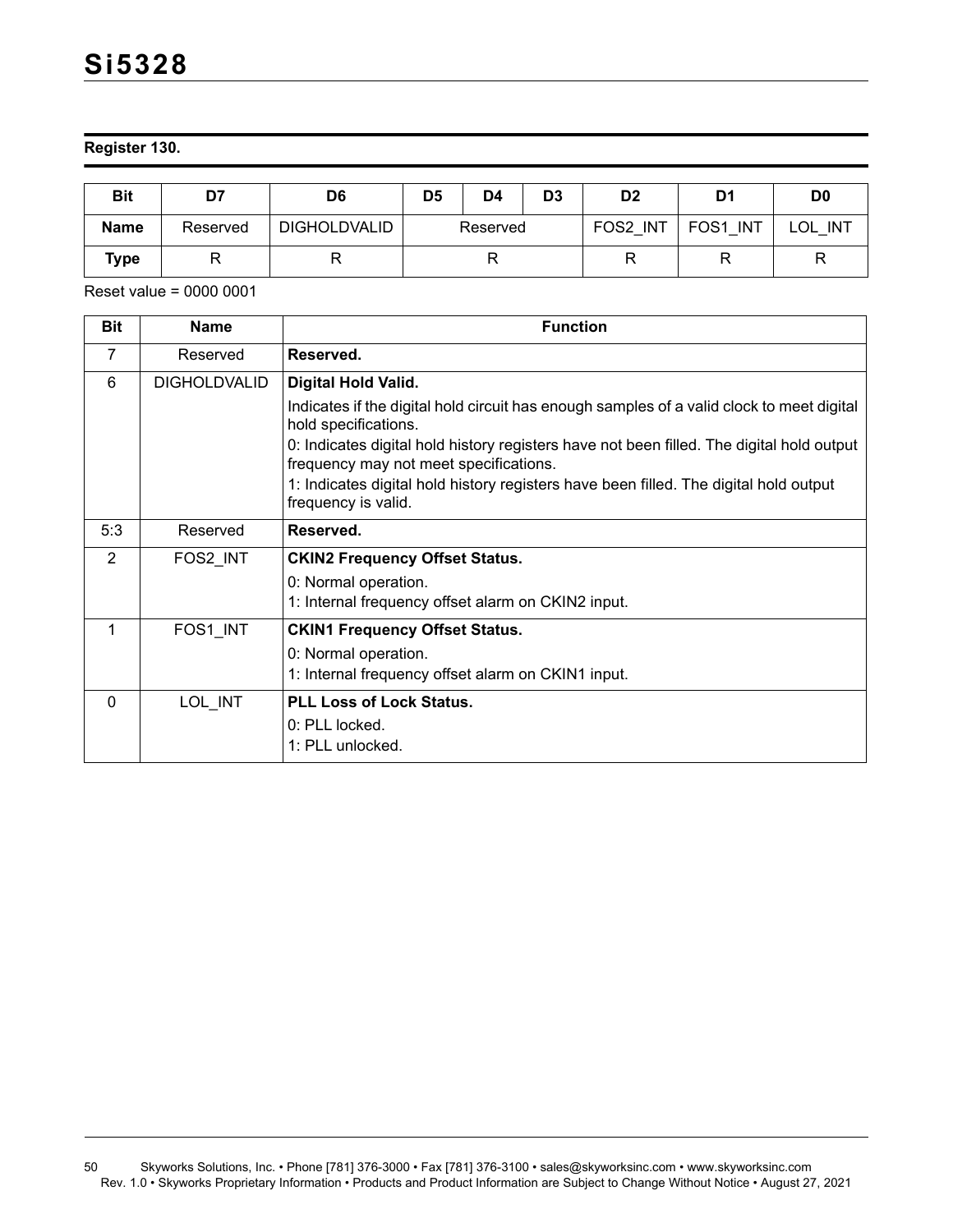# **Register 131.**

| <b>Bit</b>  | D7       | D6 | D <sub>5</sub> | D4 | D <sub>3</sub> | D <sub>2</sub> | D1  | D <sub>0</sub>             |
|-------------|----------|----|----------------|----|----------------|----------------|-----|----------------------------|
| <b>Name</b> | Reserved |    |                |    |                |                |     | LOS2 FLG LOS1 FLG LOSX FLG |
| Type        |          |    |                |    |                | R/W            | R/W | R/W                        |

| <b>Bit</b> | <b>Name</b> | <b>Function</b>                                                                                                                                                                                                                                                                          |
|------------|-------------|------------------------------------------------------------------------------------------------------------------------------------------------------------------------------------------------------------------------------------------------------------------------------------------|
| 7:3        | Reserved    | Reserved.                                                                                                                                                                                                                                                                                |
| 2          | LOS2 FLG    | <b>CKIN2 Loss-of-Signal Flag.</b><br>0: Normal operation.<br>1: Held version of LOS2 INT. Generates active output interrupt if output interrupt pin is<br>enabled (INT PIN = 1) and if not masked by LOS2 MSK bit. Flag cleared by writing 0 to<br>this bit.                             |
| 1          | LOS1 FLG    | <b>CKIN1 Loss-of-Signal Flag.</b><br>0: Normal operation<br>1: Held version of LOS1_INT. Generates active output interrupt if output interrupt pin is<br>enabled (INT PIN = 1) and if not masked by LOS1 MSK bit. Flag cleared by writing 0 to<br>this bit.                              |
| $\Omega$   | LOSX FLG    | External Reference (signal on pins XA/XB) Loss-of-Signal Flag.<br>0: Normal operation<br>1: Held version of LOSX_INT. Generates active output interrupt if output interrupt pin is<br>enabled (INT PIN = 1) and if not masked by LOSX MSK bit. Flag cleared by writing 0 to<br>this bit. |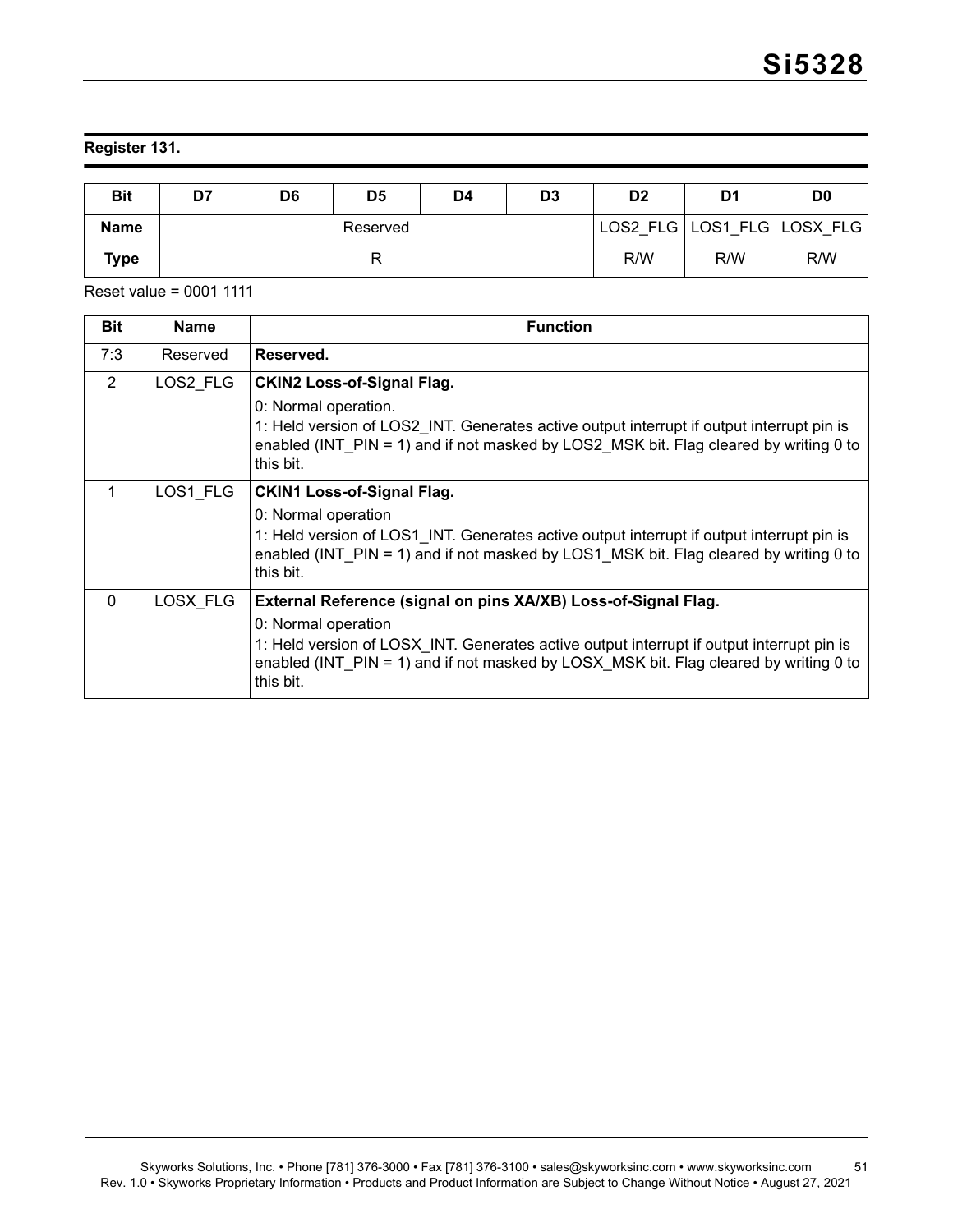### **Register 132.**

| <b>Bit</b>  | D7       | D6 | D <sub>5</sub> | D4 | D <sub>3</sub> | D <sub>2</sub>                | D1  | D <sub>0</sub> |
|-------------|----------|----|----------------|----|----------------|-------------------------------|-----|----------------|
| <b>Name</b> | Reserved |    |                |    |                | FOS2 FLG   FOS1 FLG   LOL FLG |     | Reserved       |
| Type        |          |    |                |    | R/W            | R/W                           | R/W | R              |

| <b>Bit</b> | <b>Name</b> | <b>Function</b>                                                                                                                                                                                                         |
|------------|-------------|-------------------------------------------------------------------------------------------------------------------------------------------------------------------------------------------------------------------------|
| 7:4        | Reserved    | Reserved.                                                                                                                                                                                                               |
| 3          | FOS2_FLG    | <b>CLKIN_2 Frequency Offset Flag.</b>                                                                                                                                                                                   |
|            |             | 0: Normal operation.<br>1: Held version of FOS2 INT. Generates active output interrupt if output interrupt pin is<br>enabled (INT PIN = 1) and if not masked by FOS2 MSK bit. Flag cleared by writing 0 to<br>this bit. |
| 2          | FOS1 FLG    | <b>CLKIN_1 Frequency Offset Flag.</b>                                                                                                                                                                                   |
|            |             | 0: Normal operation<br>1: Held version of FOS1_INT. Generates active output interrupt if output interrupt pin is<br>enabled (INT PIN = 1) and if not masked by FOS1 MSK bit. Flag cleared by writing 0 to<br>this bit.  |
|            | LOL FLG     | <b>PLL Loss of Lock Flag.</b>                                                                                                                                                                                           |
|            |             | 0: PLL locked                                                                                                                                                                                                           |
|            |             | 1: Held version of LOL INT. Generates active output interrupt if output interrupt pin is<br>enabled (INT PIN = 1) and if not masked by LOL MSK bit. Flag cleared by writing 0 to<br>this bit.                           |
| $\Omega$   | Reserved    | Reserved.                                                                                                                                                                                                               |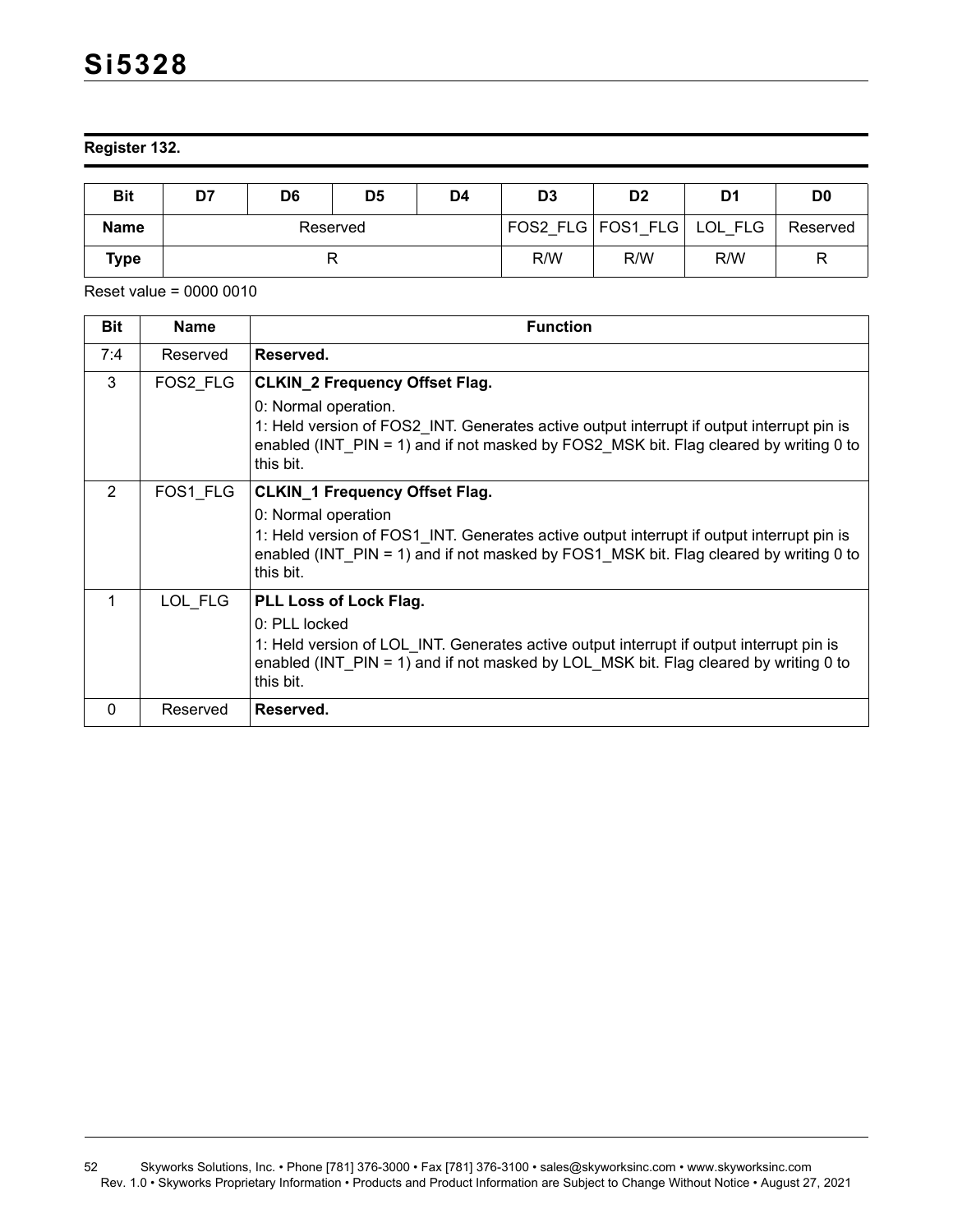### **Register 134.**

| <b>Bit</b>  | D7 | D <sub>6</sub>    | D <sub>5</sub> | D4 | D <sub>3</sub> | D <sub>2</sub> | D1 | D <sub>0</sub> |  |
|-------------|----|-------------------|----------------|----|----------------|----------------|----|----------------|--|
| <b>Name</b> |    | PARTNUM_RO [11:4] |                |    |                |                |    |                |  |
| <b>Type</b> |    |                   |                |    |                |                |    |                |  |

Reset value = 0000 0001

| <b>Bit</b> | Name                                    | <b>Function</b>        |
|------------|-----------------------------------------|------------------------|
| 7:0        | PARTNUM_RO [11:0]   Device ID (1 of 2). |                        |
|            |                                         | 0000 0001 1100: Si5328 |

# **Register 135.**

| <b>Bit</b>  | D7 | D <sub>6</sub> | D <sub>5</sub>   | D4 | D <sub>3</sub> | D <sub>2</sub> | D <sub>1</sub> | D <sub>0</sub> |
|-------------|----|----------------|------------------|----|----------------|----------------|----------------|----------------|
| <b>Name</b> |    |                | PARTNUM_RO [3:0] |    | REVID_RO [3:0] |                |                |                |
| <b>Type</b> |    |                |                  |    |                |                |                |                |

Reset value = 1100 0010

| <b>Bit</b> | <b>Name</b>           | <b>Function</b>                                                        |
|------------|-----------------------|------------------------------------------------------------------------|
| 7:4        | PARTNUM RO [11:0]     | Device ID (2 of 2).<br>0000 0001 1100: Si5328                          |
| 3:0        | <b>REVID RO [3:0]</b> | <b>Device Revision.</b><br>0010: Revision C<br><b>Others: Reserved</b> |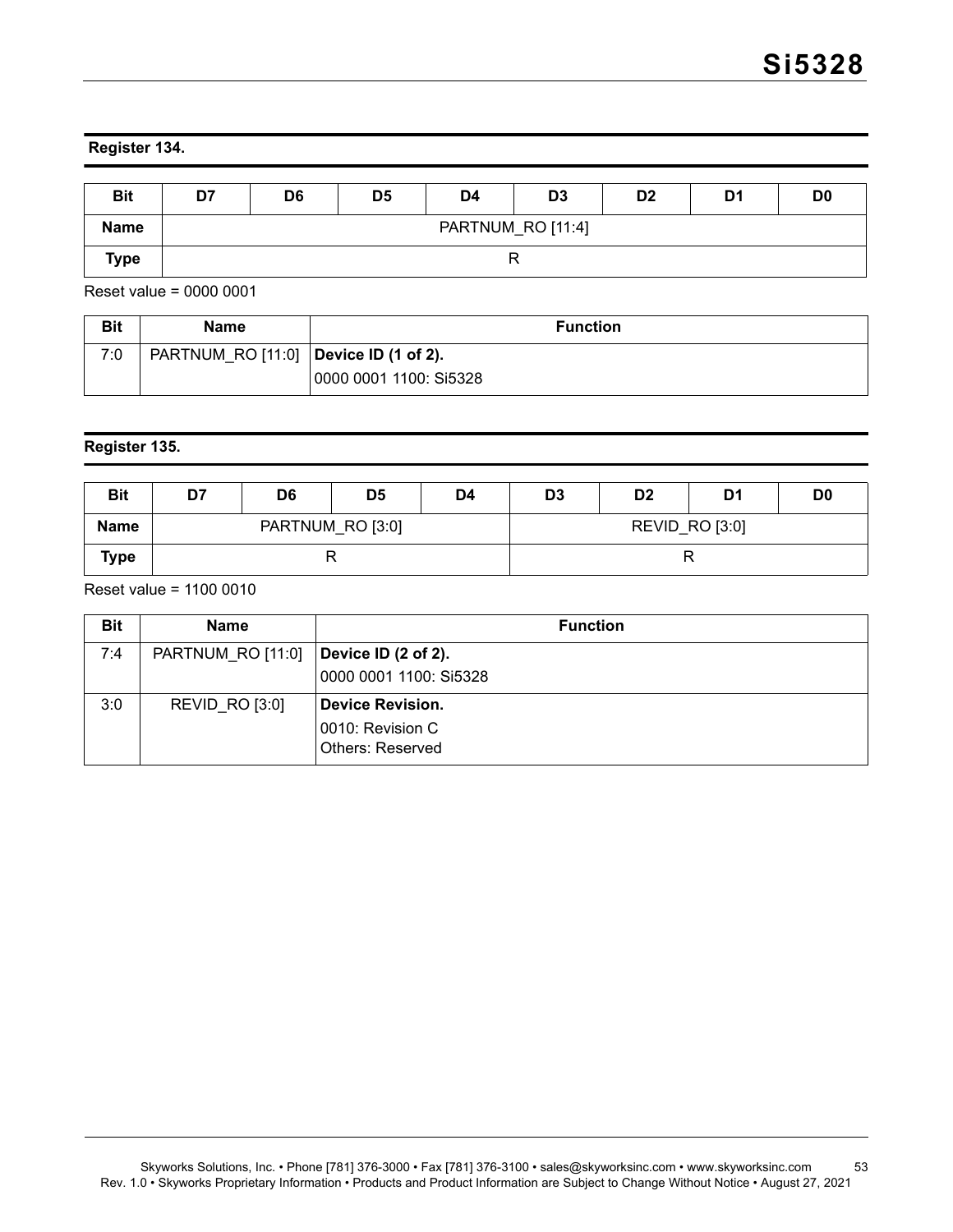### **Register 136.**

| <b>Bit</b> | D7             | D <sub>6</sub> | D <sub>5</sub> | D4 | D <sub>3</sub> | D <sub>2</sub> | D1 | D <sub>0</sub> |
|------------|----------------|----------------|----------------|----|----------------|----------------|----|----------------|
|            | Name   RST REG | <b>ICAL</b>    | Reserved       |    |                |                |    |                |
| Type       | R/W            | R/W            |                |    | R              |                |    |                |

Reset value = 0000 0000

| <b>Bit</b>     | <b>Name</b> | <b>Function</b>                                                                                                                                                                                                                                                                                                                                                                         |
|----------------|-------------|-----------------------------------------------------------------------------------------------------------------------------------------------------------------------------------------------------------------------------------------------------------------------------------------------------------------------------------------------------------------------------------------|
| $\overline{7}$ | RST REG     | Internal Reset (Same as Pin Reset).                                                                                                                                                                                                                                                                                                                                                     |
|                |             | Note: The I <sup>2</sup> C (or SPI) port may not be accessed until 10 ms after RST_REG is asserted.<br>0: Normal operation.                                                                                                                                                                                                                                                             |
|                |             | 1: Reset of all internal logic. Outputs disabled or tristated during reset.                                                                                                                                                                                                                                                                                                             |
| 6              | <b>ICAL</b> | <b>Start an Internal Calibration Sequence.</b>                                                                                                                                                                                                                                                                                                                                          |
|                |             | For proper operation, the device must go through an internal calibration sequence. ICAL<br>is a self-clearing bit. Writing a "1" to this location initiates an ICAL. The calibration is com-<br>plete once the LOL alarm goes low.<br>0: Normal operation.<br>1: Writing a "1" initiates internal self-calibration. Upon completion of internal self-calibra-<br>tion, LOL will go low. |
|                |             | Notes:                                                                                                                                                                                                                                                                                                                                                                                  |
|                |             | 1. A valid stable clock (within 100 ppm) must be present to begin ICAL.<br>If the input changes by more than 500 ppm, the part may do an autonomous ICAL.<br>2.<br>3. See Table 10, "Register Locations Requiring ICAL," on page 62 for register changes that<br>require an ICAL.                                                                                                       |
| 5:0            | Reserved    | Reserved.                                                                                                                                                                                                                                                                                                                                                                               |

# **Register 137.**

| <b>Bit</b>  | D7 | D <sub>6</sub> | D <sub>5</sub> | D <sub>4</sub> | D <sub>3</sub> | D <sub>2</sub> | D1 | D <sub>0</sub>  |
|-------------|----|----------------|----------------|----------------|----------------|----------------|----|-----------------|
| <b>Name</b> |    |                |                |                |                |                |    | <b>FASTLOCK</b> |
| <b>Type</b> |    |                |                |                |                |                | R  | R/W             |

| <b>Bit</b> | <b>Name</b>     | <b>Function</b>                                                                                                              |
|------------|-----------------|------------------------------------------------------------------------------------------------------------------------------|
| 7:1        | Reserved        | Do not modify.                                                                                                               |
|            | <b>FASTLOCK</b> | This bit must be set to 1 to enable FASTLOCK. This improves initial lock time by<br>dynamically changing the loop bandwidth. |

<sup>54</sup> Skyworks Solutions, Inc. • Phone [781] 376-3000 • Fax [781] 376-3100 • sales@skyworksinc.com • www.skyworksinc.com Rev. 1.0 • Skyworks Proprietary Information • Products and Product Information are Subject to Change Without Notice • August 27, 2021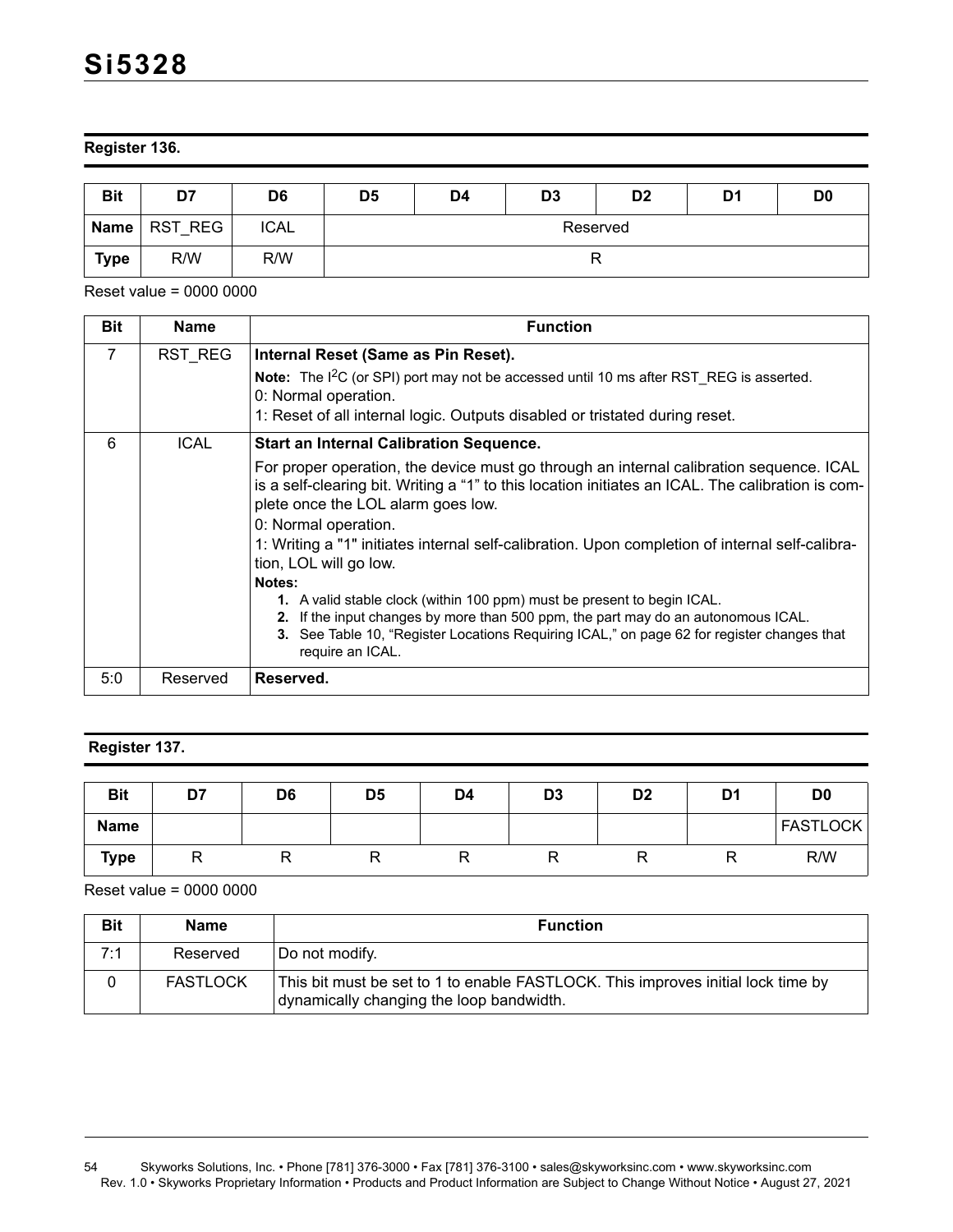### **Register 138.**

| <b>Bit</b>  | D7 | D6       | D5 | D4 | D <sub>3</sub> | D <sub>2</sub> | D1  | D <sub>0</sub>               |
|-------------|----|----------|----|----|----------------|----------------|-----|------------------------------|
| <b>Name</b> |    | Reserved |    |    |                |                |     | LOS2_EN[1:1]   LOS1_EN [1:1] |
| <b>Type</b> | r  |          |    |    |                |                | R/W | R/W                          |

| <b>Bit</b> | <b>Name</b>   | <b>Function</b>                                                                                                                                                                                                                                                                                                                                 |
|------------|---------------|-------------------------------------------------------------------------------------------------------------------------------------------------------------------------------------------------------------------------------------------------------------------------------------------------------------------------------------------------|
| 7:2        | Reserved      | Reserved.                                                                                                                                                                                                                                                                                                                                       |
| 1          | LOS2_EN [1:0] | Enable CKIN2 LOS Monitoring on the Specified Input (2 of 2).<br><b>Note:</b> LOS2 EN is split between two registers.<br>00: Disable LOS monitoring<br>$01:$ Reserved<br>10: Enable LOSA monitoring<br>11: Enable LOS monitoring<br>LOSA is a slower and less sensitive version of LOS. SEe the Si53xx Family Refer-<br>ence Manual for details. |
| $\Omega$   | LOS1 EN [1:0] | Enable CKIN1 LOS Monitoring on the Specified Input (1 of 2).<br><b>Note:</b> LOS1 EN is split between two registers.<br>00: Disable LOS monitoring<br>$01:$ Reserved<br>10: Enable LOSA monitoring<br>11: Enable LOS monitoring<br>LOSA is a slower and less sensitive version of LOS. See the Si53xx Family Refer-<br>ence Manual for details. |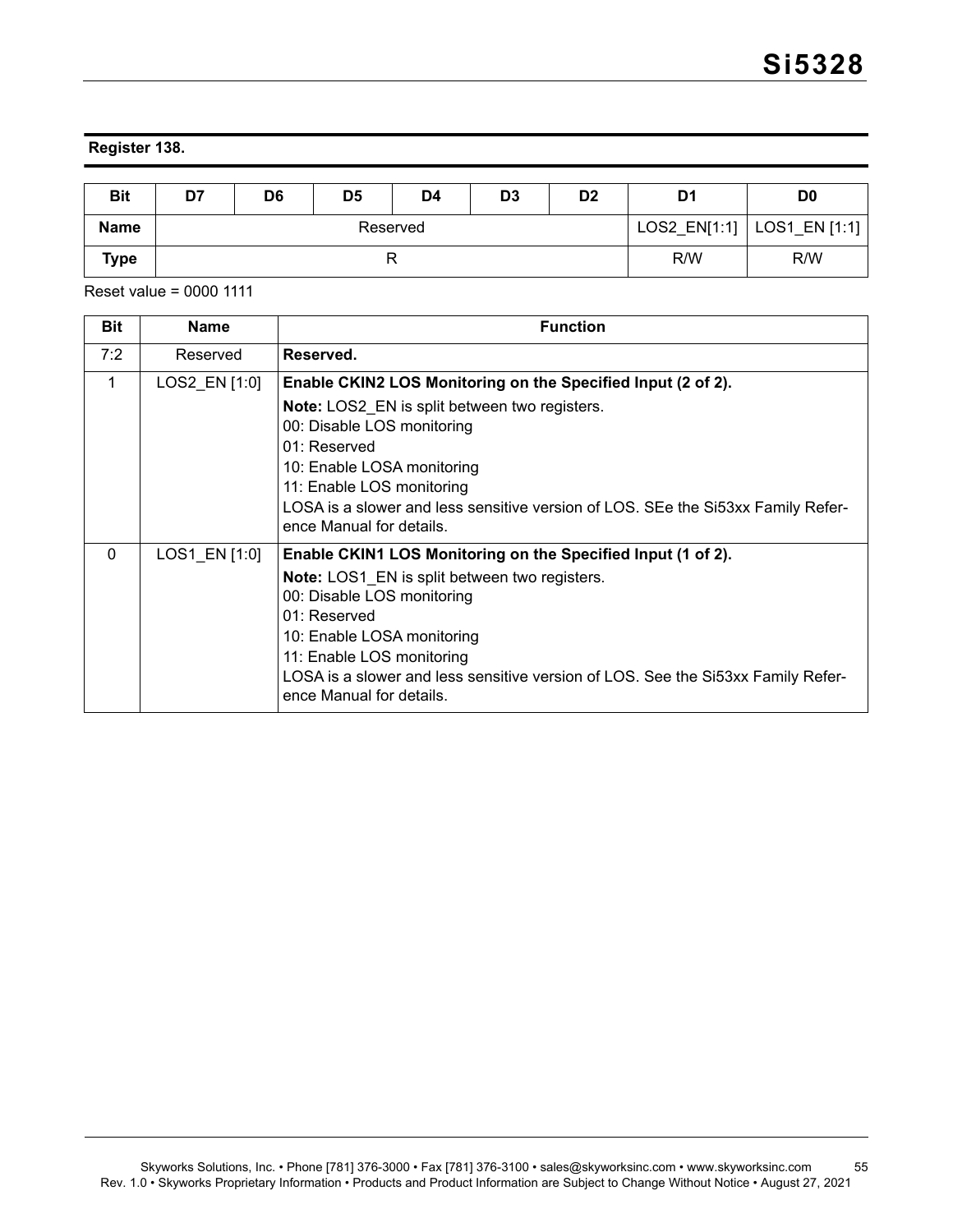### **Register 139.**

| <b>Bit</b>  | D7 | D6       | D5              | D4            | D3       | D <sub>2</sub> | D1      | D <sub>0</sub> |
|-------------|----|----------|-----------------|---------------|----------|----------------|---------|----------------|
| <b>Name</b> |    | Reserved | LOS2 EN $[0:0]$ | LOS1 EN [0:0] | Reserved |                | FOS2 EN | FOS1 EN        |
| Туре        |    |          | R/W             | R/W           |          |                | R/W     | R/W            |

Reset value = 1111 1111

| <b>Bit</b>     | <b>Name</b>   | <b>Function</b>                                                                                                                                                                                                                                                                                                                          |
|----------------|---------------|------------------------------------------------------------------------------------------------------------------------------------------------------------------------------------------------------------------------------------------------------------------------------------------------------------------------------------------|
| 7:6            | Reserved      | Reserved.                                                                                                                                                                                                                                                                                                                                |
| 5              | LOS2_EN [1:0] | Enable CKIN2 LOS Monitoring on the Specified Input (2 of 2).<br>Note: LOS2 EN is split between two registers.<br>00: Disable LOS monitoring<br>01: Reserved<br>10: Enable LOSA monitoring<br>11: Enable LOS monitoring<br>LOSA is a slower and less sensitive version of LOS. See the Si53xx Family Refer-<br>ence Manual for details    |
| $\overline{4}$ | LOS1_EN [1:0] | Enable CKIN1 LOS Monitoring on the Specified Input (1 of 2).<br>Note: LOS1 EN is split between two registers.<br>00: Disable LOS monitoring<br>$01:$ Reserved<br>10: Enable LOSA monitoring<br>11: Enable LOS monitoring<br>LOSA is a slower and less sensitive version of LOS. See the Si53xx Family Refer-<br>ence Manual for details. |
| 3:2            | Reserved      | Reserved.                                                                                                                                                                                                                                                                                                                                |
| 1              | FOS2 EN       | Enables FOS on a Per Channel Basis.<br>0: Disable FOS monitoring<br>1: Enable FOS monitoring                                                                                                                                                                                                                                             |
| $\Omega$       | FOS1_EN       | <b>Enables FOS on a Per Channel Basis.</b><br>0: Disable FOS monitoring<br>1: Enable FOS monitoring                                                                                                                                                                                                                                      |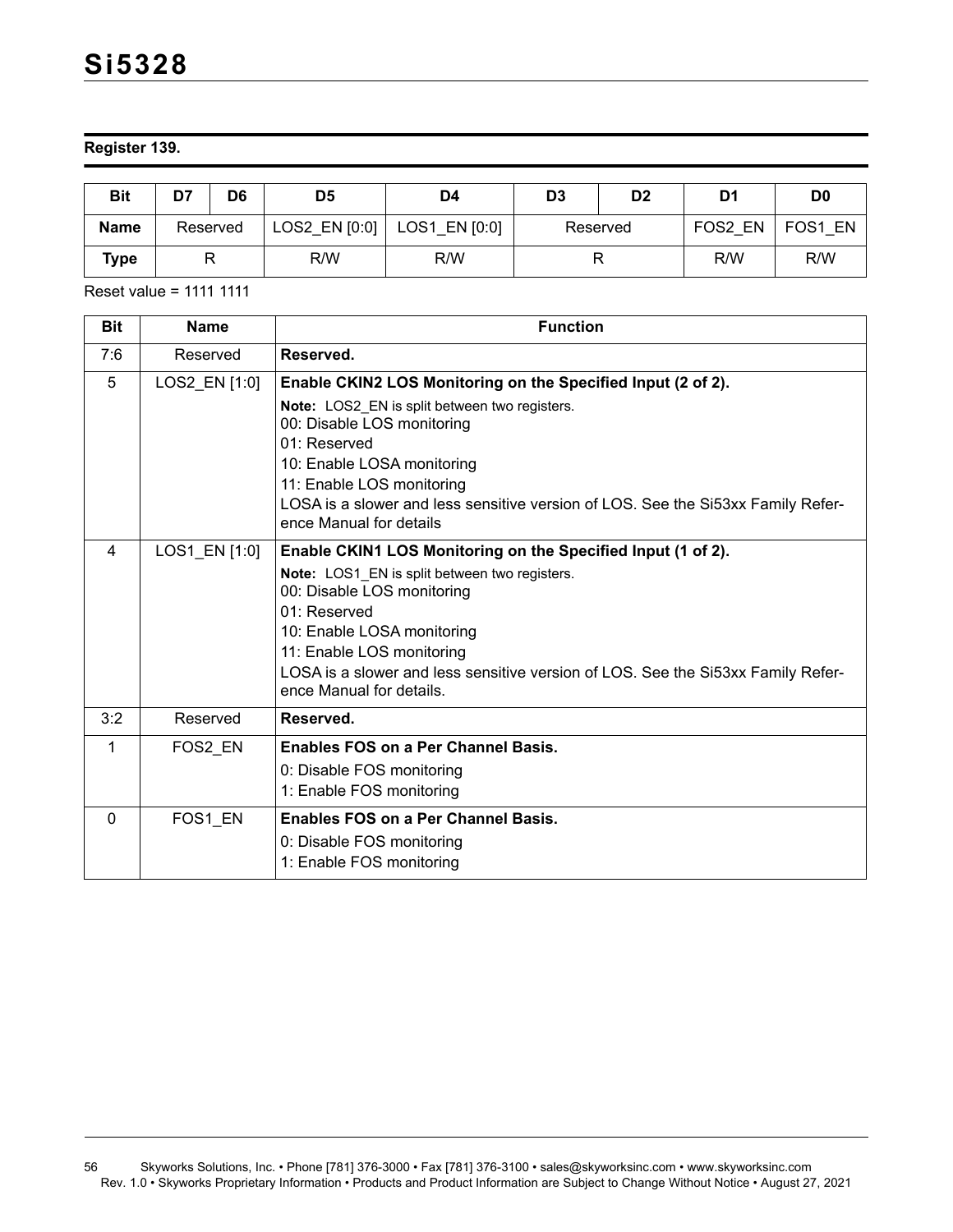### **Register 142.**

| <b>Bit</b>  | D7 | D <sub>6</sub>         | D <sub>5</sub> | D4 | D3 | D <sub>2</sub> | D1 | D <sub>0</sub> |  |
|-------------|----|------------------------|----------------|----|----|----------------|----|----------------|--|
| <b>Name</b> |    | INDEPENDENTSKEW1 [7:0] |                |    |    |                |    |                |  |
| <b>Type</b> |    | R/W                    |                |    |    |                |    |                |  |

Reset value = 0000 0000

| <b>Bit</b> | Name                    | <b>Function</b>                                                                                                                                            |
|------------|-------------------------|------------------------------------------------------------------------------------------------------------------------------------------------------------|
| 7:0        | INDEPEND-ENTSKEW1 [7:0] | <b>INDEPENDENTSKEW1.</b><br>Eight-bit field that represents a 2's complement of the phase offset in<br>terms of clocks from the high speed output divider. |

#### **Register 143.**

| <b>Bit</b>  | D7 | D6                     | D <sub>5</sub> | D4 | D <sub>3</sub> | D <sub>2</sub> | D1 | D <sub>0</sub> |  |
|-------------|----|------------------------|----------------|----|----------------|----------------|----|----------------|--|
| <b>Name</b> |    | INDEPENDENTSKEW2 [7:0] |                |    |                |                |    |                |  |
| Type        |    | R/W                    |                |    |                |                |    |                |  |

| <b>Bit</b> | Name                                        | <b>Function</b>                                                                                                                |
|------------|---------------------------------------------|--------------------------------------------------------------------------------------------------------------------------------|
| 7:0        | INDEPEND-ENTSKEW2 [7:0]   INDEPENDENTSKEW2. |                                                                                                                                |
|            |                                             | Eight-bit field that represents a 2's complement of the phase offset in<br>terms of clocks from the high speed output divider. |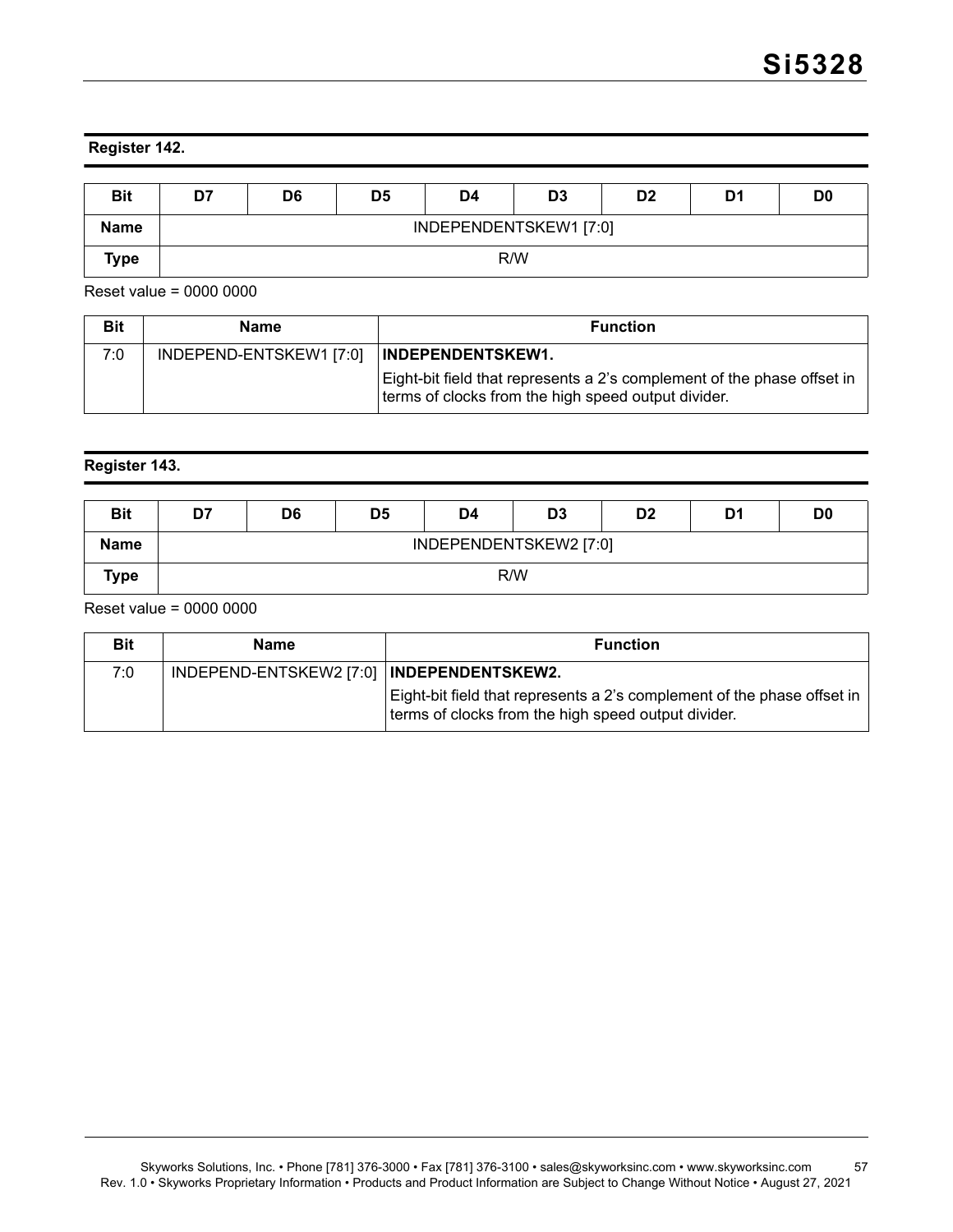# <span id="page-57-0"></span>**7. Pin Descriptions: Si5328**



| Pin#                           | <b>Pin Name</b>  | I/O | <b>Signal Level</b> | <b>Description</b>                                                                                                                                                                                                                                                                                                                                                                                                                                                                                                                                                                                                            |
|--------------------------------|------------------|-----|---------------------|-------------------------------------------------------------------------------------------------------------------------------------------------------------------------------------------------------------------------------------------------------------------------------------------------------------------------------------------------------------------------------------------------------------------------------------------------------------------------------------------------------------------------------------------------------------------------------------------------------------------------------|
|                                | $\overline{RST}$ |     | <b>LVCMOS</b>       | <b>External Reset.</b><br>Active low input that performs external hardware reset of device.<br>Resets all internal logic to a known state and forces the device reg-<br>isters to their default value. Clock outputs are tristated during reset.<br>The part must be programmed after a reset or power on to get a<br>clock output. See the Si53xx Family Reference Manual for details.<br>This pin has a weak pull-up.                                                                                                                                                                                                       |
| 2, 9, 14,<br>19, 20, 30,<br>33 | <b>NC</b>        |     |                     | No Connection.<br>Leave floating. Make no external connections to this pin for normal<br>operation.                                                                                                                                                                                                                                                                                                                                                                                                                                                                                                                           |
| 3                              | INT C1B          | O   | <b>LVCMOS</b>       | Interrupt/CKIN1 Invalid Indicator.<br>This pin functions as a device interrupt output or an alarm output for<br>CKIN1. If used as an interrupt output, INT PIN must be set to 1. The<br>pin functions as a maskable interrupt output with active polarity con-<br>trolled by the INT_POL register bit.<br>If used as an alarm output, the pin functions as a LOS (and option-<br>ally FOS) alarm indicator for CKIN1. Set CK1_BAD_PIN = 1 and<br>$INT$ $PIN = 0$ .<br>$0 = CKIN1$ present<br>$1 = LOS (FOS)$ on $CKIN1$<br>The active polarity is controlled by CK_BAD_POL. If no function is<br>selected, the pin tristates. |
|                                |                  |     |                     | Note: Internal register names are indicated by underlined italics, e.g., INT_PIN. See Section "5. Register Map".                                                                                                                                                                                                                                                                                                                                                                                                                                                                                                              |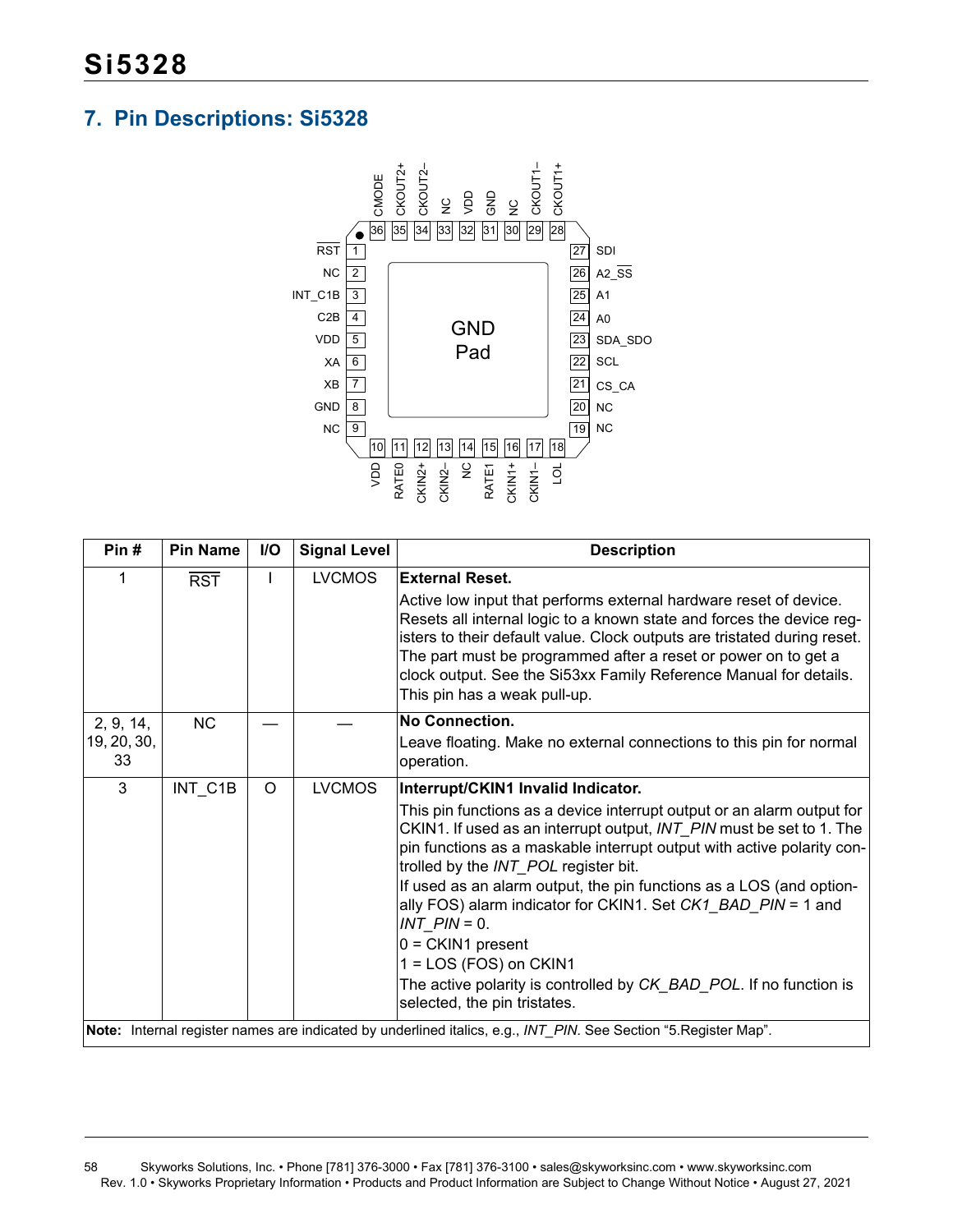| Pin#                                                                                                             | <b>Pin Name</b>       | I/O             | <b>Signal Level</b> | <b>Description</b>                                                                                                                                                                                                                                                                                                                                                                                                                                                                                                                                   |  |  |
|------------------------------------------------------------------------------------------------------------------|-----------------------|-----------------|---------------------|------------------------------------------------------------------------------------------------------------------------------------------------------------------------------------------------------------------------------------------------------------------------------------------------------------------------------------------------------------------------------------------------------------------------------------------------------------------------------------------------------------------------------------------------------|--|--|
| $\overline{4}$                                                                                                   | C2B                   | $\circ$         | <b>LVCMOS</b>       | <b>CKIN2 Invalid Indicator.</b><br>This pin functions as a LOS (and optionally FOS) alarm indicator for<br>CKIN2 if CK2_BAD_PIN = 1.<br>$0 = CKIN2$ present<br>1 = LOS (FOS) on CKIN2<br>The active polarity can be changed by CK_BAD_POL. If<br>$CK2$ _BAD_PIN = 0, the pin tristates.                                                                                                                                                                                                                                                              |  |  |
| 5, 10, 32                                                                                                        | <b>V<sub>DD</sub></b> | V <sub>DD</sub> | Supply              | Supply.<br>The device operates from a 2.5 or 3.3 V supply. Bypass capacitors<br>should be associated with the following $V_{DD}$ pins:<br>5<br>$0.1 \mu F$<br>10<br>$0.1 \mu F$<br>$0.1 \mu F$<br>32<br>A 1.0 µF should also be placed as close to the device as is practical.                                                                                                                                                                                                                                                                       |  |  |
| $\overline{7}$<br>6                                                                                              | XB<br>XA              | L               | Analog              | <b>Reference Clock.</b><br>A TCXO or OCXO should be connected to these pins. Refer to the<br>Si53xx Family Reference Manual for interfacing to the external ref-<br>erence. External reference must be from a high-quality clock source<br>(TCXO, OCXO). Frequency of crystal or external clock is set by<br>RATE[1:0] pins.                                                                                                                                                                                                                         |  |  |
| 8,31                                                                                                             | <b>GND</b>            | <b>GND</b>      | Supply              | Ground.<br>Must be connected to system ground. Minimize the ground path<br>impedance for optimal performance of this device. Grounding these<br>pins does not eliminate the requirement to ground the GND PAD on<br>the bottom of the package.                                                                                                                                                                                                                                                                                                       |  |  |
| 11<br>15                                                                                                         | RATE0<br>RATE1        | L               | 3-Level             | <b>Reference Clock Rate.</b><br>Three level inputs that select the type and rate of external crystal or<br>reference clock to be applied to the XA/XB port. Refer to the Si53xx<br>Family Reference Manual for settings. These pins have both a weak<br>pull-up and a weak pull-down; they default to M.<br>L setting corresponds to ground.<br>M setting corresponds to $V_{DD}/2$ .<br>H setting corresponds to $V_{DD}$ .<br>Some designs may require an external resistor voltage divider when<br>driven by an active device that will tristate. |  |  |
| 16<br>17                                                                                                         | CKIN1+<br>CKIN1-      | L               | Multi               | Clock Input 1.<br>Differential input clock. This input can also be driven with a single-<br>ended signal.                                                                                                                                                                                                                                                                                                                                                                                                                                            |  |  |
| 12<br>13                                                                                                         | CKIN2+<br>CKIN2-      |                 | Multi               | Clock Input 2.<br>Differential input clock. This input can also be driven with a single-<br>ended signal.                                                                                                                                                                                                                                                                                                                                                                                                                                            |  |  |
| Note: Internal register names are indicated by underlined italics, e.g., INT_PIN. See Section "5. Register Map". |                       |                 |                     |                                                                                                                                                                                                                                                                                                                                                                                                                                                                                                                                                      |  |  |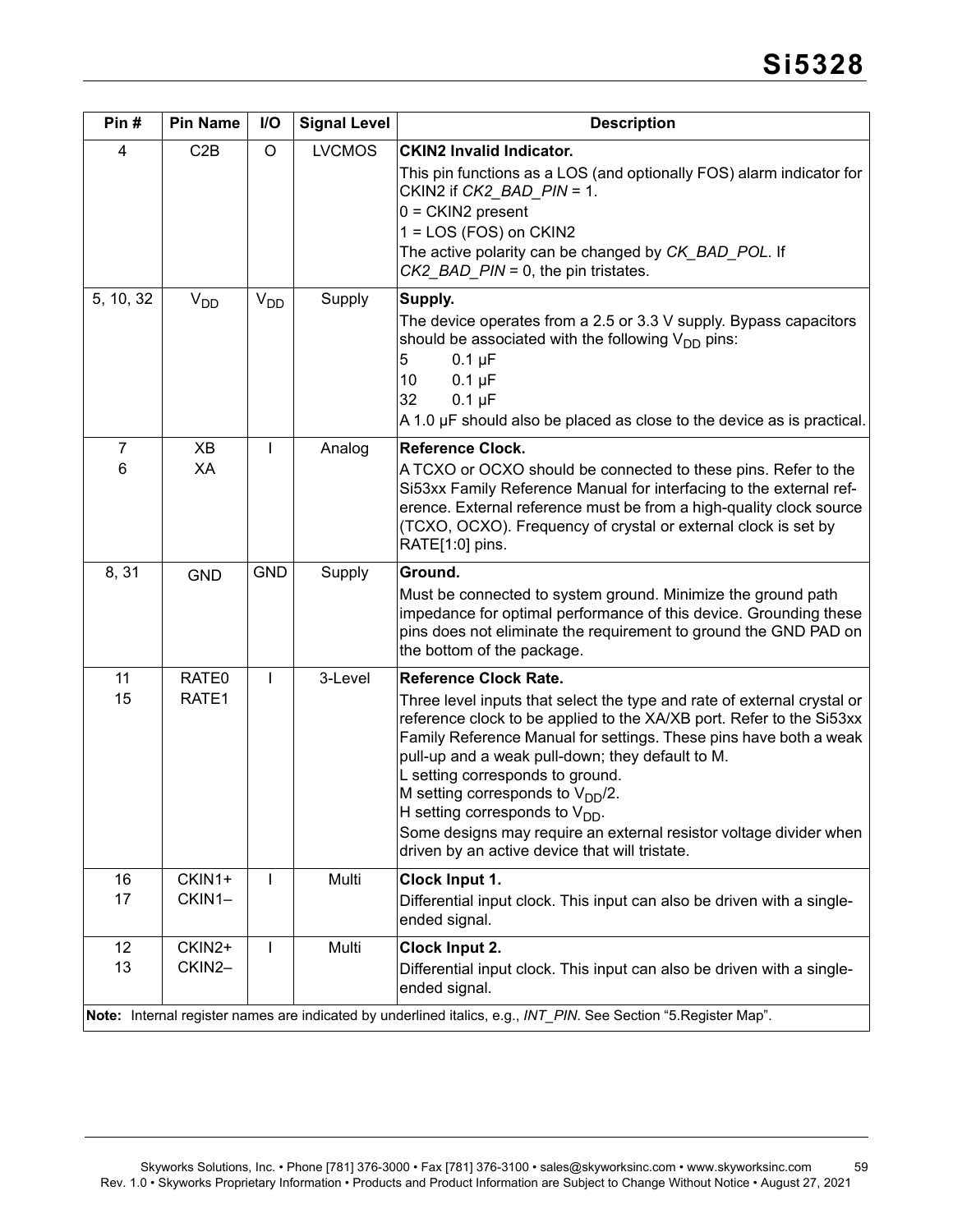| Pin#     | <b>Pin Name</b>                  | I/O          | <b>Signal Level</b> | <b>Description</b>                                                                                                                                                                                                                                                                                                                                                                                                                                                                                                                                                                                                                                                                                                                                                                                                                                                                                                                                                                        |
|----------|----------------------------------|--------------|---------------------|-------------------------------------------------------------------------------------------------------------------------------------------------------------------------------------------------------------------------------------------------------------------------------------------------------------------------------------------------------------------------------------------------------------------------------------------------------------------------------------------------------------------------------------------------------------------------------------------------------------------------------------------------------------------------------------------------------------------------------------------------------------------------------------------------------------------------------------------------------------------------------------------------------------------------------------------------------------------------------------------|
| 18       | LOL                              | $\circ$      | <b>LVCMOS</b>       | PLL Loss of Lock Indicator.<br>This pin functions as the active high PLL loss of lock indicator if the<br>LOL_PIN register bit is set to 1.<br>$0 = PLL$ locked<br>$1 = PLL$ unlocked<br>If $LOL$ $PIN = 0$ , this pin will tristate. Active polarity is controlled by<br>the LOL_POL bit. The PLL lock status will always be reflected in the<br>LOL_INT read only register bit.                                                                                                                                                                                                                                                                                                                                                                                                                                                                                                                                                                                                         |
| 21       | CS_CA                            | I/O          | <b>LVCMOS</b>       | Input Clock Select/Active Clock Indicator.<br>Input: In manual clock selection mode, this pin functions as the<br>manual input clock selector if the CKSEL_PIN is set to 1.<br>$0 = Select CKIN1$<br>1 = Select CKIN2<br>If CKSEL_PIN = 0, the CKSEL_REG register bit controls this func-<br>tion and this input tristates. If configured for input, must be tied high<br>or low.<br>Output: In automatic clock selection mode, this pin indicates which<br>of the two input clocks is currently the active clock. If alarms exist on<br>both clocks, CK_ACTV will indicate the last active clock that was<br>used before entering the digital hold state. The CK_ACTV_PIN reg-<br>ister bit must be set to 1 to reflect the active clock status to the<br>CK_ACTV output pin.<br>$0 = CKIN1$ active input clock<br>1 = CKIN2 active input clock<br>If CK_ACTV_PIN = 0, this pin will tristate. The CK_ACTV status will<br>always be reflected in the CK_ACTV_REG read only register bit. |
| 22       | <b>SCL</b>                       | $\mathbf{I}$ | <b>LVCMOS</b>       | <b>Serial Clock.</b><br>This pin functions as the serial clock input for both SPI and I <sup>2</sup> C<br>modes.<br>This pin has a weak pull-down.                                                                                                                                                                                                                                                                                                                                                                                                                                                                                                                                                                                                                                                                                                                                                                                                                                        |
| 23       | SDA_SDO                          | I/O          | <b>LVCMOS</b>       | <b>Serial Data.</b><br>In $1^2$ C control mode (CMODE = 0), this pin functions as the bidirec-<br>tional serial data port.<br>In SPI control mode (CMODE = 1), this pin functions as the serial<br>data output.                                                                                                                                                                                                                                                                                                                                                                                                                                                                                                                                                                                                                                                                                                                                                                           |
| 25<br>24 | A <sub>1</sub><br>A <sub>0</sub> | $\mathbf{I}$ | <b>LVCMOS</b>       | <b>Serial Port Address.</b><br>In $1^2C$ control mode (CMODE = 0), these pins function as hardware<br>controlled address bits. The $I^2C$ address is 1101 [A2] [A1] [A0].<br>In SPI control mode (CMODE = 1), these pins are ignored.<br>These pins have a weak pull-down.<br>Note: Internal register names are indicated by underlined italics, e.g., INT_PIN. See Section "5. Register Map".                                                                                                                                                                                                                                                                                                                                                                                                                                                                                                                                                                                            |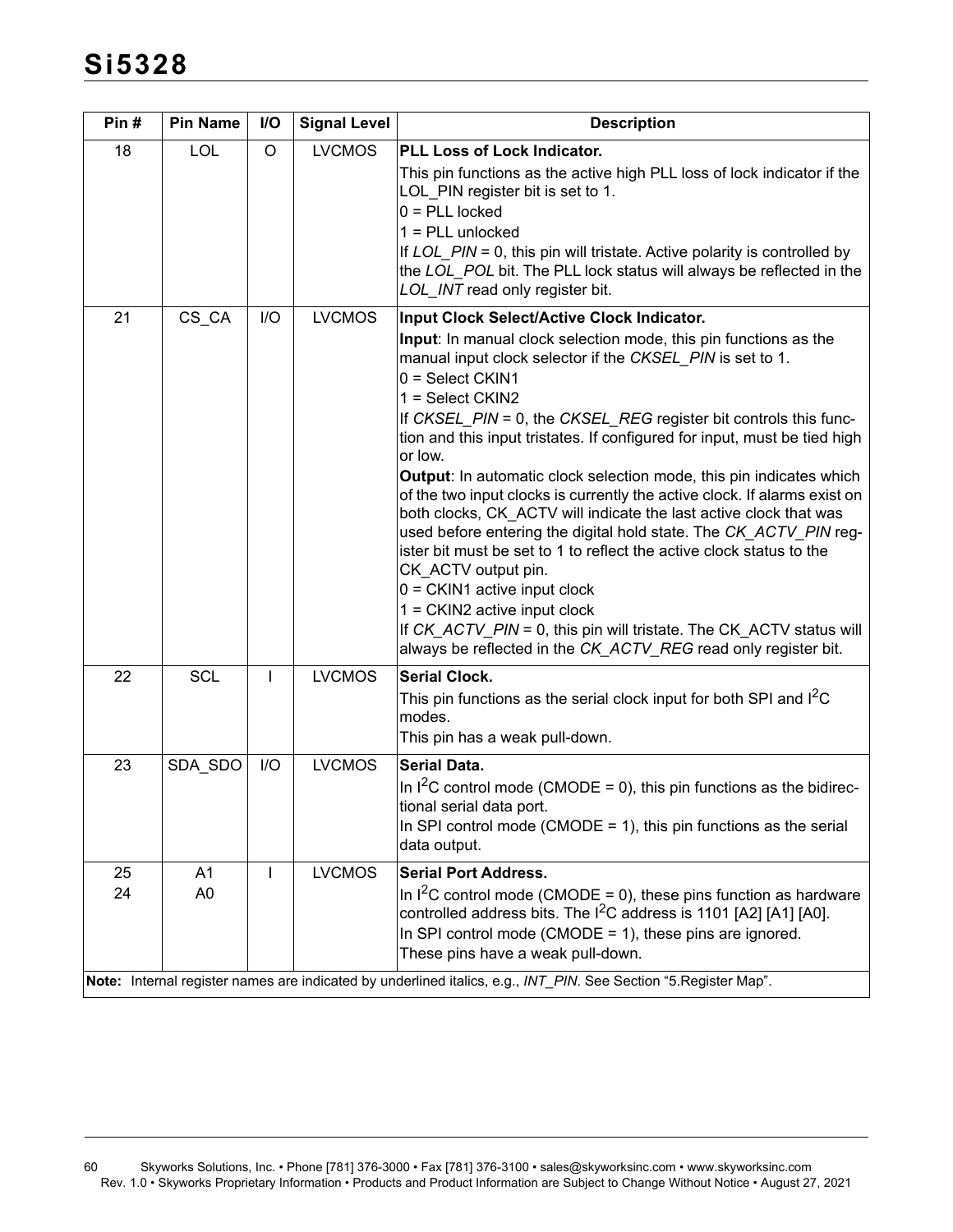| Pin#           | <b>Pin Name</b>    | I/O          | <b>Signal Level</b> | <b>Description</b>                                                                                                                                                                                                                                                                                                             |
|----------------|--------------------|--------------|---------------------|--------------------------------------------------------------------------------------------------------------------------------------------------------------------------------------------------------------------------------------------------------------------------------------------------------------------------------|
| 26             | A2_SS              | L            | <b>LVCMOS</b>       | <b>Serial Port Address/Slave Select.</b><br>In $I^2C$ control mode (CMODE = 0), this pin functions as a hardware<br>controlled address bit [A2].<br>In SPI control mode (CMODE = 1), this pin functions as the slave<br>select input.<br>This pin has a weak pull-down.                                                        |
| 27             | <b>SDI</b>         | $\mathbf{I}$ | <b>LVCMOS</b>       | Serial Data In.<br>In $1^2$ C control mode (CMODE = 0), this pin is ignored.<br>In SPI control mode (CMODE = 1), this pin functions as the serial<br>data input.<br>This pin has a weak pull-down.                                                                                                                             |
| 29<br>28       | CKOUT1-<br>CKOUT1+ | $\Omega$     | Multi               | <b>Output Clock 1.</b><br>Differential output clock with a frequency range of 8 kHz to<br>808 MHz. Output signal format is selected by SFOUT1_REG regis-<br>ter bits. Output is differential for LVPECL, LVDS, and CML compati-<br>ble modes. For CMOS format, both output pins drive identical<br>single-ended clock outputs. |
| 34<br>35       | CKOUT2-<br>CKOUT2+ | $\Omega$     | Multi               | <b>Output Clock 2.</b><br>Differential output clock with a frequency range of 8 kHz to<br>808 MHz. Output signal format is selected by SFOUT2 REG regis-<br>ter bits. Output is differential for LVPECL, LVDS, and CML compati-<br>ble modes. For CMOS format, both output pins drive identical<br>single-ended clock outputs. |
| 36             | <b>CMODE</b>       | L            | <b>LVCMOS</b>       | <b>Control Mode.</b><br>Selects I <sup>2</sup> C or SPI control mode.<br>$0 = I2C$ Control Mode<br>1 = SPI Control Mode<br>This pin must not be NC. Tie either high or low.<br>See the Si53xx Family Reference Manual for details on I <sup>2</sup> C or SPI<br>operation.                                                     |
| <b>GND PAD</b> | <b>GND</b>         | <b>GND</b>   | Supply              | <b>Ground Pad.</b><br>The ground pad must provide a low thermal and electrical<br>impedance to a ground plane.<br>Note: Internal register names are indicated by underlined italics, e.g., INT_PIN. See Section "5. Register Map".                                                                                             |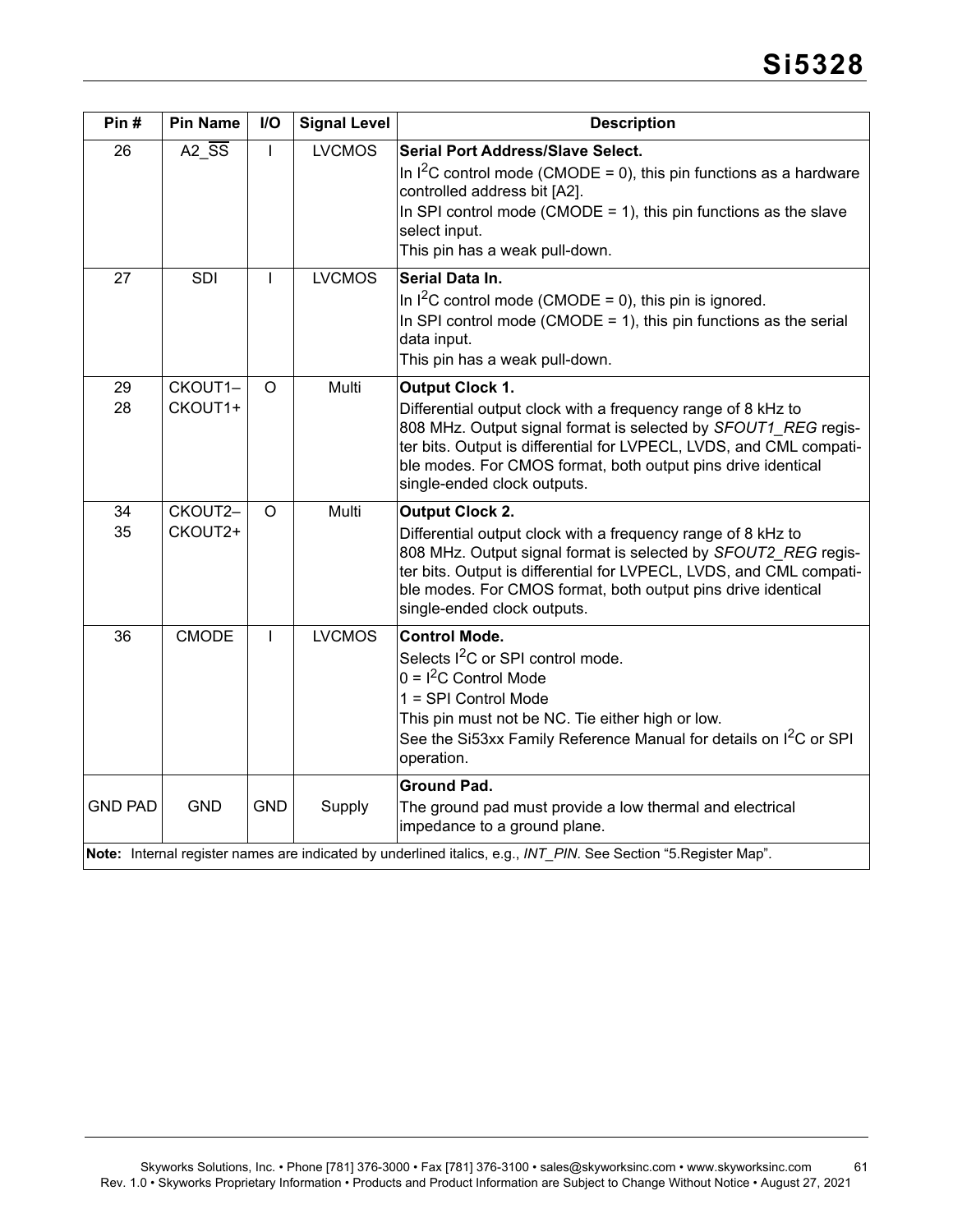<span id="page-61-0"></span>[Table 10](#page-61-0) lists all of the register locations that should be followed by an ICAL after their contents are changed.

| <b>Addr</b>             | <b>Register</b>               |
|-------------------------|-------------------------------|
| 0                       | <b>BYPASS REG</b>             |
| 0                       | CKOUT ALWAYS ON               |
| 1                       | CK PRIOR2                     |
| $\overline{1}$          | CK PRIOR1                     |
| $\overline{2}$          | <b>BWSEL REG</b>              |
| $\overline{\mathbf{4}}$ | <b>HIST DEL</b>               |
| $\overline{5}$          | <b>ICMOS</b>                  |
| $\overline{7}$          | <b>FOSREFSEL</b>              |
| 9                       | HIST AVG                      |
| 10                      | <b>DSBL2 REG</b>              |
| 10                      | DSBL1 REG                     |
| 11                      | PD CK2                        |
| 11                      | PD CK1                        |
| 19                      | FOS EN                        |
| 19                      | FOS THR                       |
| 19                      | <b>VALTIME</b>                |
| 19                      | <b>LOCKT</b>                  |
| 25                      | N1 HS                         |
| 31                      | NC1 LS                        |
| 34                      | NC <sub>2</sub> LS            |
| 40                      | N <sub>2</sub> H <sub>S</sub> |
| 40                      | $N2$ LS                       |
| 43                      | N31                           |
| 46                      | N32                           |
| 55                      | CLKIN2RATE                    |
| 55                      | <b>CLKIN1RATE</b>             |

#### **Table 10. Register Locations Requiring ICAL**

#### **Table 11. Si5328 Pull up/Pull down**

| Pin# | <b>Si5328</b>     | Pull up/Pull down |
|------|-------------------|-------------------|
| 1    | <b>RST</b>        | U                 |
| 11   | RATE <sub>0</sub> | U, D              |
| 15   | RATE <sub>1</sub> | U, D              |
| 21   | CS_CA             | U, D              |
| 22   | <b>SCL</b>        | D                 |
| 24   | A0                | D                 |
| 25   | A <sub>1</sub>    | D                 |
| 26   | A2 SS             | D                 |
| 27   | <b>SDI</b>        | n                 |
| 36   | <b>CMODE</b>      | U, D              |

62 Skyworks Solutions, Inc. • Phone [781] 376-3000 • Fax [781] 376-3100 • sales@skyworksinc.com • www.skyworksinc.com Rev. 1.0 • Skyworks Proprietary Information • Products and Product Information are Subject to Change Without Notice • August 27, 2021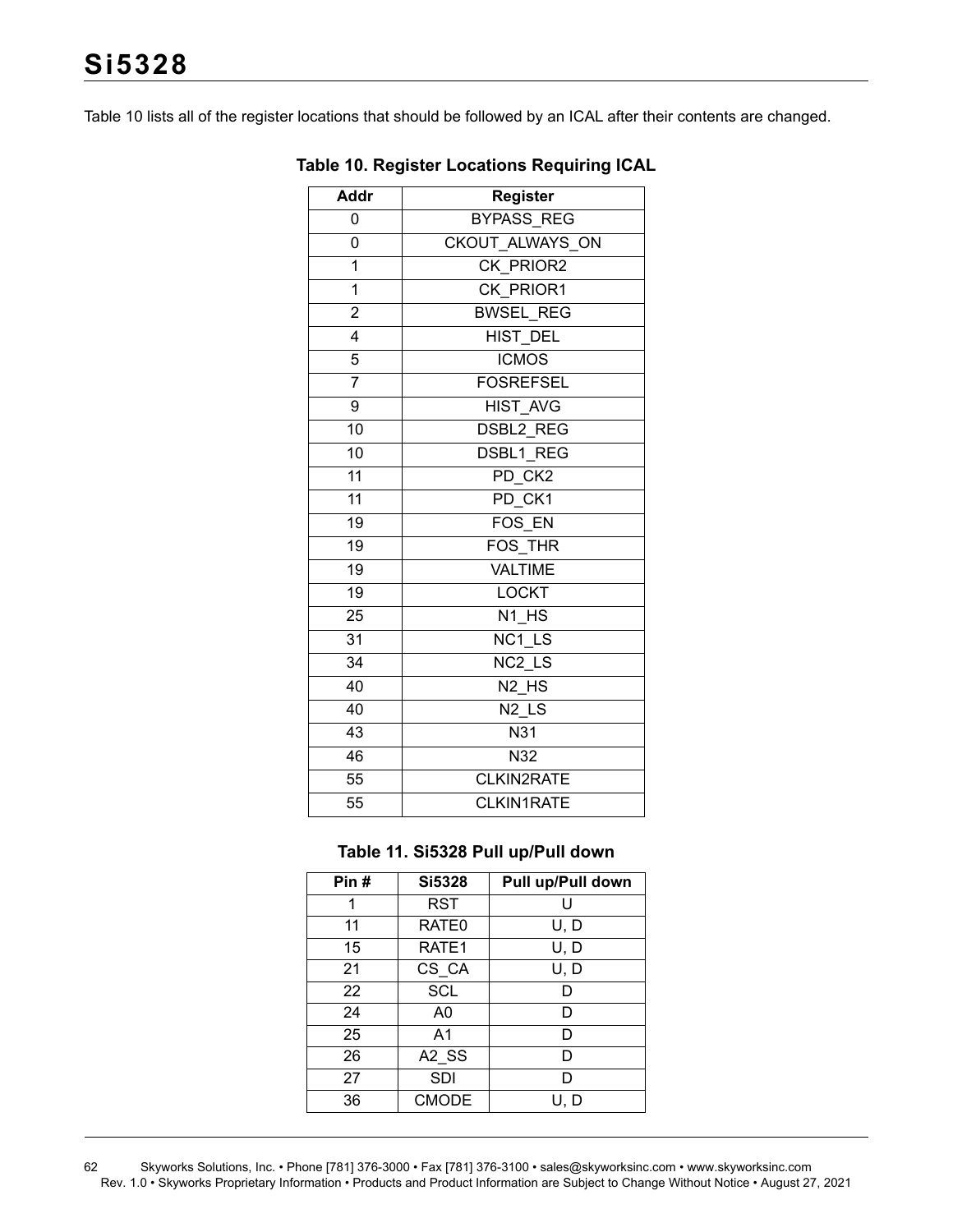# <span id="page-62-0"></span>**8. Ordering Guide**

| <b>Ordering Part</b><br><b>Number</b>                                           | <b>Output Clock Frequency</b><br>Range | Package                 | ROHS6.<br><b>Pb-Free</b> | <b>Temperature Range</b> |  |
|---------------------------------------------------------------------------------|----------------------------------------|-------------------------|--------------------------|--------------------------|--|
| Si5328B-C-GM                                                                    | 8 kHz-808 MHz                          | 36-Lead 6 x 6 mm QFN    | Yes                      | $-40$ to 85 °C           |  |
| Si5328C-C-GM                                                                    | 8 kHz-346 MHz                          | 36-Lead 6 x 6 mm QFN    | Yes                      | $-40$ to 85 °C           |  |
| Si5328-EVB                                                                      | 8 kHz-808 MHz                          | <b>Evaluation Board</b> |                          | $-40$ to 85 °C           |  |
| <b>Note:</b> Add an R at the end of the device to denote tape and reel options. |                                        |                         |                          |                          |  |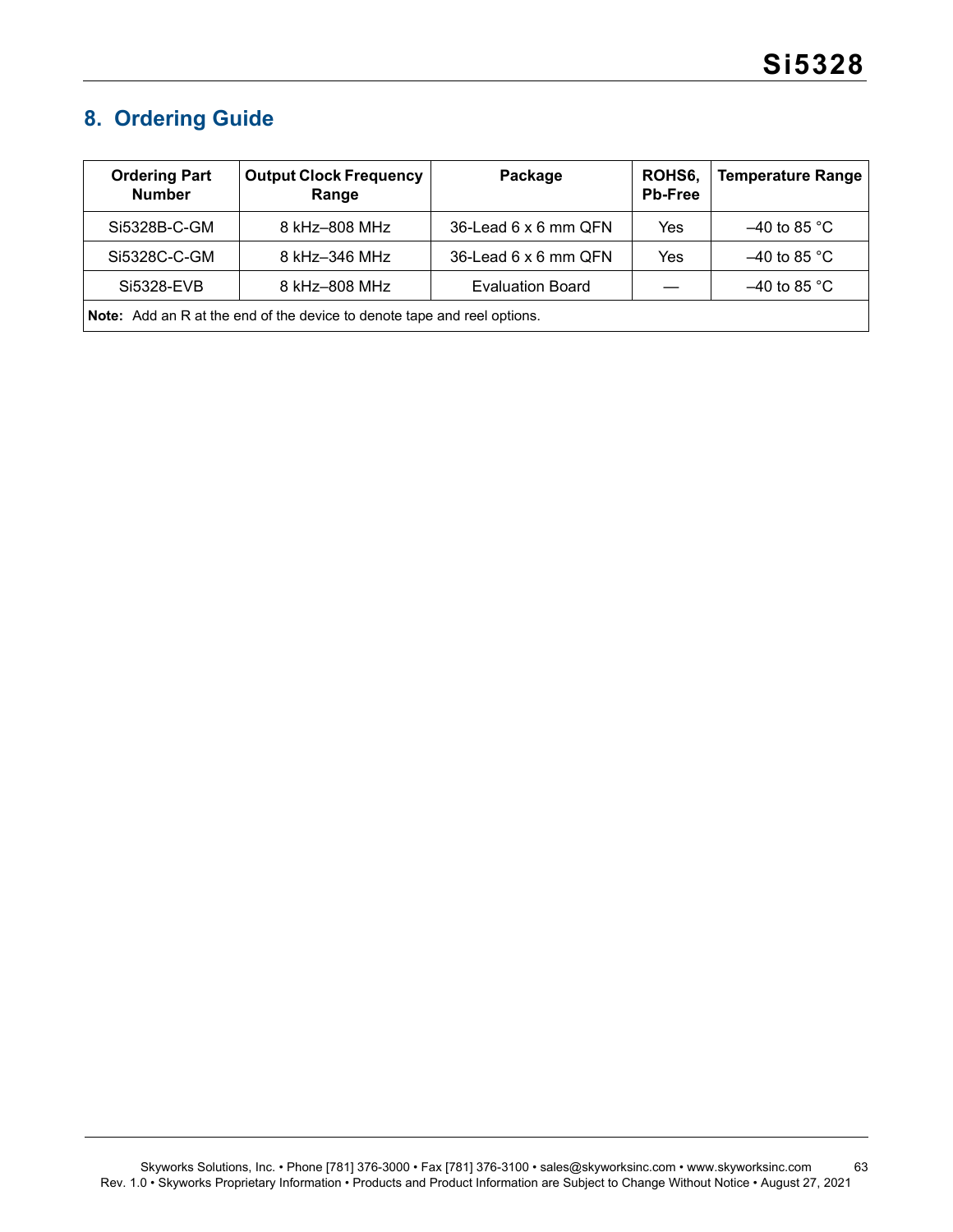# <span id="page-63-0"></span>**9. Package Outline: 36-Pin QFN**

[Figure 7](#page-63-1) illustrates the package details for the Si5328. [Table 12](#page-63-2) lists the values for the dimensions shown in the illustration.



**Figure 7. 36-Pin Quad Flat No-lead (QFN)**

**Table 12. Package Dimensions**

<span id="page-63-2"></span><span id="page-63-1"></span>

| Symbol         | <b>Millimeters</b> |            |      |
|----------------|--------------------|------------|------|
|                | Min                | <b>Nom</b> | Max  |
| A              | 0.80               | 0.85       | 0.90 |
| A <sub>1</sub> | 0.00               | 0.02       | 0.05 |
| b              | 0.18               | 0.25       | 0.30 |
| D              |                    | 6.00 BSC   |      |
| D <sub>2</sub> | 3.95               | 4.10       | 4.25 |
| e              |                    | 0.50 BSC   |      |
| E              |                    | 6.00 BSC   |      |
| E <sub>2</sub> | 3.95               | 4.10       | 4.25 |

**Notes:**

- **1.** All dimensions shown are in millimeters (mm) unless otherwise noted.
- **2.** Dimensioning and Tolerancing per ANSI Y14.5M-1994.
- **3.** This drawing conforms to JEDEC outline MO-220, variation VJJD.

**4.** Recommended card reflow profile is per the JEDEC/IPC J-STD-020C specification for Small Body Components.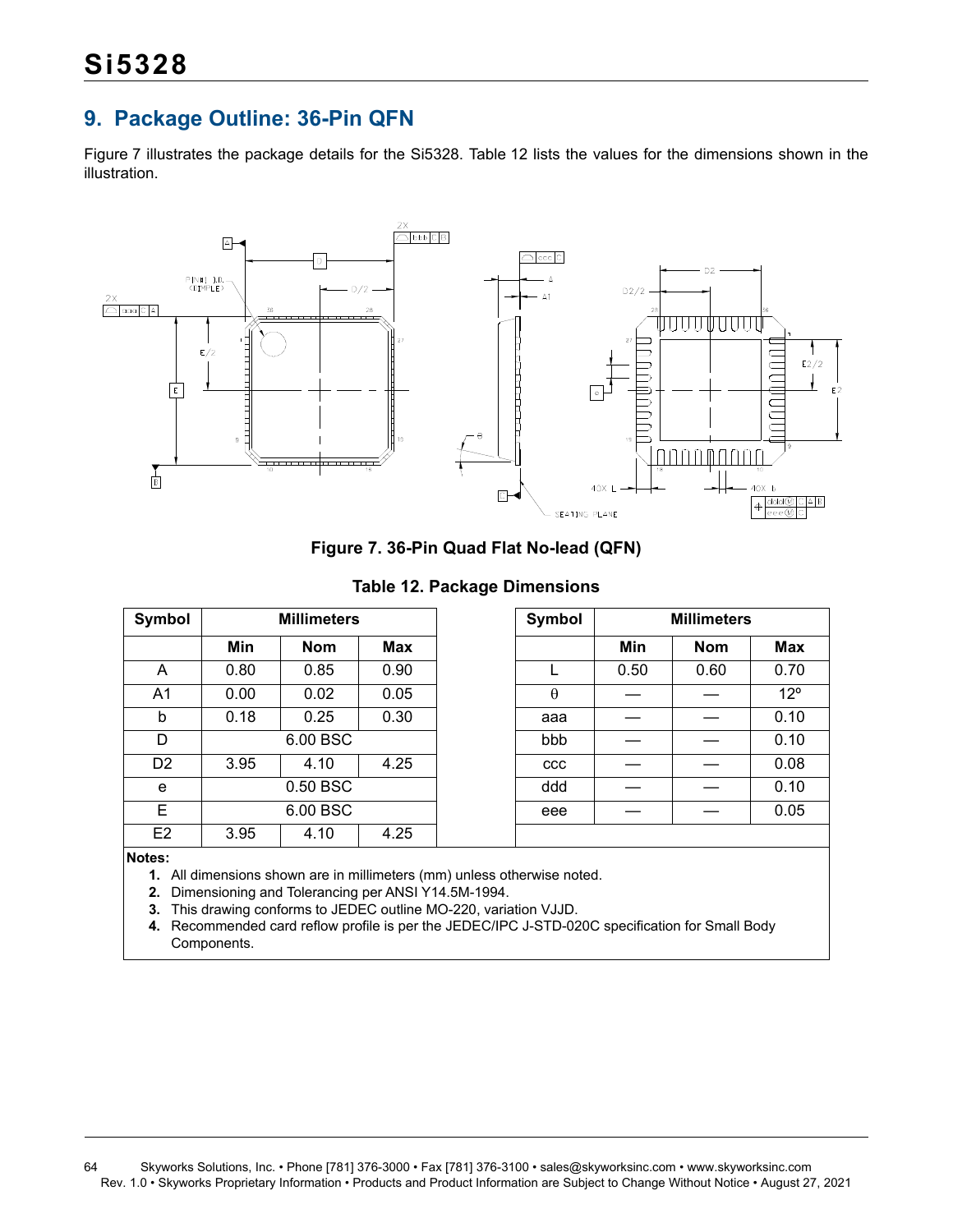# <span id="page-64-0"></span>**10. Recommended PCB Layout**



# **Figure 8. PCB Land Pattern Diagram**

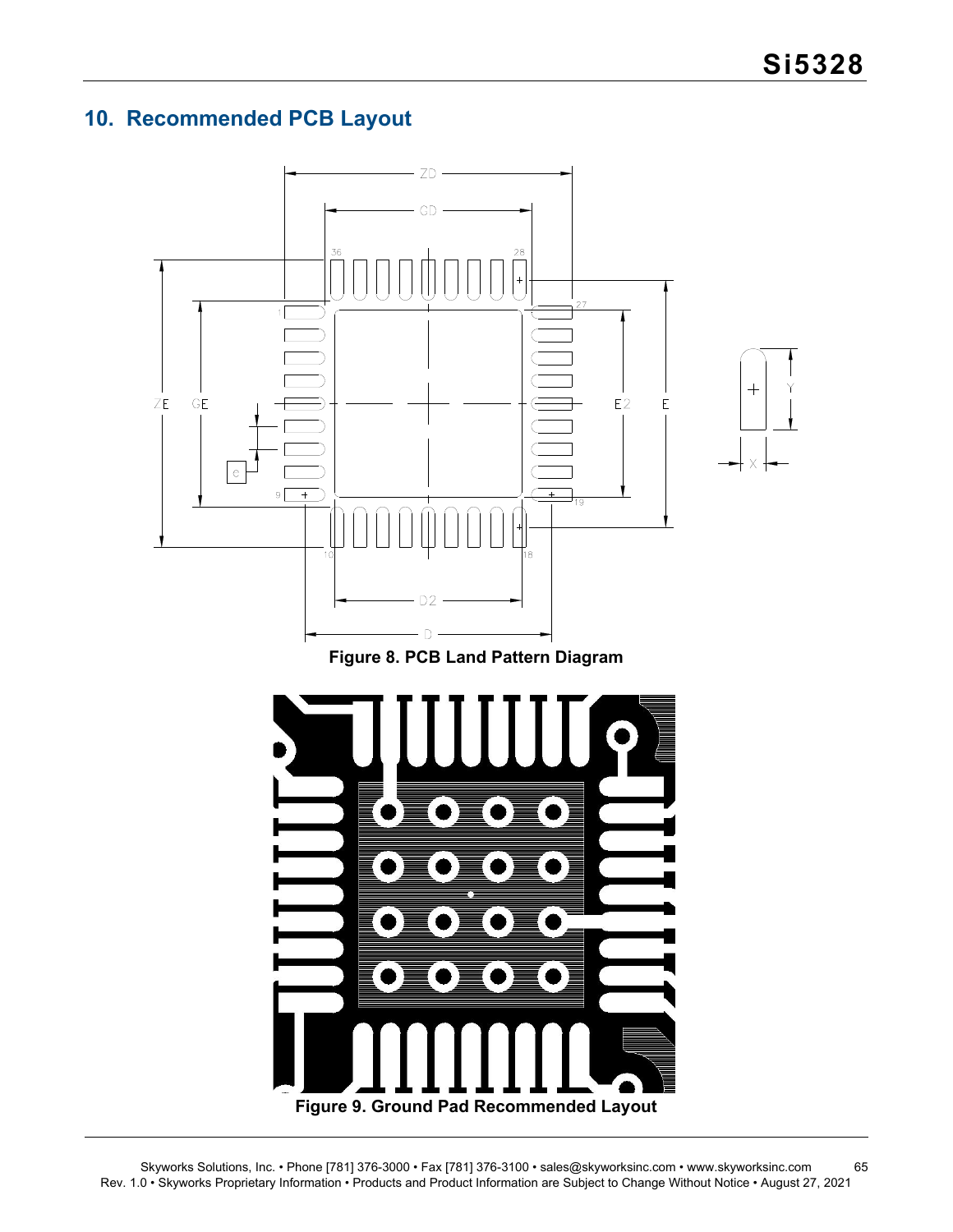| <b>Dimension</b> | <b>MIN</b>   | <b>MAX</b> |  |
|------------------|--------------|------------|--|
| е                | 0.50 BSC.    |            |  |
| Е                | 5.42 REF.    |            |  |
| D                | 5.42 REF.    |            |  |
| E <sub>2</sub>   | 4.00         | 4.20       |  |
| D <sub>2</sub>   | 4.00<br>4.20 |            |  |
| <b>GE</b>        | 4.53         |            |  |
| GD               | 4.53         |            |  |
| X                |              | 0.28       |  |
| Y                | 0.89 REF.    |            |  |
| <b>ZE</b>        |              | 6.31       |  |
| ZD               |              | 6.31       |  |

# **Table 13. PCB Land Pattern Dimensions**

#### **Notes:**

**General**

- **1.** All dimensions shown are in millimeters (mm) unless otherwise noted.
- **2.** Dimensioning and Tolerancing is per the ANSI Y14.5M-1994 specification.
- **3.** This Land Pattern Design is based on IPC-SM-782 guidelines.
- **4.** All dimensions shown are at Maximum Material Condition (MMC). Least Material Condition (LMC) is calculated based on a Fabrication Allowance of 0.05 mm.

#### **Solder Mask Design**

**5.** All metal pads are to be non-solder mask defined (NSMD). Clearance between the solder mask and the metal pad is to be 60 µm minimum, all the way around the pad.

#### **Stencil Design**

- **6.** A stainless steel, laser-cut, and electro-polished stencil with trapezoidal walls should be used to assure good solder paste release.
- **7.** The stencil thickness should be 0.125 mm (5 mils).
- **8.** The ratio of stencil aperture to land pad size should be 1:1 for the perimeter pads.
- **9.** A 4 x 4 array of 0.80 mm square openings on 1.05 mm pitch should be used for the center ground pad.

#### **Card Assembly**

- **10.** A No-Clean, Type-3 solder paste is recommended.
- **11.** The recommended card reflow profile is per the JEDEC/IPC J-STD-020C specification for Small Body Components.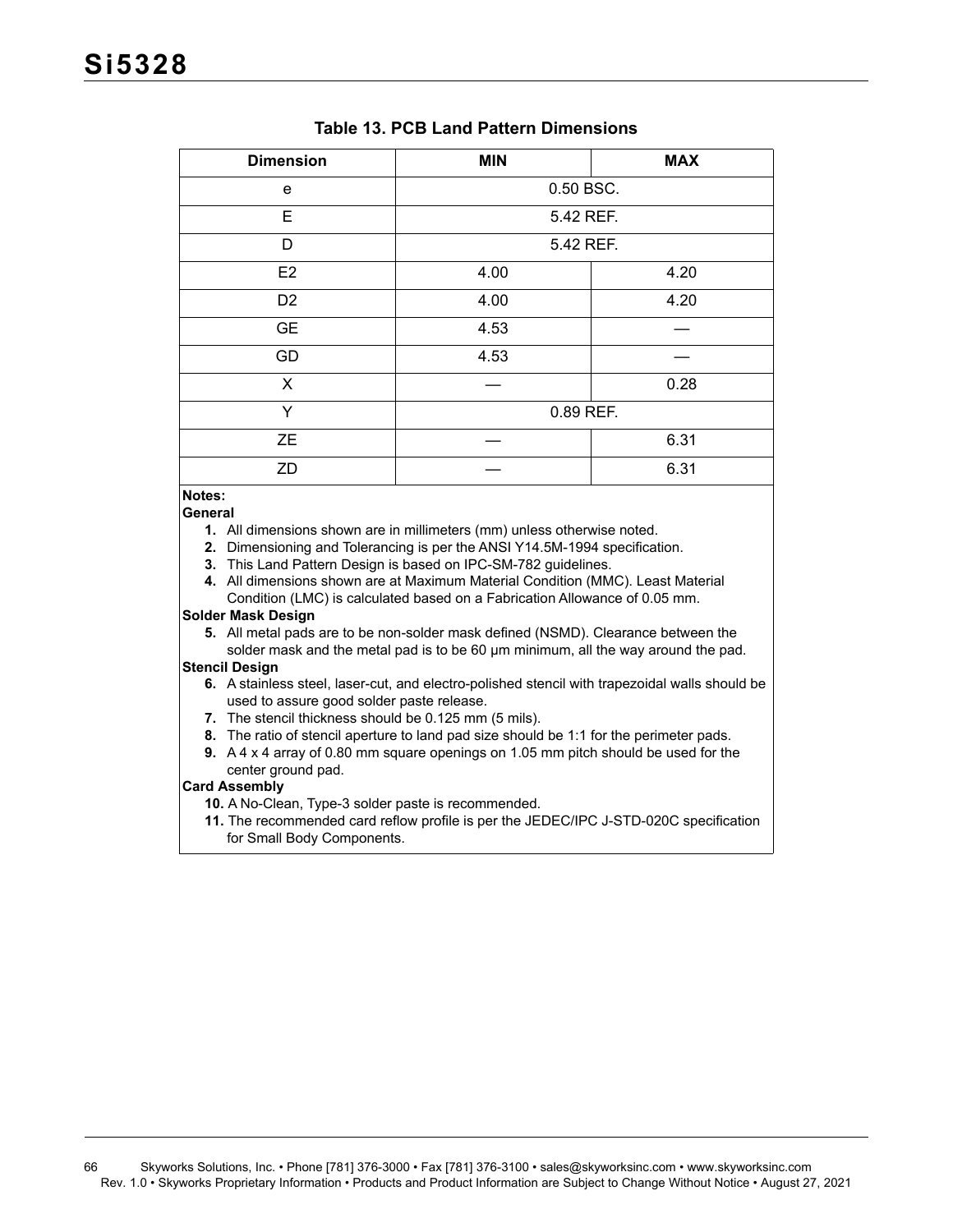# <span id="page-66-0"></span>**11. Si5328 Device Top Mark**



| <b>Mark Method:</b> | Laser                        |                                                                                                                                                                          |
|---------------------|------------------------------|--------------------------------------------------------------------------------------------------------------------------------------------------------------------------|
| <b>Font Size:</b>   | $0.80$ mm<br>Right-Justified |                                                                                                                                                                          |
| Line 1 Marking:     | Si5328Q                      | <b>Customer Part Number</b><br>$Q = Speed Code: C$<br>See "8. Ordering Guide" for options                                                                                |
| Line 2 Marking:     | C-GM                         | C = Product Revision<br>G = Temperature Range $-40$ to 85 °C (RoHS6)<br>$M = QFN$ Package                                                                                |
| Line 3 Marking:     | <b>YYWWRF</b>                | $YY = Year$<br>WW = Work Week<br>$R = Die Revision$<br>$F =$ Internal code<br>Assigned by the Assembly House. Corresponds to the year<br>and work week of the mold date. |
| Line 4 Marking:     | Pin 1 Identifier             | Circle = $0.75$ mm Diameter<br>Lower-Left Justified                                                                                                                      |
|                     | <b>XXXX</b>                  | Internal Code                                                                                                                                                            |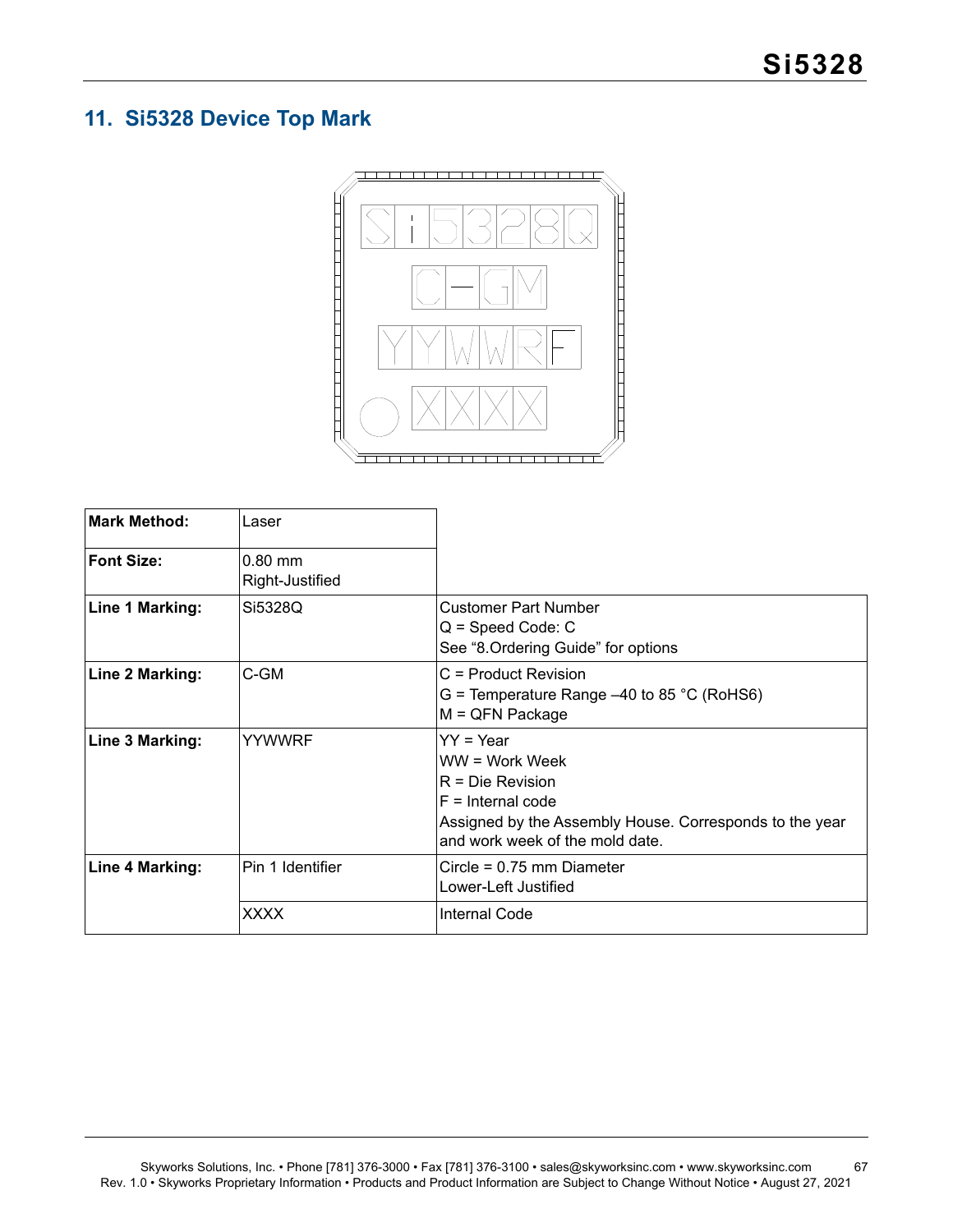# <span id="page-67-0"></span>**DOCUMENT CHANGE LIST**

# **Revision 0.9 to Revision 1.0**

- Removed Vdd of 1.8 V.
- Updated lock and settling time specs.
- Added B speed grade with 808 MHz output

frequency.

68 Skyworks Solutions, Inc. • Phone [781] 376-3000 • Fax [781] 376-3100 • sales@skyworksinc.com • www.skyworksinc.com Rev. 1.0 • Skyworks Proprietary Information • Products and Product Information are Subject to Change Without Notice • August 27, 2021